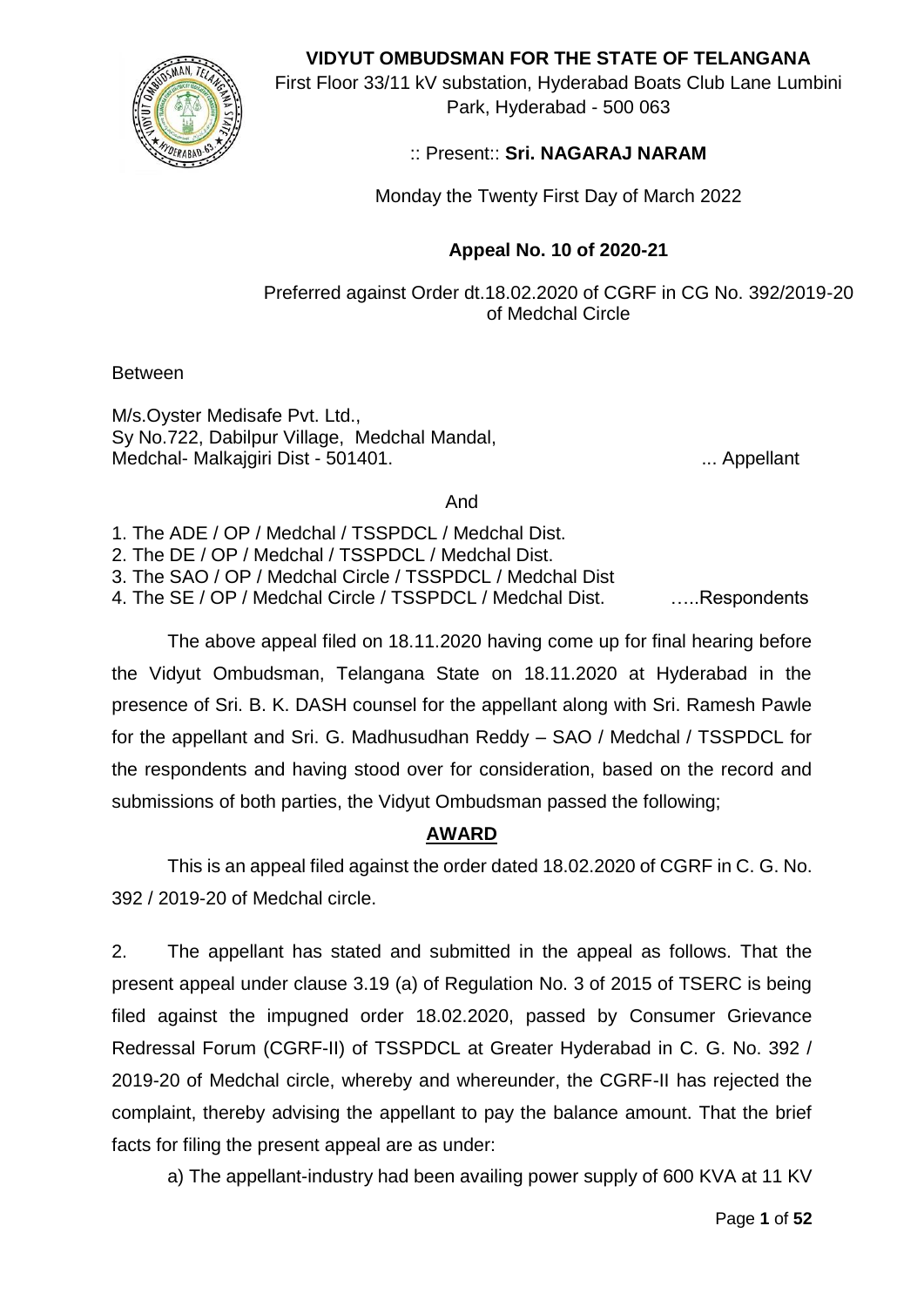with high tension (HT-I) service connection No. RRN 1439 (now MCL 1439) from 02.09.2007.

b) In April, 2012 and onwards, the appellant got its factory expanded, resulting the necessity of increased power consumption. Therefore, the appellant sought before the respondents to enhance the sanction load from 600 KV to 950 KVA. c) On 13.08.2012, the appellant for enhancement of the sanctioned load from 600 KVA to 950 KVA and approval for the same was granted by the respondents on 30.08.2012.

d) On 04.10.2012, by nature and process flow, the appellant industry falling under 'Multi Layer Plastic Blown / Polymer industries' was treated under the category of 'continuous process industry' with immediate effect vide amended notification dated 04.10.2012 in addition to HT industry sectors already notified, thereby permitting the appellant industry to avail 60% of contracted maximum demand (CMD) as permitted demand level (PDL) during off-peak and 30% CMD as PDL during peak hours with permitted consumption level (PCL) as approved by APERC vide proceedings No .14 dated 14.09.2012. Therefore, the appellant was ought not to have been levied the excess PDL and excess PCL charges for the month of October 2012 onwards.

e) On 22.10.2012, the appellant deposited of a sum of Rs. 8,82,520/- with the respondents vide deposit receipts of the respondents towards development charges and security deposit in compliance to the aforesaid approval dated 30.08.2012 for enhancement of the sanction load from 600 KVA to 950 KVA and also fulfilled other formalities a formal HT agreement was to be executed as per the format given by the respondents, which was submitted by the appellant on 04.12.2012 before the respondents.

f) In view of the power shortage, the respondents had approached the then Andhra Pradesh Electricity Regulatory Commission (APERC) seeking permission to impose restrictions on the power supply. The Commission had taken note of the energy deficit in the state and approved the restriction and control (R and C) measures.

g) On 01.11.2012, the then APERC vide its proceedings at serial No.19 (d) directed that the distribution licensee shall not release new additional load for the existing services, till the restriction are removed. Clause 19 (d) reads as:

",,,,,,,,(d) The distribution licensee shall not release new additional loads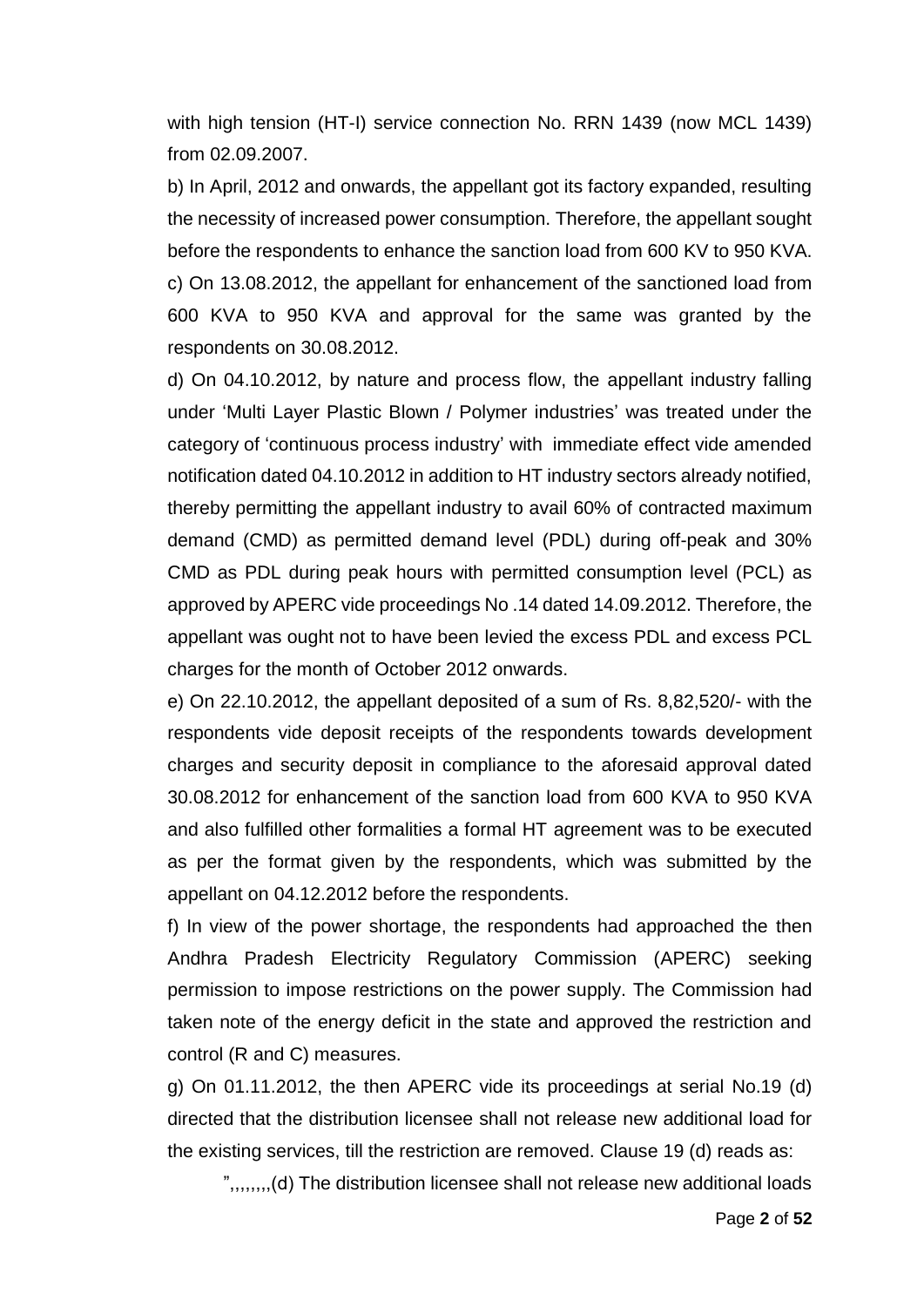for the existing service till these Restriction are removed. However, the derated demand can be restored to original capacity on a request from a consumer ……."

Further last para of the said proceedings dated 01.11.2012 provides that

"....These orders shall come into force w.e.f,00:00 hrs on 07.11.2012 and will be in force till 31<sup>st</sup> March 2013"

h) It is stated that the mandate of the aforesaid notification was not applicable to appellant because the additional load of 350 KVA was sanctioned 2 months prior to the order dated 01.11.2012 of APERC and on 22.10.2012 the appellant had also deposited a sum of Rs. 8,82,520/- towards development charges and security deposit and also fulfilled other formalities.

i) Despite the fact that the appellant industry falls under the category of continuous process industry with effect from 04.10.2012 the appellant was not treated in the said category and was slapped with punitive penalty charges of Rs. 2,66,93,339/- from September 2012 to july,2013 in an unfair manner even incorrectly taking into consideration CMD as 600 KVA. The respondents have admitted the said fact in para 4 of its written statements as

" The R & C penalty bills were issued to the consumer under noncontinuous process industry from September 2012 to july-2013……"

More interestingly the mistakes on the part of the respondents was to such an extent for the month of January and February 2013 two bills were sent in the continuous process category and again from March 2013 till july 2013 were sent in the Non continuous process category. The said glaring and admitted mistakes committed by the respondent are summarized hereunder:

| <b>Bill months</b> | Amount of         | Incorrect  | <b>Incorrect Category</b>        | <b>Correct CMD and Category</b> |
|--------------------|-------------------|------------|----------------------------------|---------------------------------|
|                    | penalties imposed | <b>CMD</b> |                                  | should have been considered     |
| Sept 2012          | 61,433            | 600 KVA    | <b>Incorrectly Considered in</b> | 950KVA                          |
|                    |                   |            | Non-continuous process           |                                 |
|                    |                   |            | category                         |                                 |
| Oct 2012           | 3,02,924          | 600 KVA    | Incorrectly Considered in        | 950 KVA and in continuous       |
|                    |                   |            | Non-continuous process           | process category                |
|                    |                   |            | category                         |                                 |
|                    |                   |            |                                  |                                 |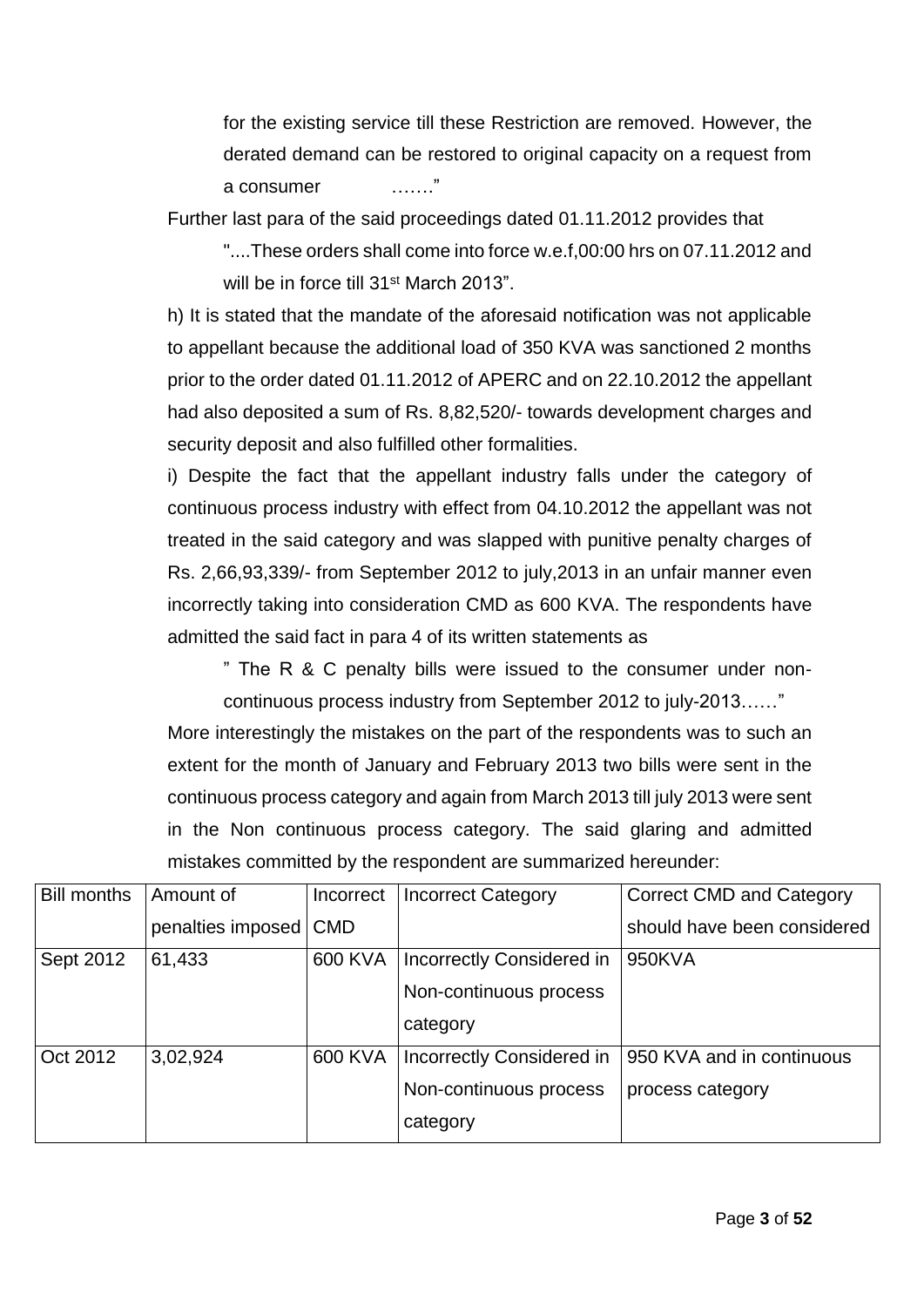| Nov 2012        | 25,72,587                                             | 600 kVA | Incorrectly Considered in     | 950 KVA and in continuous   |
|-----------------|-------------------------------------------------------|---------|-------------------------------|-----------------------------|
|                 |                                                       |         | Non-continuous process        | process category            |
|                 |                                                       |         | category                      |                             |
| Dec 2012        | 44,74,332                                             | 600 KVA | Incorrectly considered in     | 950 KVA and in continuous   |
|                 |                                                       |         | <b>Non-Continuous Process</b> | process category            |
|                 |                                                       |         | Category                      |                             |
| Jan 2013        | 42,05,580                                             | 600 kVA | Considered continuous         | 950KVA                      |
|                 |                                                       |         | process                       |                             |
| Feb 2013        | 46,29,689                                             | 600 kVA | Considered continuous         | 950KVA                      |
|                 |                                                       |         | process                       |                             |
| Mar 2013        | 33,00,039                                             | 600 kVA | Incorrectly considered in     | 950 KVA and in continuous   |
|                 |                                                       |         | <b>Non-Continuous Process</b> | process category            |
|                 |                                                       |         | Category                      |                             |
| Apr 2013        | 16,40,424                                             | 600 kVA | Incorrectly considered in     | 950 KVA and in continuous   |
|                 |                                                       |         | <b>Non-Continuous Process</b> | process category            |
|                 |                                                       |         | Category                      |                             |
| May 2013        | 48,06,600                                             | 600 kVA | Incorrectly considered in     | 950 KVA and in continuous   |
|                 |                                                       |         | <b>Non-Continuous Process</b> | process category            |
|                 |                                                       |         | Category                      |                             |
| Jun 2013        | 4,39,615                                              | 950 kVA | Incorrectly considered in     | Continuous process category |
|                 |                                                       |         | <b>Non-Continuous Process</b> |                             |
|                 |                                                       |         | Category                      |                             |
| <b>Jul 2013</b> | 2,60,116                                              | 950 kVA | Incorrectly considered in     | Continuous process category |
|                 |                                                       |         | <b>Non-Continuous Process</b> |                             |
|                 |                                                       |         | Category                      |                             |
|                 | 2,66,93,339 (Total penalties levied on the Appellant) |         |                               |                             |

j) The appellant received the aforesaid high value penalties bills in the form of supplementary bills from the respondents with the above stated mistakes and even with threat of disconnection if such huge amount of penalties were not deposited. In the compelling circumstances, the appellant was constrained to deposit a sum of Rs. 1,14,21,084 under protest which was admitted by the respondents vide its letter dated 12.04.2017 stating that the total payment made by the consumer Rs. 1,14,21,084 against the penalties levied.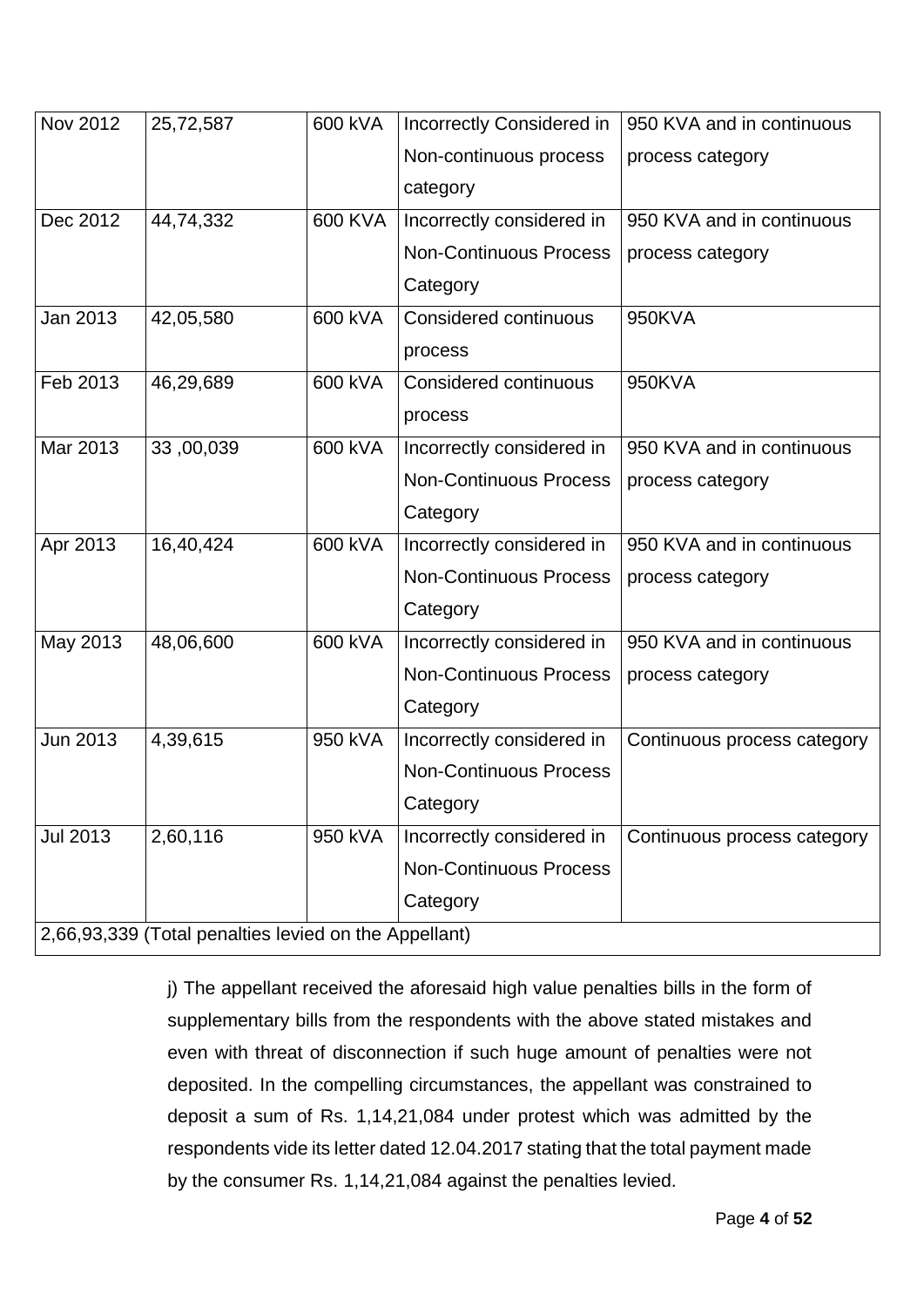k) Vide order dated 08.08.2013 the then APERC relaxed the R and C penalties to the extent of 50% of the levied penalties and ordering for adjustment of the amount paid in excess of 50% in the future bills of the consumer and the said order was implemented with effect. from 08.08.2013. Whereas the respondents failed to implement the said order with effect from 08.08.2013 in the case of the appellant and even increased the penalty in an absurd manner. Interestingly after a period of about nine months that is on 30.04.2014 a sum of Rs. 1,14,21,084/- was adjusted in the running bill of the appellant in one go. The said glaring and admitted mistakes committed by the respondents are apparent from the statement of account of the respondents. The respondents has also admitted the said mistakes in its written statement dated 24.08.2019 at para 8 as

"...It is to submit that as per the instruction of corporate office in LR. NO. CGM / (F) / GM (R) / SAO (R) / AO (HT) / D. NO. 1741 / 41 dated 16.04.2014, R & C 50% penalties for an amount of Rs. 1,14,21,084.00 as waived off………"

l) That in the aforesaid circumstance, several representations and follow up by way of reminders were submitted by the appellant before the respondents which were not considered and even mistakes on their part were never acknowledged. On the other hand, the appellant was directed to pay the alleged pending dues. The appellant was directed to pay the alleged pending dues. The appellant was, therefore constrained to issue legal notice dated 09.04.2019 upon the respondent. The respondent sent a reply dated 14.05.2019 to the said legal notice.

m) On 08.07.2019, the appellant filed the complaint before CGRF-2. Notice was issued to the parties for the date fixed. The respondents filed a written submission to the complaint and thereafter the appellant filed a replication to the written submission. On the date of hearing the counsel for the appellant as well as the officers concerned of the respondents appeared and made their respective submissions. The depositions of both the appellant as well as the respondents were recorded before CGRF-II.

n) That CGRF-II, while believing on the contention of the respondents to be true, rejected all the contention of the appellant in an arbitrary manner vide impugned award 18.02.2020.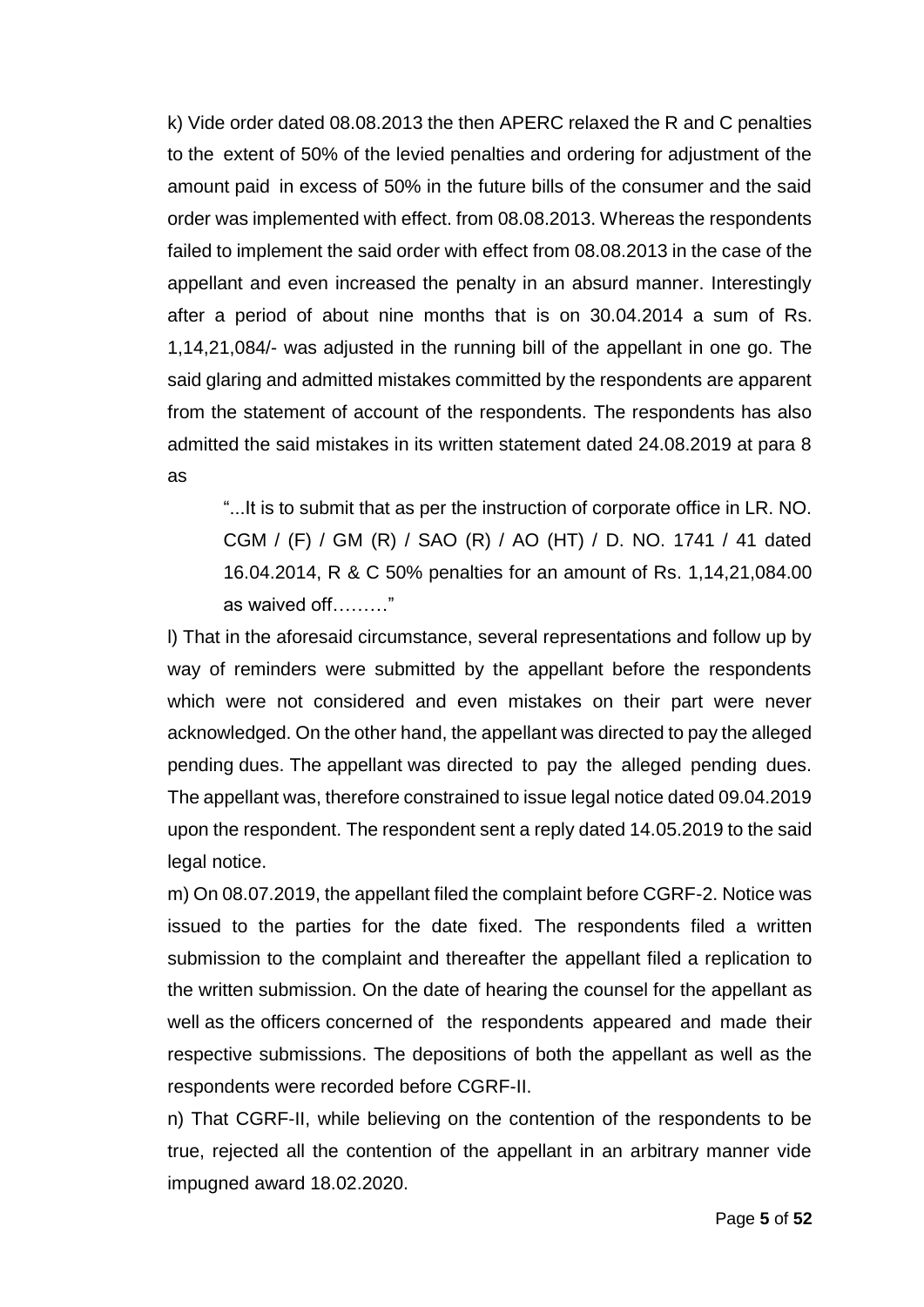3. The appellant stated that it is challenging impugned award on the following grounds:

a) The impugned award on the face of it is perverse and contrary to law. The appellant has a strong prima facie case against the respondents and its legal rights is directly affected by the impugned Award.

b) CGRF-II failed to appreciate that as the industry of the appellant was recognized as continuous industry with effect from 04.10.2012 ought not to have levied the excess PDL and excess PCL charges for the month of October onwards and the respondents should have implemented the said order with effect from 04.10.2012. Whereas the alleged credit of Rs. 42,10,406/- on account of 'continuous process category' was passed on to the consumer in January, 2014 that is after a period of 15 months from the date of entitlement of the appellant. Further, the appellant was also slapped with punitive penalty charges of Rs. 2,66,93,339/- from September, 2012 to July 2013 in and unfair manner, even incorrectly taking into consideration CMD as 600 KVA. The mistakes on the part of the respondents was to such an extent that for the month of January and February,2013 two bills were sent in the continuous process category and again from march 2013 till July bills were sent in the noncontinuous process category.

c) The mandate of the notification dated 01.11.2012 of the then APERC vide its proceedings at serial No 19 (d) was not applicable to the appellant, because the additional load of 350 KVA was sanctioned 2 months prior to the order dated 01.11.2012 of APERC and on 22.10.2012, the appellant had also deposited of a sum of Rs. 8,82,520/- towards development charges and security deposit and also fulfilled other formalities.

d) CGRF-II failed to appreciate that vide order dated 08.08.2013, the then APERC relaxed the R and C penalties to the extent of 50% of the levied penalties and ordering for adjustment of the amount paid in excess of 50% in the future bills of the consumer and the said orders was implemented with effect from 08.08.2013. Whereas the respondents failed to implement the said order with effect from 08.08.2013 in the case of the appellant and even continued to enhance the penalties for some unknown reasons. Interestingly, after a period of about nine months, that is on 30.04.2014, a sum of Rs. 1,14,21,084/- was adjusted in the running bill of the appellant in one go and enhancement of the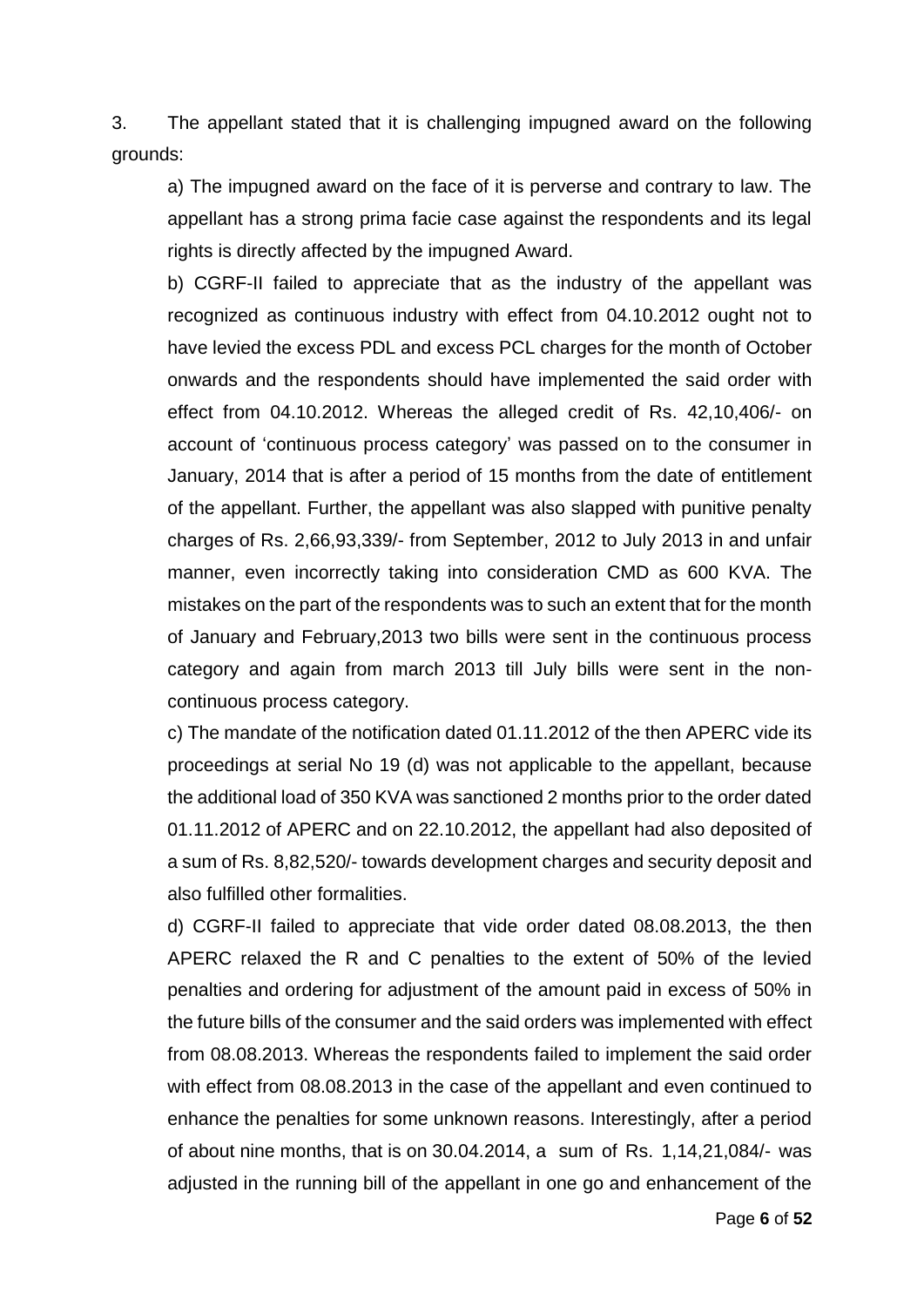penalties for some unknown reasons is apparent from the following calculations:

| SI. No | Description                                                  | Amount        |
|--------|--------------------------------------------------------------|---------------|
|        | R&C penal charges                                            | 2,66,93,239   |
| 2      | Less alleged amount adjusted after considering the appellant | 42,10,406.0   |
|        | industry in the continuous process category in January, 2014 |               |
| 3      | Balance as on January, 2014                                  | 2,24,82,933.0 |

Whereas, in April, 2014, the outstanding figure in the books of the respondents showed as Rs 2,28,42,166.37, thereby the difference of enhanced amount of Rs. 3,59,233.37 has never been explained by the respondents.

e) CGRF-II failed to give any finding on the fact that during the course of proceeding held on 23.08,2019 before the forum, the respondents produced the aforesaid HT agreement, wherein for the first time, it has come to the knowledge of the appellant that the date on the said agreement was altered by the opposite parties by putting correction fluid on the top of the agreement and overwriting therein by putting a date as per their choice that is 20.05.2013. Moreover, the respondents had never communicated the aforesaid alteration to the appellant and no acknowledgement was also taken from it. Interestingly, the date at the end of the agreement has remained the same that is 06.01.2012. f) CGRF-II failed to appreciate that despite there are glaring and admitted mistakes and lapses committed by the respondents in the aforesaid manner, it has failed to award compensation in favour of the appellant in terms of the prescribed laid down for the functioning of CGRF, which reads as:

'..........compensation will be adjusted in the future bills, if any lapse of department is seen, as per guaranteed standards of performance of Schedule - I and II……….."

g) CGRF-II failed to appreciate that the order dated 01.11.2012 passed by APERC, was not limited to the restriction on consumers but carried few control measures, which was to be followed by the distribution licensee. As per subclause (a) of para 18 of the order, the distribution licensee was directed to issue a warning notice for first violation in a month and in case of subsequent violation, respondent was to disconnect the service of the said consumer for next 24 hours. Whereas, the said directions were also not compiled by the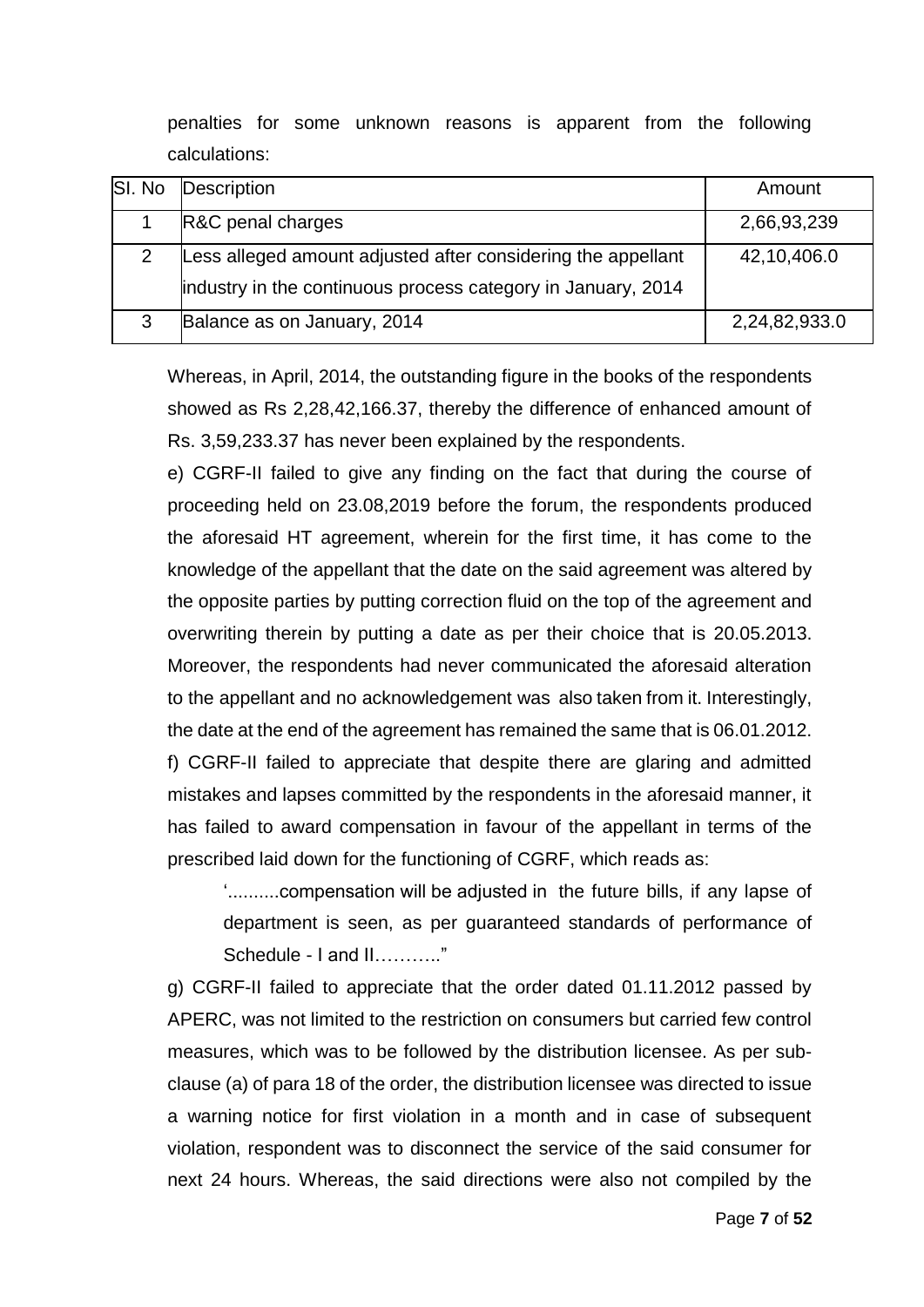respondents.

h) The DE and ADE failed to implement these restriction by not providing clear guidance of usage and correct readings on appropriate time in terms of para 20 of the order dated 01.11.2012, which reads as

'.......The Divisional Engineer and ADE operation shall be made responsible for effective implementation of these restriction and control measures.'

i) The findings of CGRF-II in deciding the complaint is perverse, as vide last para of the impugned award, CGRF-II has directed the appellant to deposit the balance amount. For the sake of argument and without prejudice to the rights and contentions of the present appeal and presuming the stand of the respondents to be correct, the appellant is still entitled for refund / adjustment to and amount of Rs. 1,79,667.5/- as per the following calculations:

| SI. No         | <b>Description</b>                                                                                            | Amount        |
|----------------|---------------------------------------------------------------------------------------------------------------|---------------|
| 1              | R & C penal charges                                                                                           | 2,66,93,239.0 |
| $\overline{2}$ | Less alleged amount adjusted after considering the appellant's<br>industry in the continuous process category | 42,10,406.0   |
| 3              | <b>Balance</b>                                                                                                | 2,24,82,933.0 |
| $\overline{4}$ | Less waiver of 50% penal charges in terms of orders dated<br>08.08.2013 of APERC                              | 1,12,41,416.5 |
| 5              | Less amount paid under protest, as admitted by the<br>respondents vide its letter dated 02.04.2017            | 1,14,21,084.0 |
| 6              | <b>Balance</b>                                                                                                | 1,79,667.5    |

4. The appellant has sought the following relief:-

"In view of the facts mentioned in above mentioned paras, the appellant pays for the following relief(s):

> a) Allow the present appeal and that the impugned award dated 18.02.2020 passed by CGRF-II may kindly be quashed / set aside.

> b) The respondents may please be directed to recalculate the amounts duly taking into consideration the appellant's Industry in continuous process category and CMD @ 950 KVA and to adjust the excess amount paid including towards unknown enhanced charges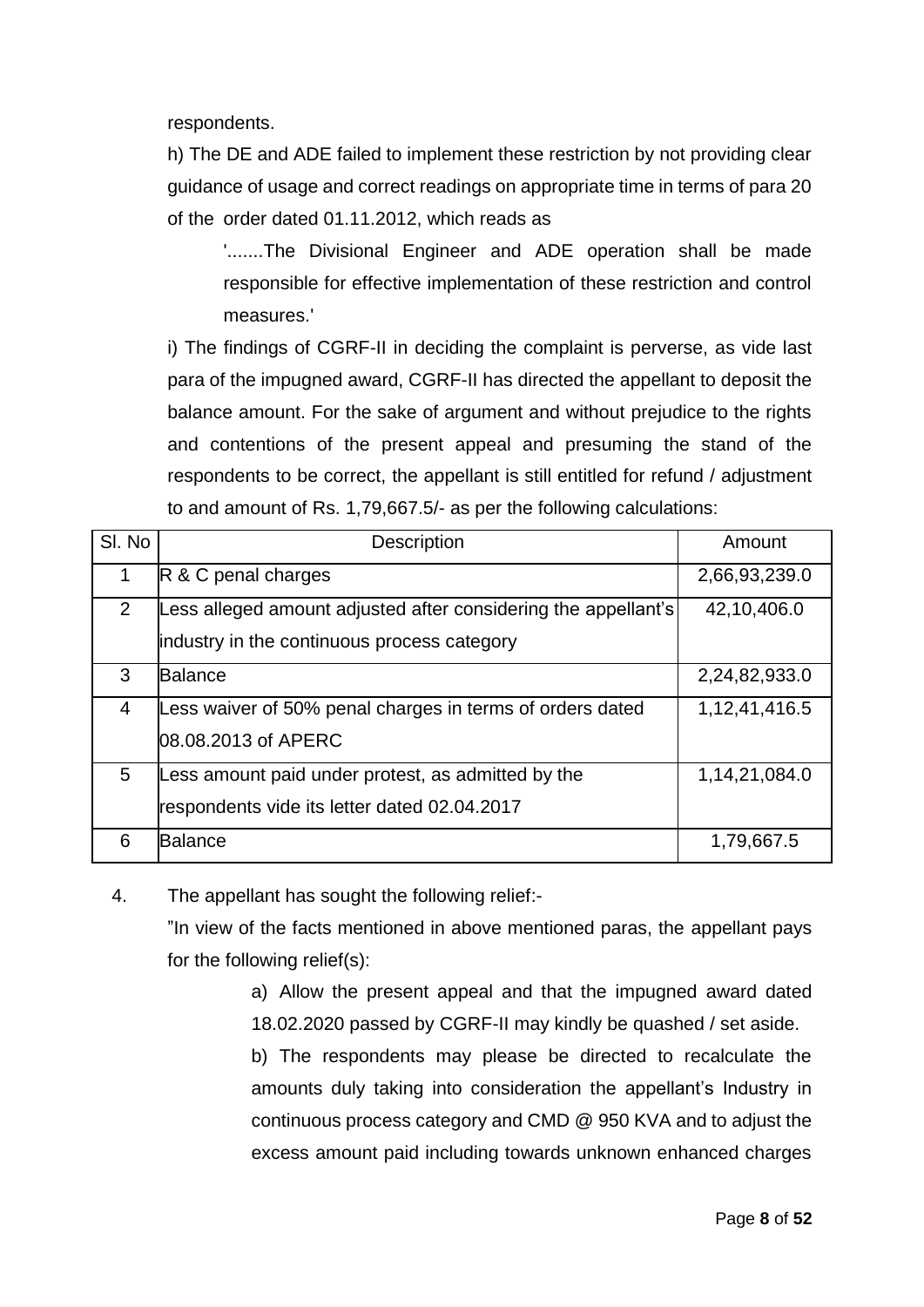in the future bills as expeditiously as possible. The respondent may please be directed to refund / adjust the said amount so incorrectly charged.

c) The respondents may be directed to pay interest on extra amount charged from the appellant at the rate of 12% p.a for the period of holding the funds."

5. The officers of the licensee have filed written submissions on the representation and stated as below vide letter dated dt.17.08.2020 stating as follows:-

a) The supply was released in respect appellant with SC No. RRN 1439 (now MCL1439) with a CMD of 600 KVA at 11 KV voltage under HT Category-1 tariff with effect from 22.09.2007. Subsequently the load was enhanced to 1150 KVA as detailed here under:-

| SI. No. CMD    |                    | Date of agreement Date of release of supply Remarks |                           |
|----------------|--------------------|-----------------------------------------------------|---------------------------|
|                | 350 KVA 20.05.2013 | 22.05.2013                                          | Making total CMD 950 KVA  |
| $\overline{2}$ | 200 KVA 10.03.2014 | 24.03.2014                                          | Making total CMD 1150 KVA |

b) It is stated that the R and C measures was implemented in the year 2012 with effect from September 2012 and R and C penalties were levied accordingly as per usages of the quotas fixed and as per option exercised under non continuous process industry. The R and C penalty bills were issued to the consumer under non-continuous process industry from September'2012 to July, 2013.

c) The consumer has requested for change in type of industry as continuous process industry in their R and C bills issued from September 2012 to July 2013, as their industry comes under plastic / polymer industries as per APERC orders. In this connection the concerned DE / OP / Medchal had inspected the premises of the consumer and submitted the report vide Lr. No. DEE / OP / MDCL / F. Oyster Medisafe / D. No. 2462 / 13 dated 16.09.2013 wherein it was reported that the consumer is utilising supply of manufacturing of medical disposables that is syringes, IV sets, PM lines, injection needles, BT sets, urine bags etc., in a controlled environment. The basic raw materials that are being used are polyproline, PVC, elastomer, plasticizers, etc. The major part of the load available in the factory are 22 Nos. injection molding machines extrusion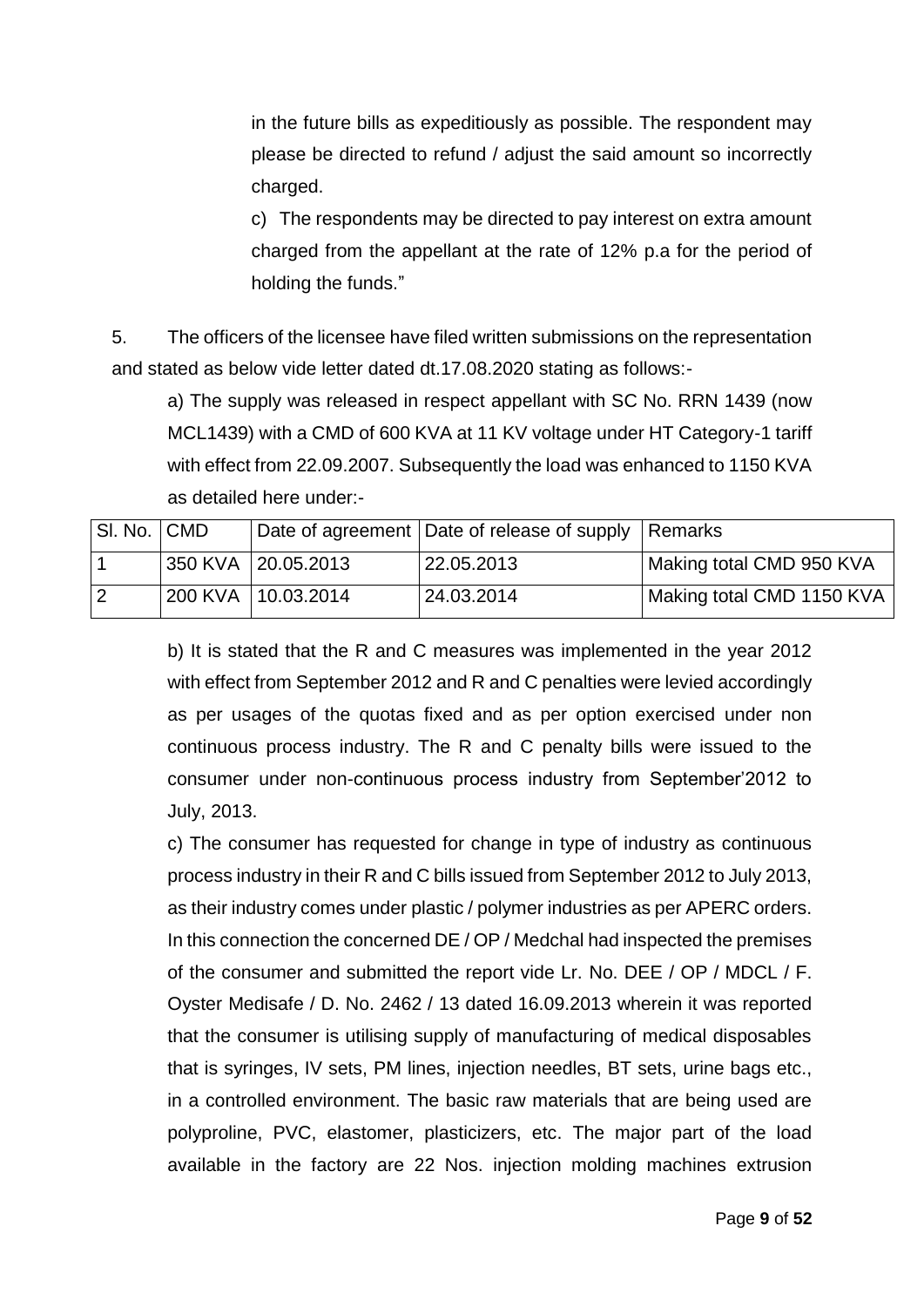machinery and cannula processing machinery. The total load of these three processing units is about 1000 KW. In addition to this load, the unit has syringe assembly, needle assembly and sterilization which are also automated machinery with heating load. Accordingly, a detailed report was furnished to the SE / LMRC / Corporate Office / Mint Compound / Hyderabad with a request to issue necessary clarification whether to consider the consumer as continuous process industry or not vide letter No. SE / OP / RRC (N) / SAO / HT / D. No. 614 / 13, dated. 30.10.2013. In response the SE / LMRC had issued clarification in letter No. SE (LMRC) / DE (LMRC) / F. No. CR-RRN-50 / D. No. 261 dated 26.11.2013 as follows:-

"Can be treated as HT-I continuous process industry under Multilayer plastic blown / polymer industry category with applicable PDL and PCL limits with effect from 04.10.2012."

d) It is stated that as per the clarification issued by the SE / LMRC / Corporate Office / Mint Compound / Hyderabad to treat the consumer service under continuous process industry with effect from 04.10.2012, it was decided to revise the R and C penalty bills under continuous process industry. Hence it is was requested the CGM (Finance) Corporate Office / Mint Compound / Hyderabad to issue revised R and C bills for the above HT consumer from September 2012 to July 2013 under continuous process industry vide this office Lr. No SE / OP / RRC (N) / SAO / HT / D. No. 734 / 13 dated 11.12.2013. The R and C bills were revised from September 2012 to July'2013 and an amount of Rs 42,10,406/- was arrived as excess billed and withdrawn and adjusted to the consumer account vide journal entry (JE) No. 58 of January 2014 dated 01.01.2014. The details of revision of R and C bills are as follows:-

| Month / Year | <b>CMD</b> | Already | Revised R and C | Balance to be |
|--------------|------------|---------|-----------------|---------------|
|              |            | raised  | bill            | withdrawn     |
| Sep'2012     | 600        | 61433   | 987             | $-60446$      |
| Oct'2012     | 600        | 302924  | 3234            | -299690       |
| Nov'2012     | 600        | 2572587 | 1890580         | $-682007$     |
| Dec'2012     | 600        | 4474332 | 3847960         | $-626372$     |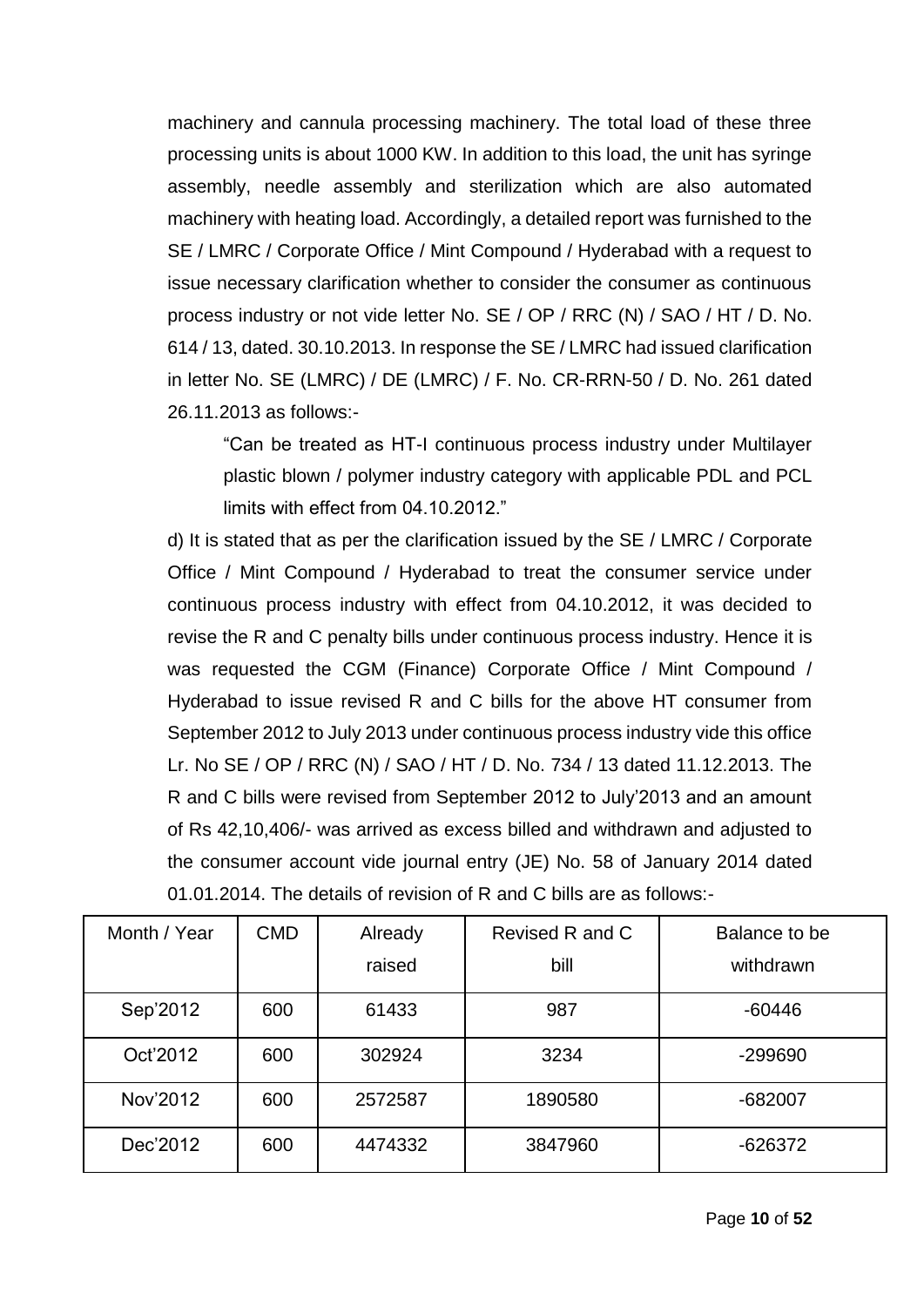| Jan'2013         | 600 | 4205580  | 4205580  | $\overline{0}$ |
|------------------|-----|----------|----------|----------------|
| Feb'2013         | 600 | 4629689  | 4629689  | $\overline{0}$ |
| Mar'2013         | 600 | 3300039  | 2596333  | -703726        |
| April'2013       | 600 | 1640424  | 931262   | $-709162$      |
| May'2013         | 600 | 4806600  | 3895950  | -910650        |
| Jun'2013         | 950 | 439615   | 420411   | $-19204$       |
| <b>July'2013</b> | 950 | 260116   | 60947    | $-199169$      |
| Total            |     | 26693339 | 22482933 | -4210406       |

The consumer had made a representation to the corporate office with a request to waive off the entire penalties levied under R and C measures on the grounds of sanction additional load of 350 KVA.

e) Based on the consumer representation dated 06.04.2017, the CGM / Commercial / Corporate Office / Mint Compound / Hyderabad in Memo No. CGM (Comml) / SE (C) / DE (C) / ADE-1 / D. No. 74 / 2014 dated 10.04.2017 had directed furnishing of report for taking necessary action. Accordingly, the detailed report was submitted to the CGM / Commercial vide Lr. No. SE / OP / RRC / N / SAO / AO (HT) / JAO (HT) / D. No. 19 / 17 dated 15.04.2017 and Lr. No. SE / OP / RRC / N / SAO / AO (HT) / JAO (HT) / D. No. 24 / 19 dated 15.04.2017. In addition to the above it is stated that the consumer had applied for additional CMD of 350 KVA. An estimate was sanctioned for the said additional CMD vide memo No.SE / OP / RRCN / Comml / DR. No. 440 / 12-13 / D. No. 1274 / 12 dated 30.08.2012. As per estimate the consumer has paid security deposit Rs. 3,50,000/- vide DOC No. 6020 / 40562 dated 23.10.2012 and development charges Rs. 4,92,480/- vide DOC No. 6000 / 116975 dated 23.10.2012. Accordingly, the CGM / Commercial / Corporate Office / Mint Compound / Hyderabad had not considered the case of the consumer vide Lr. CGM (Comml) / SE (C) / DE (C) / ADE-I / D. No. 759 / 17 dated 08.06.2017 due to the agreement for additional load was not concluded by the consumer before the R and C notification on 01.11.2012 to stop sanctioning of additional loads as per APERC.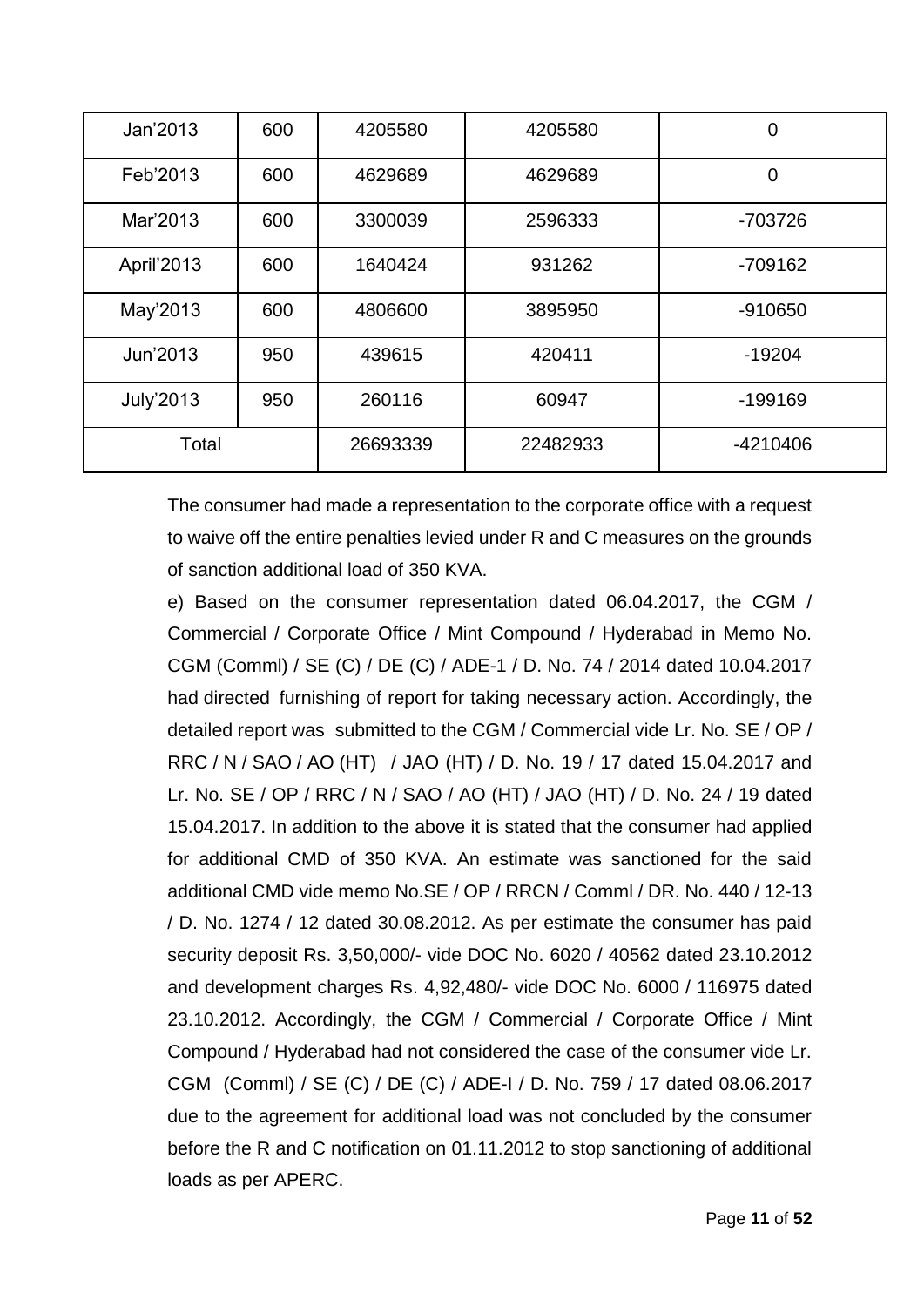f) The consumer has submitted the agreement for additional load of 350 KVA on 06.12.2012 but the then APERC has issued proceeding vide proceeding No. APERC / Secy / 16 / 2012-13 dt. 01.11.2012 to stop release of additional load for existing services until these restrictions are removed. Hence the additional load was not released as per clause No. 19 (d) for the said proceeding. After lifting of ban in May'2013 vide proceeding No. APERC / Secy / 37 / 2013 dated 10.05.2013 the HT agreement for an additional CMD of 350 KVA was concluded with effect from 20.05.2013 and supply was released with effect from 22.05.2013. The R and C penalties were levied for the period from September 2012 to May 2013 on the CMD of 950 KVA as the additional CMD was taken into consideration based on the agreement concluded by the consumer on 20.05.2013. There is no delay on the part of the TSSPDCL in releasing additional load. The copies of the proceedings of APERC, agreement of additional load and MRT test report are enclosed.

g) That the consumer had made a representation to special Chief Secretary to the Government Energy Department, Government of Telangana (GoTS) for waival of balance 50% R and C penalties, The same was referred to the CGM / Commercial vide Lr. No. 1203 / PR (AI) / 2017, dt. 16.09.2017 for necessary action. In response the CGM / Commercial has negatived the request of the consumer and intimated vide Lr. No. CGM (Comml) / SE (C) / DE (C) / ADE-1 / D. No. 2934 / 17 dated 30.10.2017. This office also informed to the consumer for non consideration of balance 50% of R&C penalties vide Lr. No. SE / OP / MCL / SAO / AAO (HT) / JAO (HT) / D. No. 802 dated 06.06.2018. Further it is stated that as per the instruction of the corporate office in Lr. No. CGM (F) / GM (R) / SAO (R) / AO (HT) / D. No. 1741 / 41 dated 16.04.2014, R and C 50% penalties for an amount of Rs 1,14,21,084/- was waived off and adjusted by the consumer and the details are furnished hereunder. Now the consumer is requesting for waiver of 100% R and C penalties is not considered by the corporate office. The details are furnished hereunder:-

| SI. No.   Month / Year | 100% penal | Withdrawn (50%) |
|------------------------|------------|-----------------|
| Sep-12                 | 32432.26   | 16216.13        |
| <b>Oct-12</b>          | 211300     | 105650          |
| <b>Nov-12</b>          | 1959095.02 | 979547.51       |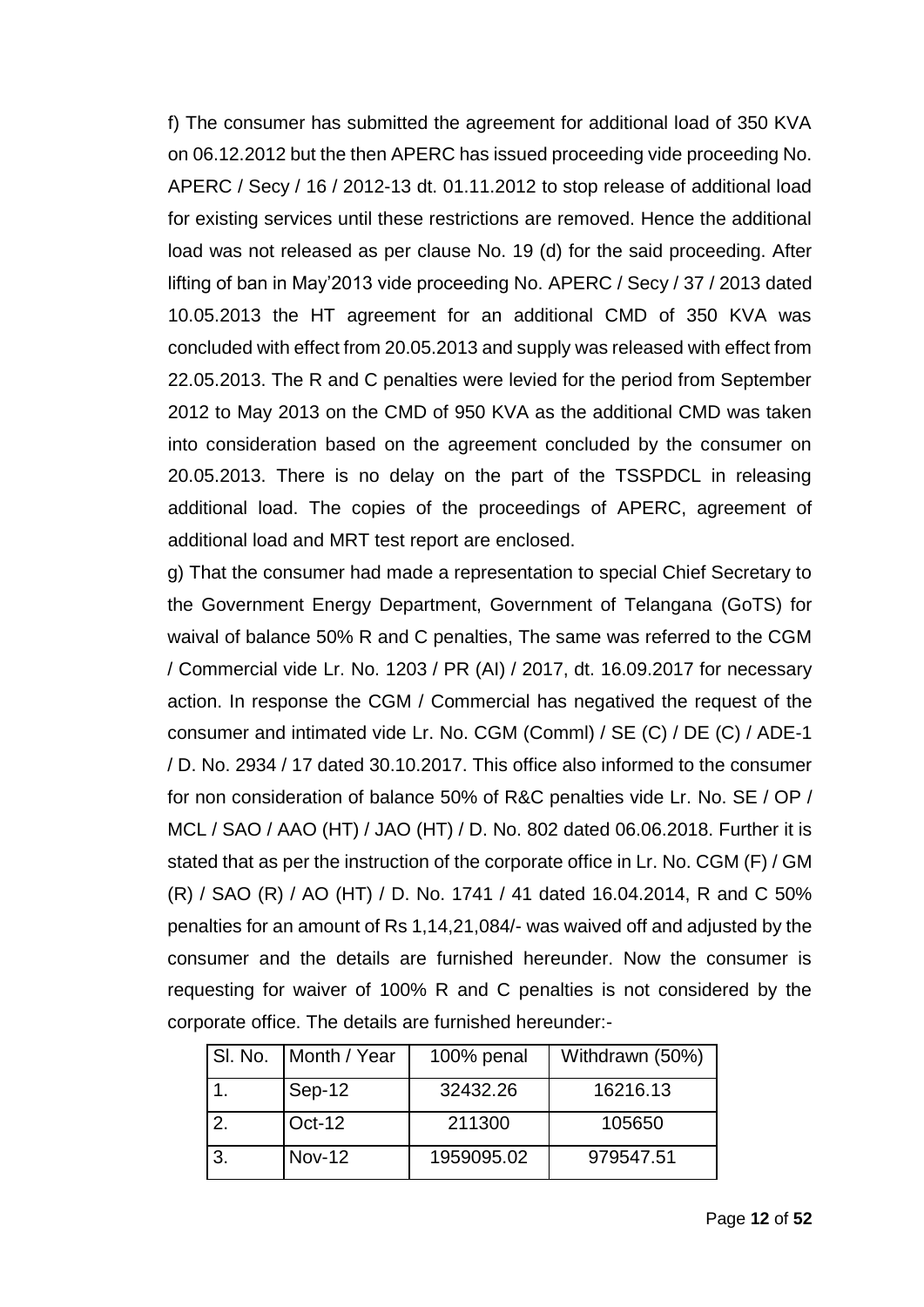| 4.    | $Dec-12$      | 3917959.02  | 1958979.6   |
|-------|---------------|-------------|-------------|
| 5.    | $Jan-13$      | 4275580     | 2137790     |
| 6.    | $Feb-13$      | 4697189.6   | 2348594.8   |
| 7.    | <b>Mar-13</b> | 2505750.78  | 1252875.39  |
| 8.    | Apr-13        | 940031.41   | 470015.705  |
| 9.    | $May-13$      | 3821470.43  | 1910735.215 |
| 10.   | $Jun-13$      | 420411      | 2102015.5   |
| 11.   | $Jul-13$      | 60946.67    | 30473.335   |
| Total |               | 22842166.37 | 11421083.19 |

h. Then the consumer has filed the grievance before the CGRF-II vide CG No. 392 / 2019-20. The CGRF has passed the orders as follows:-

"The Forum agreed with the contention of the Respondents that as per the instructions of the Corporate Office vide Lr. No. CGM (F) / GM (R) / SAO (R) / AO (HT) / D. No. 1741 / 41, dated 16.04.2014 an amount of Rs. 1,14,21,083/- has been withdrawn and credited to the service account of the Consumer Company. And as per the instructions of SE, the service connection of the Consumer Company was considered as Continuous Process and withdrawn an amount of Rs. 42,10,406/- for the period from September, 2012 to July, 2013 and the same was credited to the service account of the Consumer Company vide JE No. 58 of January 2014 dated 01.01.2014 as per the orders of the Honorable APERC Orders. The balance amount was imposed based on the quotas crossed by the consumer including PDL & PCL Limits as per the calculation sheet enclosed by the licensee in their para-wise remarks. Hence the Consumer Company is liable to pay the balance amount. Hence the point no. (i) answered accordingly in favour of the Licensee and against the Consumer Company.

With regard to release of additional 350 KVA CMD on the service connection of the Consumer, the Forum feels that as per the test report the estimate was sanctioned for release of additional CMD of 350 KVA to the service connection of the Consumer Company vide Lr. No. SE / OP / RRCN / Comml / DR. No. 440 / 12-13 / D. No. 1274 / 12, dt: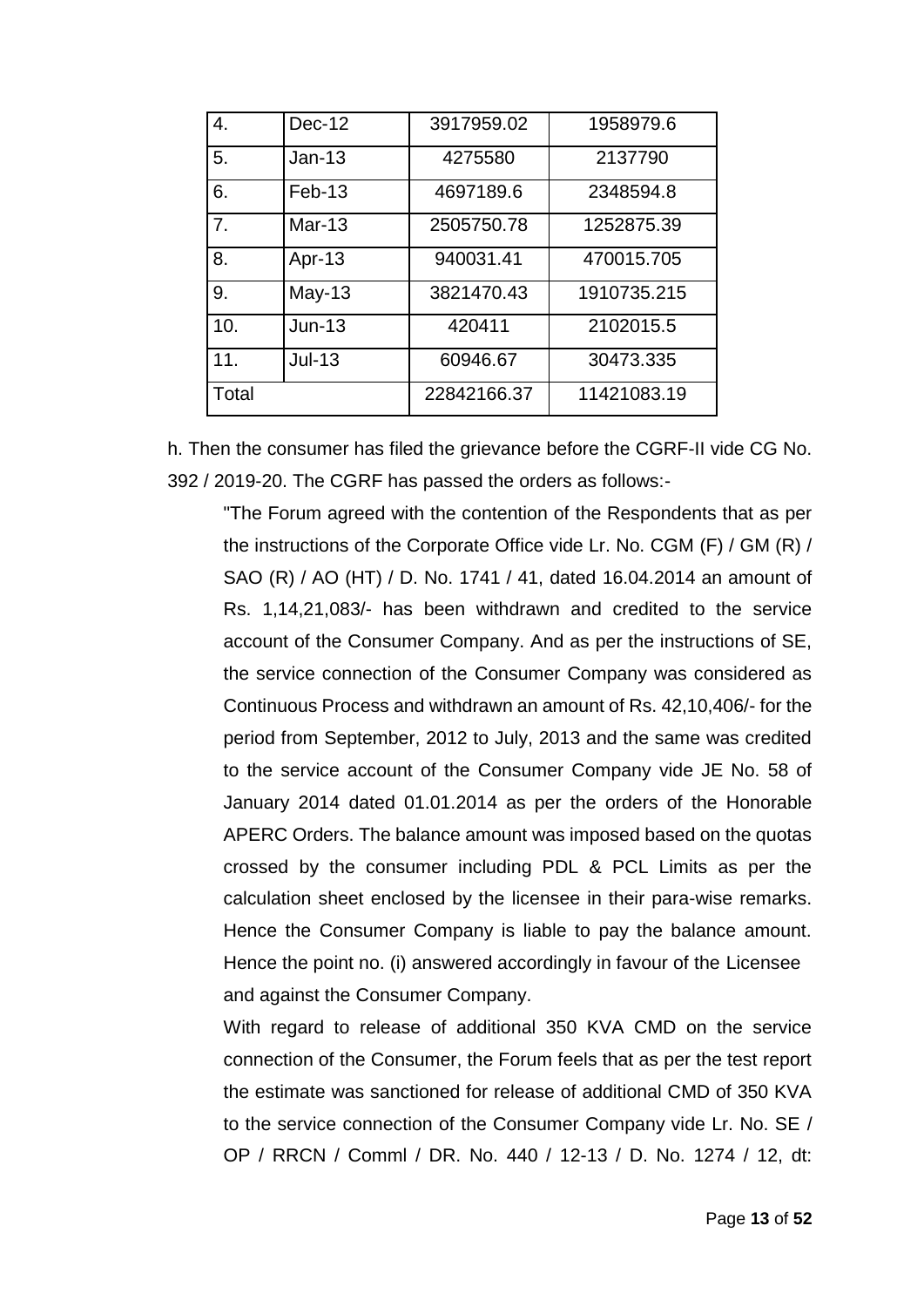30.08.2012. On that the Consumer was made Security Deposit of Rs. 3,50,000/- on 23.10.2012. The Hon'ble APERC has issued instructions on R & C on 01.11.2012 vide Proceedings No. APERC / Secy / 16 / 2012-13, dt: 01.11.2012 wherein it was directed the Licensee to not release the additional load for the existing services. After lift of ban the additional load of 350 KVA was released on 22.05.2013 on the service connection of the Consumer Company as per the Hon'ble APERC instructions vide Proceedings No. APERC / Secy / 17 / 2013, dt: 10.05.2013. And the bills are being issued to the service connection of the Consumer from June, 2013 with load of 950 KVA. The Agreement was concluded vide SE / OP / R.R. (North) / Comml. / F. HT / D. NO. 231/16, dt: 20.05.2013 wherein it has clearly given power of Attorney to Sri. Bharat Vasi Reddy who is signed on the Agreement. The CEIG approval was given vide letter dt: 05.01.2013. Therefore there is no delay on the part of the Licensee through the Respondents for release of additional load on the service connection of the Consumer Company. Hence the point no. (ii) is answered accordingly in favour of the Licensee and against the Consumer Company.

In the result the grievance complaint dt: 27.07.2019 filed by the Consumer Company through its authorized person is hereby rejected."

Hence it is requested to kindly consider the above facts and dismiss the appeal filed by the consumer and issue orders for taking necessary action.

6. The appellant has filed a rejoinder to the submission of the licensee. It is stated therein as below:-

a) The Rule 1 Order VI of code of Civil Procedure 1908 (CPC) provides 'pleading', which includes a written statement. As per Rule 15 (4) of CPC, the person verifying the written statement shall also furnish an affidavit in support of its written statement. Whereas, in the written statement filed by the respondents, it has neither filed an affidavit nor verified the written statement in accordance with the provision of CPC. There is also no resolution, passed by the respondents, authorizing the alleged Superintending Engineer, to sign the written statement on behalf of the respondents. Therefore, the written statement should not be taken on record and the facts of the appeal shall also be deemed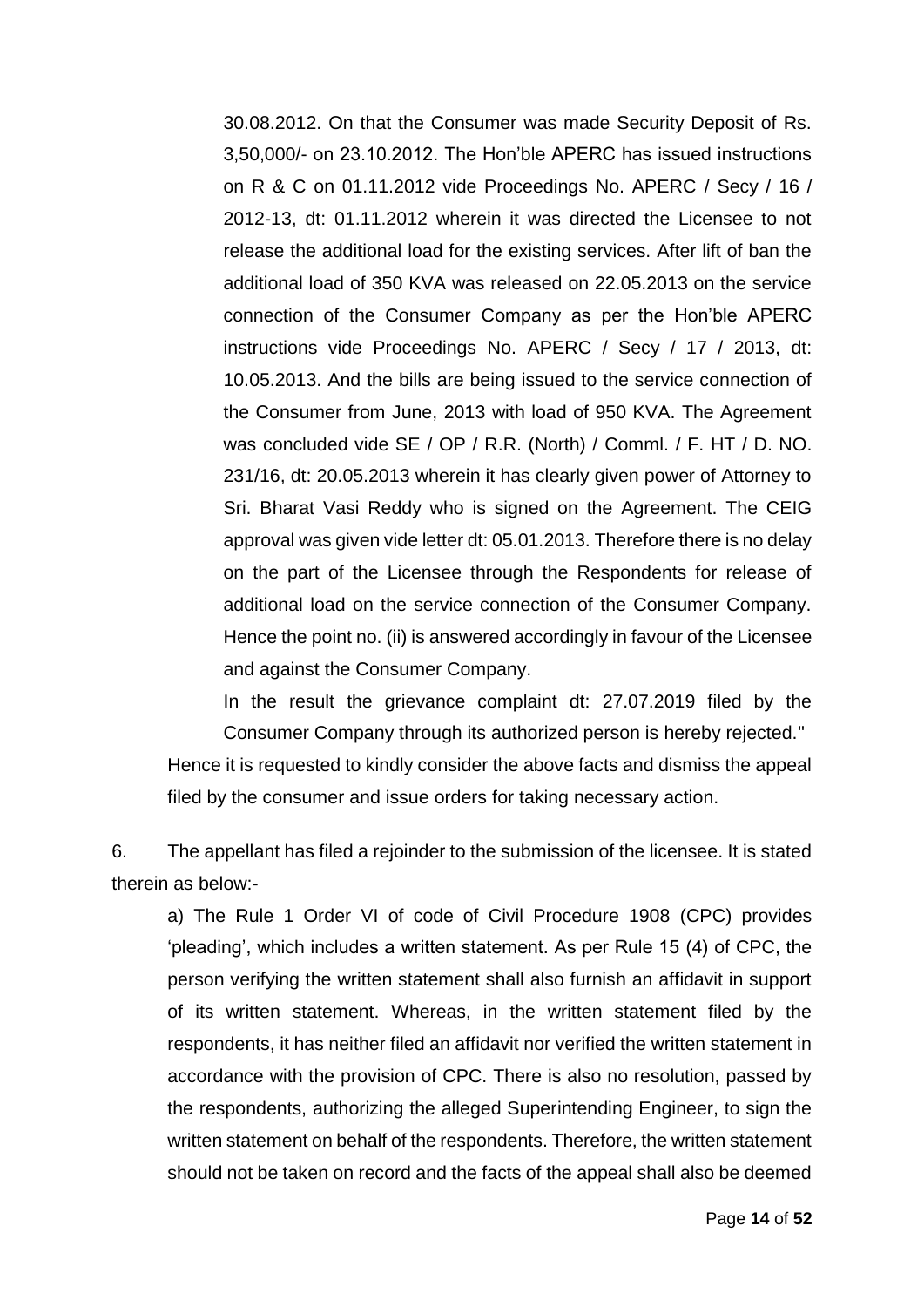to be admitted and on the basis of which admission, the Vidyut Ombudsman may kindly allow the prayer made in the appeal.

b) The law provides that the written statement must deal specifically with each allegation or facts in the appeal. (Reliance: The law laid down by the Hon'ble Supreme court of India in the matter of Badat & Co.Vs East India Trading Co. (Supra) and Sushil Kumar Vs Rakesh Kumar, and the law led down by Hon'ble High Court of Delhi in the matter of Rajiv Saluja Vs Bhartia Industries Limited). Since, the written statement filed by the respondents does not deal with the grounds of the appeal, the same shall be taken to be admitted. The following are the specific averments submitted in the grounds of the appeal have been specifically dealt in the written statement of the respondents.

c) The appellant had applied for the enhancement of sanctioned load from 600 KVA to 950 KVA on 13.08.2012 and the same was lawfully sanctioned / approved on 30.08.2012. Pursuant to the said sanction and approval of the respondents, the appellant deposited a sum of Rs. 8,82,520/- on 22.10.2012 towards development charges, as well as security deposits followed by completion of others formalities. The formal HT agreement submitted by the appellant is disputed as it was manipulated by the respondents and therefore it has no legality in the eyes of law. Therefore, the date of enhancement of sanction load of 600 KVA to 950 KVA was to be treated with effect from 22.10.2012 pursuant to clause 19 (c) of the revised order dated 01.11.2012 passed by APERC on R and C measures. The respondents have laid emphasis on clause 19 (c) of the said order dated 01.11.2012, ignoring the clause 19 (c). Moreover, the onus on the part of the appellant was fulfilled in time and the delay, if any, as on the part of either the respondents or the government. for which the appellant should not be penalized.

d) Admittedly, the industry of the appellant was approved by the CPDCAPL in the category of 'continuous process', vide order dated 04.10.2012 which was to be implemented with immediate effect despite the aid order, the respondents continued to raise R and C penalty bills considering the industry of the appellant in the category of 'non-continuous process', thereby imposing a huge penalty of Rs. 2,66,93,339/-. Admittedly, the said order was implemented after a period of 15 months that is on January, 2014 and passing and alleged benefits of a meager amount of Rs. 42,10,406/- that too without interest on account of delay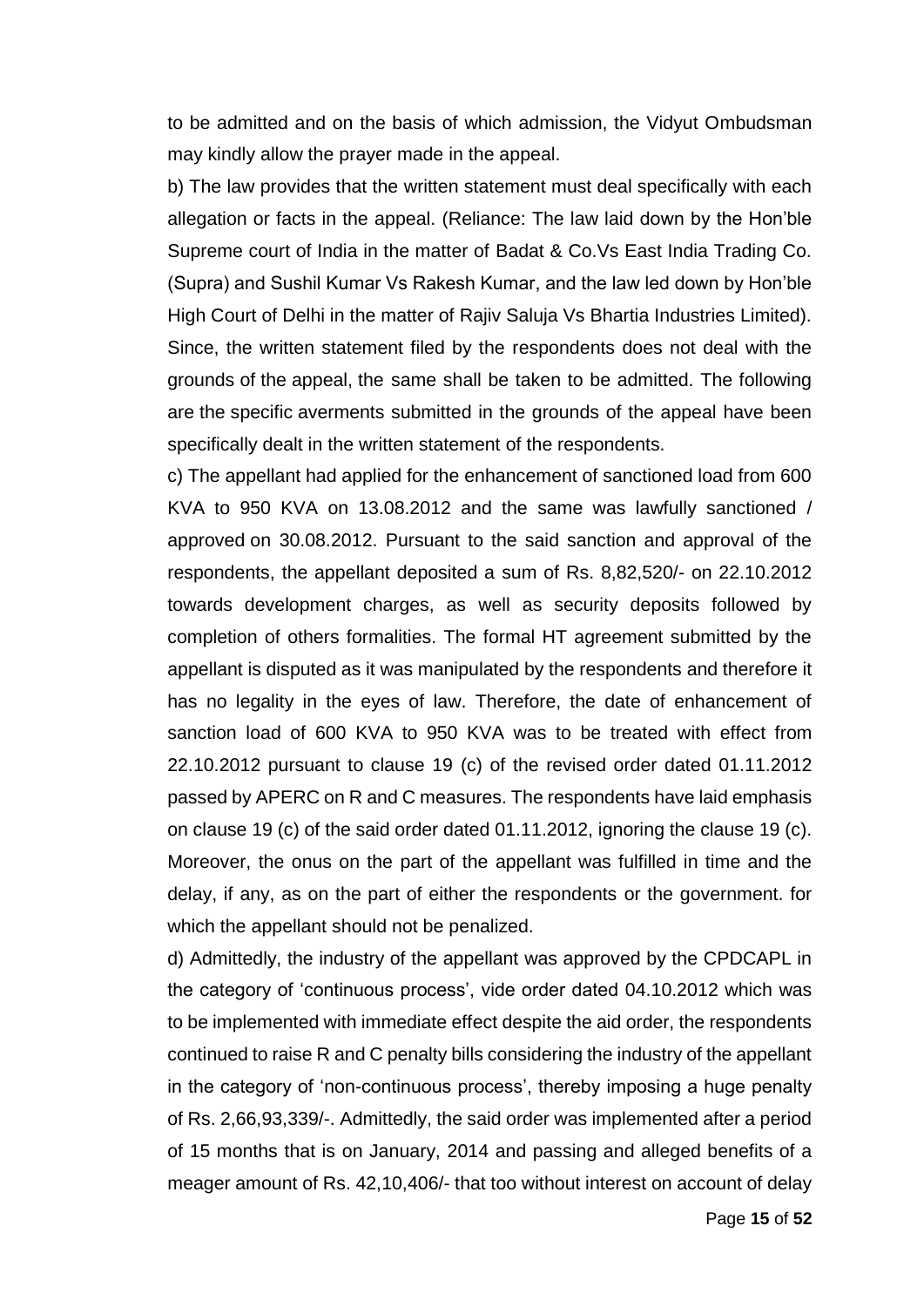and holding for a period of 15 months and also considering the CMD 600 KVA instead of 950 KVA to which the appellant was entitled with effect from 22.10.2012 that is date of deposit of development charges and security deposit, pursuant to the sanction of extended CMD from 600 KVA to 950 KVA on 30.08.2012.

e) The respondents have relied on clause 19 (d) of the order / proceeding dated 01.11.2012 of the Hon'ble APERC. Whereas the written statement is silent and no explanation is being given to the non applicability of clause 19 (c) of the notification, which reads as under:

'19 (c) the Distribution Licensee shall not Collect Additional Consumption Deposit during the period covered by these Restriction and control (R & C) measures.'

Since, deposit of development charge and security deposit was collected by the respondents 22.10.2012 that is much prior to the said notification the restrictions was not applicable to the case of the appellant.

f) The written statement has not dealt with as to the reasons for manipulating the HT - agreement by applying correction fluid and putting an alleged date that is 22.05.2013. In case the respondents had any objection to the agreement at the time of its submission, the same should not have been accepted by the respondents and returned to the appellant. The validity of the agreement is dependent upon the concurrence of both the parties. Since, the agreement was manipulated by the respondents without concurrence / knowledge / consent of the appellant, the said alleged agreement should not be considered for the benefit of the respondents.

g) The written statement is silent with reference to the implementation of order dated 08.08.2013 passed by APERC, thereby waiving 50% penalty. There is no explanation as to why the delay of 9 months was caused by the respondents for implementation of the said order and passed on the same on 16.04.2014.

h) The written statement is also silent as to why a sum of Rs. 3,59,233/- was enhanced that is from Rs. 2,24,82,933/- to Rs. 2,28,42,166/- when the money deposited by the appellant under protest was in the possession of the respondents the written statement is also silent as to why the interest will not be passed on to the appellant on its deposit of the alleged penalty when the interest as charged by the respondents from the appellant in the aforesaid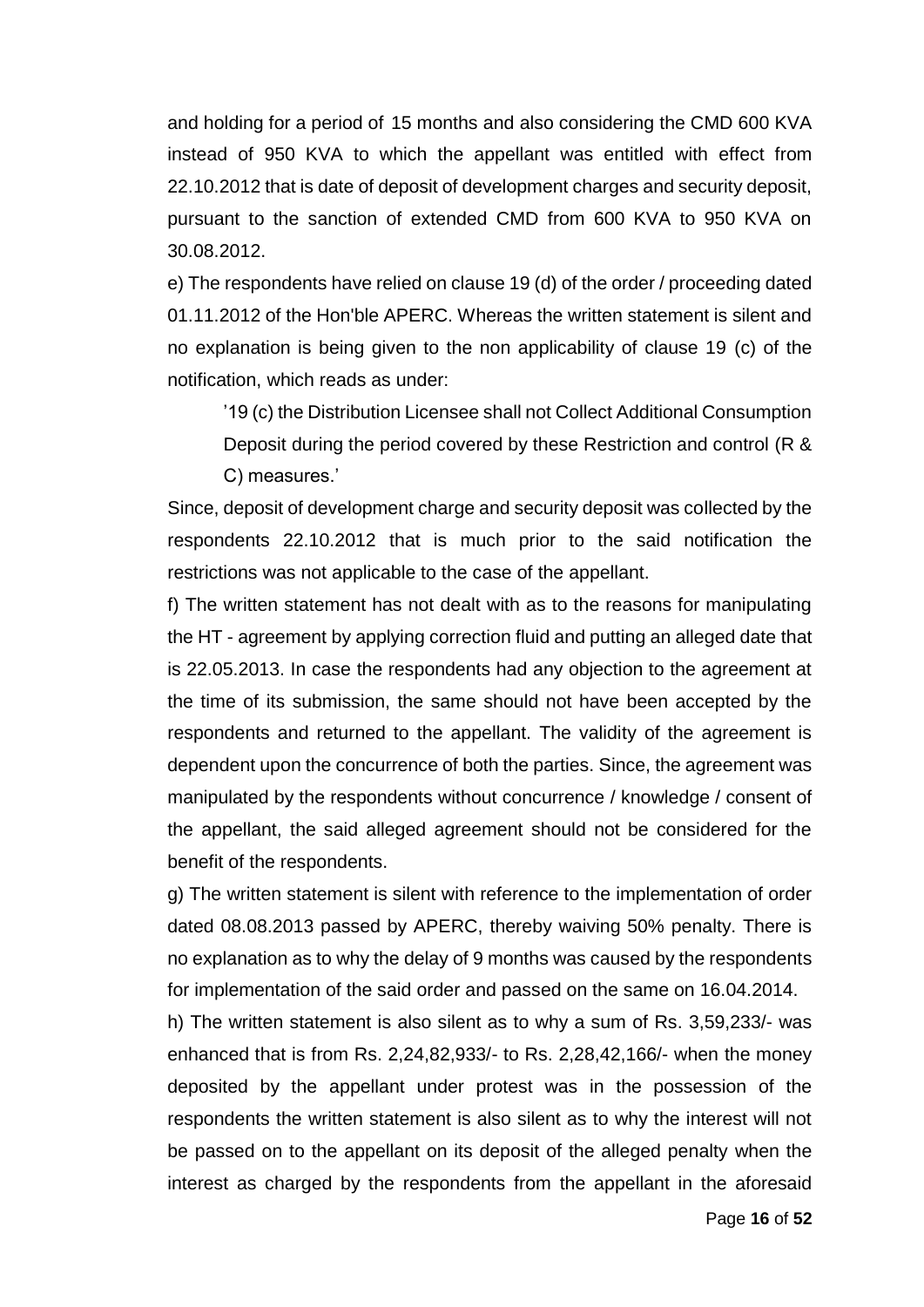manner.

i) The written statement is also silent as to why the prescribed procedure was not followed in terms of para8) of the proceedings dated 01.11.2012 wherein the respondents was to issue warning notice for first violation and in case of subsequent violation to disconnect the service. In the present case, the respondents, instead of following the said procedure, preferred to impose heavy penalty on the appellant.

j) The written statement is also silent to the submissions of the appellant with reference to the failure of CGRF-II to appreciate the law procedure laid down in the functioning of CGRF-II when there are glaring mistakes and lapses on the part of the respondents that is

'.....Compensation will be adjusted in the future bills , if any lapse of department is seen, as per guaranteed standards of performance of schedule-I and II………….".

CGRF-II instead of awarding compensation in favour of the appellant in terms of the said procedure rejected the contentions of the appellant.

k) Both the impugned orders as well as the written statement is silent with reference to the stand take by the appellant regarding the alleged direction to the appellant to deposit the balance amount. The alleged balance amount was neither disclosed by the respondents nor any finding were given by the CGRF-II. Therefore, the impugned award is perverse.

l). For the sake of arguments and without prejudice to the rights of the appellant and presuming the entire stand taken by the respondents to be correct, the appellant is still entitled for refund of Rs. 1,79,667.5 in terms of calculator submitted in para (i) of the grounds to the present appeal. In the circumstance, the direction given by CGRF-II, for alleged deposit is perverse.

m. The contents of para 1 of the written statement to the effect it specifies the appellant's connection number and initial CMD is a matter of record and needs no reply. However, the details mentioned in column 1 of the table are incorrect and therefore denied. In reply, it is submitted that the formal HT - agreement dated 04.12.2012 was signed on 06.12.2012 but the respondents had illegally and in an unfair manner altered the same by putting correction fluid and overwriting on the same, without the knowledge and consent of the appellant.

n. The written statements are wrong and its is vehemently denied that the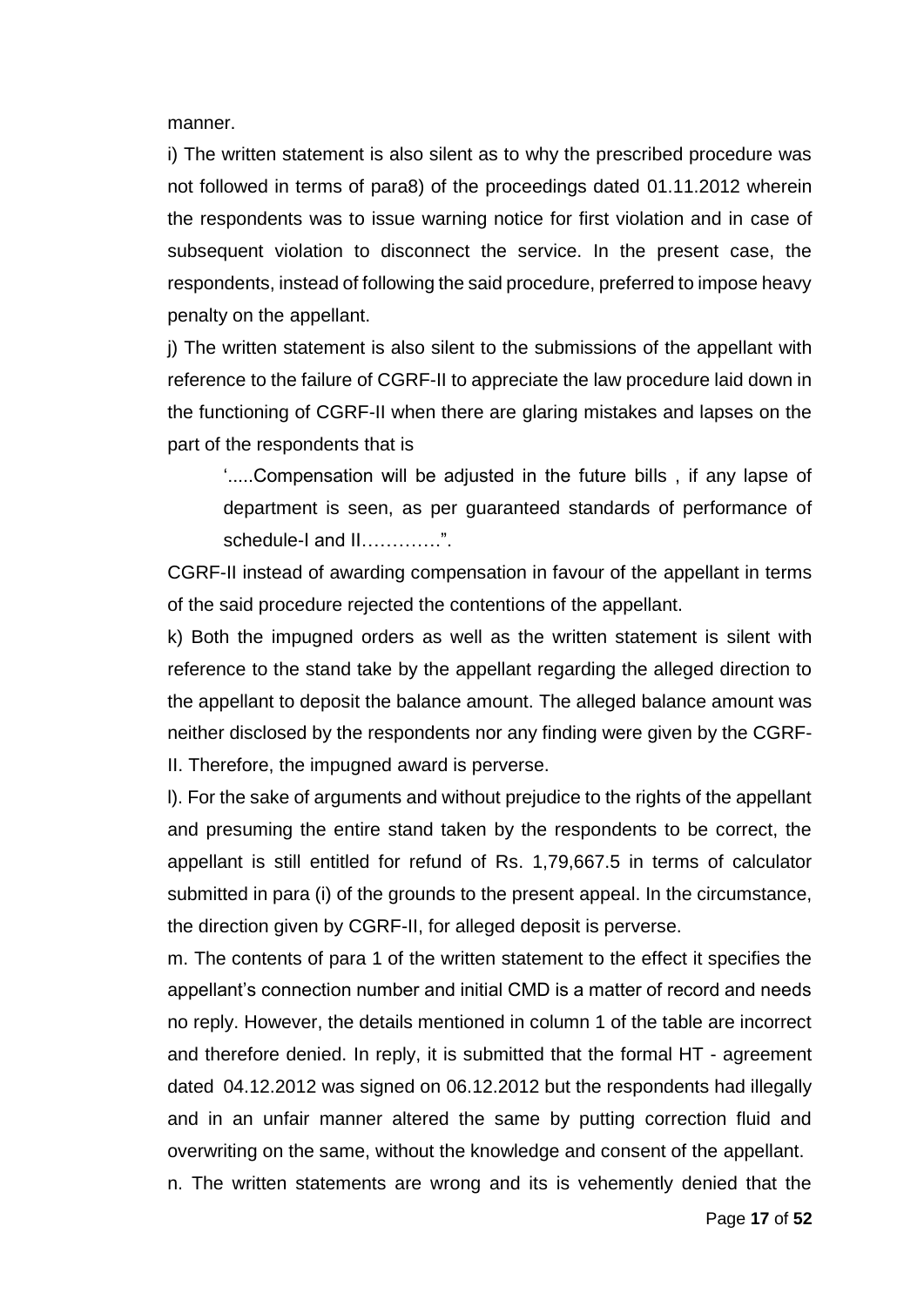respondents had levied R and C penalties in accordance with the usages of the quota fixed. The appellant craves leave of that the contents of the relevant para of the preliminary objections may please be read and treated as part and parcel to the reply to the present para.

o. The written statement to the effect they explains the appellant's request is a matter of record and needs no reply. It is further submitted that the respondents had made delay of 15 months in passing the alleged benefits of Rs. 42,10,406/ that too without interest.

p. The written statement is incorrect and therefore denied. It is denied that the appellant's request was based on grounds of 'Sanctioned Additional Load' only. It is pertinent to mention that vide letter dated 06.04.2017, the said request was inter alia based on the following:-

I. The appellant had received the sanction for increase in CMD.

II. The appellant had deposited the development charges and security deposit.

III. Submitted all the necessary documents.

IV. Appellant industry falls under the category of continuous process industry.

V. APERC had ordered to waive off 50% R and C penalties for all customers.

q The written statement is wrong and therefore denied. It is denied that the agreement for additional load was not concluded by the consumer / appellant before the R and C notification dated 01.11.2012.

r. The written statement is incorrect and therefore denied in view of the following. The respondent has misinterpreted para 19 (d) of the order dated 01.11.2012, which is reproduced hereunder. (elsewhere extracted in the order) It is further denied that there was no delay on the apart of the TSSPDCL in releasing additional load. In reply to this it is stated that the proceeding dated 01.11.2012 had not clarified or classified the alleged priorities / categories, but the same were heard much later on 10.05.2013. The responsibility to create awareness amongst the consumer including the appellant, was of the regional Divisional Engineer (DE), the Assistant Engineer (AE) and the DISCOM as per proceedings dated 01.11.2012, which was grossly failed by the respondents.

s. The written statement to the effect it explains several requests made by the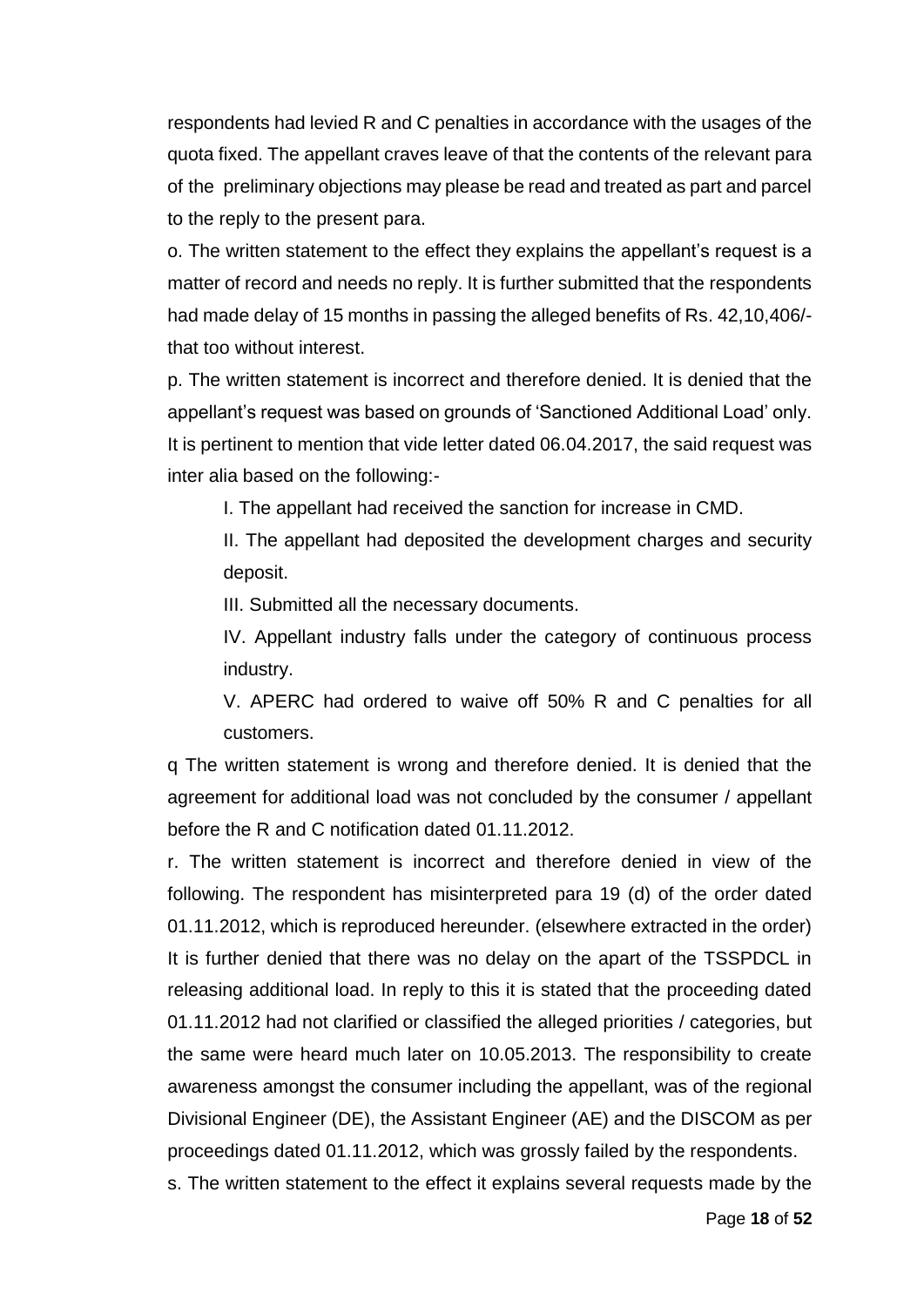appellant to the CSGED, is a matter of record and needs no reply. Whereas, rest of the para is incorrect. The revised R and C bills as stated in para 4 is amounting to Rs. 2,24,82,933 as on January, 2014 but the figures that shown in para 8 for the said period is Rs. 2,28,42,166. There is no clarification with reference to the enhancement. Presuming the enhancement towards interest, the respondents has not considered to pay interest for the delayed adjustment and holding the amount for a considerable period.

t. The written statement to the effect it cites the extracts of the impugned Award dated 18.02.2020 passed by the CGRF is a matter of record, which is perverse and impugned in the present appeal.

u. In view of the above facts and circumstances, the stand taken by the respondent is not sustainable in the eyes of law and liable to be rejected and this authority may allow the prayers as made in the appeal.

7. The officers of the licensee have filed further written submissions on the rejoinder of the appellant vide letter dated dt.29.09.2020 stating as follows:-

i. The contents in para 1 and 2 of replication submitted by the appellant is not correct and as per the summons received from of the authority. The SE / OP / Medchal has submitted the written statement in the appeal against the order of CGRF in C G No. 392 / 2019-20. The written statement is in accordance with law only.

ii. The appellant has filed this appeal without any grounds and challenging the orders of the CGRF.

iii. The contents in para 2 (a) of replication submitted by the appellant is not correct and the consumer of MCL1439 has applied for enhancement of load from 600 KVA to 950 KVA and the Superintending Engineer / Operation / RR (North) has accorded the permission for enhancement of load from 600 KVA to 950 KVA vide Lr. No. SE / OP / RRCN / Coml / D. No. 440 / 12-13 D. No. 1275 / 12 dated 30.08.2012 and also mentioned the conditions in the sanction letters to submit the CEIG approved, occupancy certificate before release of load and to enter HT agreement for enhancement of load. The consumer has deposited Rs. 8,82,520/- on 22.10.2012 as per estimate sanctioned for enhancement of load, but the consumer has submitted the HT agreement for 950 KVA load on 06.12.2012 that is after receipt of R and C measure form APERC on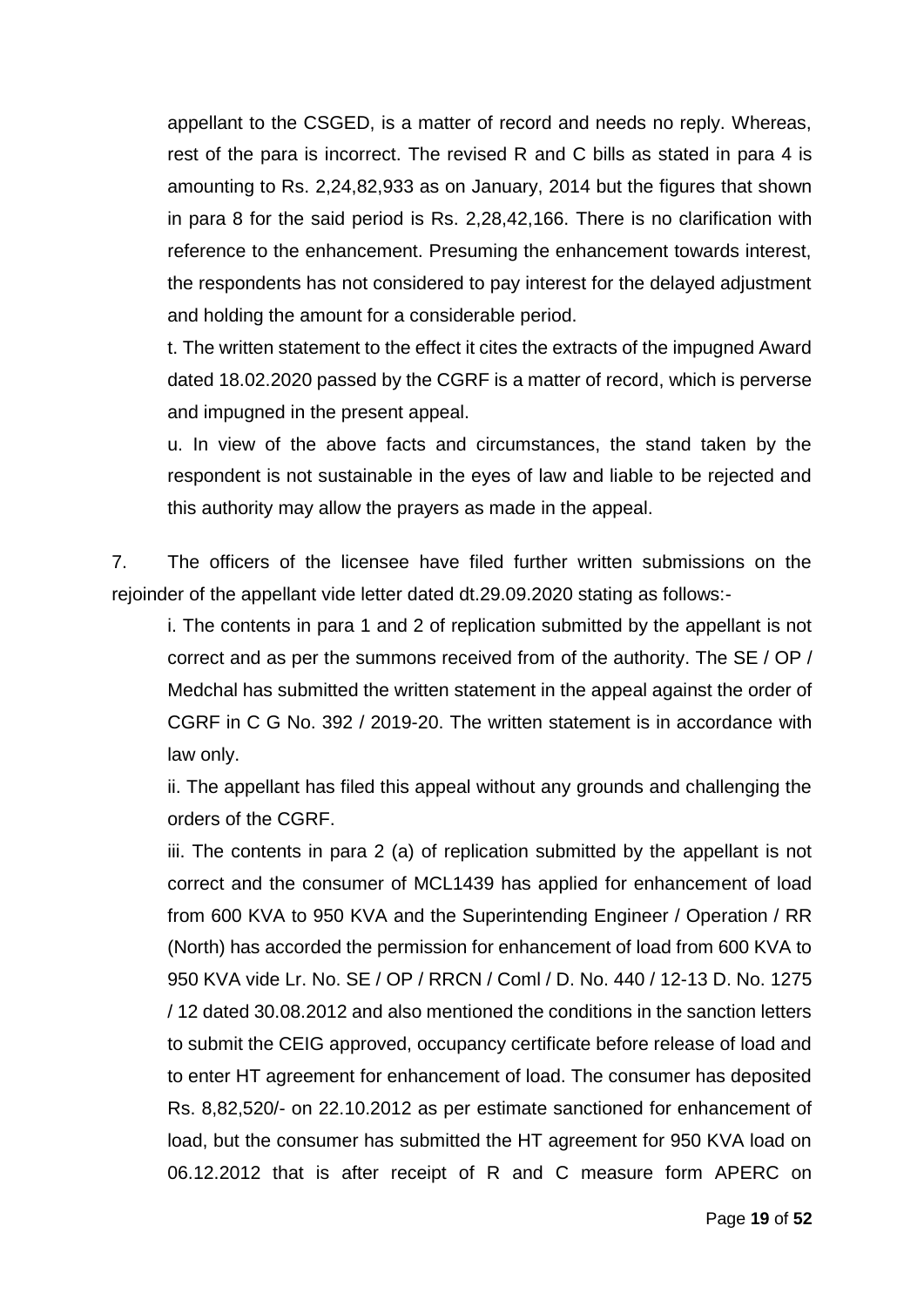01.11.2012. The APERC has issued proceeding on the R and C measures vide proceedings No. APERC / Secy / 16 / 2012-13 dated 01.11.2012 and specified the conditions under clause 19 (C) and 19 (D) (elsewhere extracted in the order) iv. The consumer has delayed submitting the HT agreement hence the additional load of 350 KVA was not released during R and C measures as per clause 19 (d) of APERC proceedings. After lifting of ban in May-2013 vide proceedings No. APERC / Secy / 37 / 2013 dated 10.05.2013, the HT agreement was signed by Superintending Engineer / Operation / RR North and communicated to the consumer vide Lr. No. SE / OP / RR (North) / Comml / F. HT / D. No. 231 / 13 dated 20.05.2013. Then the Divisional Engineer / Operation has released the additional load 350 KVA on 22.05.2013 and representative of consumer had also signed on the HT test report received from the Divisional Engineer / Operation / Medchal vide Lr. No. DEE / OP / MDCL / Comml / F. HT test report / D. No. 1105 / 13 dated 15.06.2013. The date mentioned in HT test report (that is 22.05.2013) was the criteria for release of additional load but not sanction date or payment date. There is no delay on part of DISCOM in release of additional load.

v. The contents in para 2 (b) in the replication is not correct and initially the R and C penalty bills were issued to the consumer under non-continuous process industry from Sep'2012 to July'2013. The consumer has represented on 26.08.2013 to change of type of industry as continuous process industry. Then the Divisional Engineer / Operation / Medchal has inspected the premises of the consumer and submitted the report on 16.09.2013 as the consumer is utilising supply of manufacturing of medical disposables. The Superintending Engineer / LMRC has issued clarification on 26.11.2013 to consider the industry of consumer as continuous process industry. Accordingly, the R and C bills were revised from September 2012 to July 2013 and an amount of Rs. 42,10,406/- was arrived as excess billed amount and credited to consumer service in January 2014. The process of revision was done immediately after receipt of consumer representation dated 26.08.2012 for change of type of industry into continuous process industry. Hence the allegation of the appellant for delay is not correct.

vi. The appellant has repeatedly mentioned the clause 19 (C) of APERC, R and C proceedings. The APERC has specified clause 19 (C) and stated that the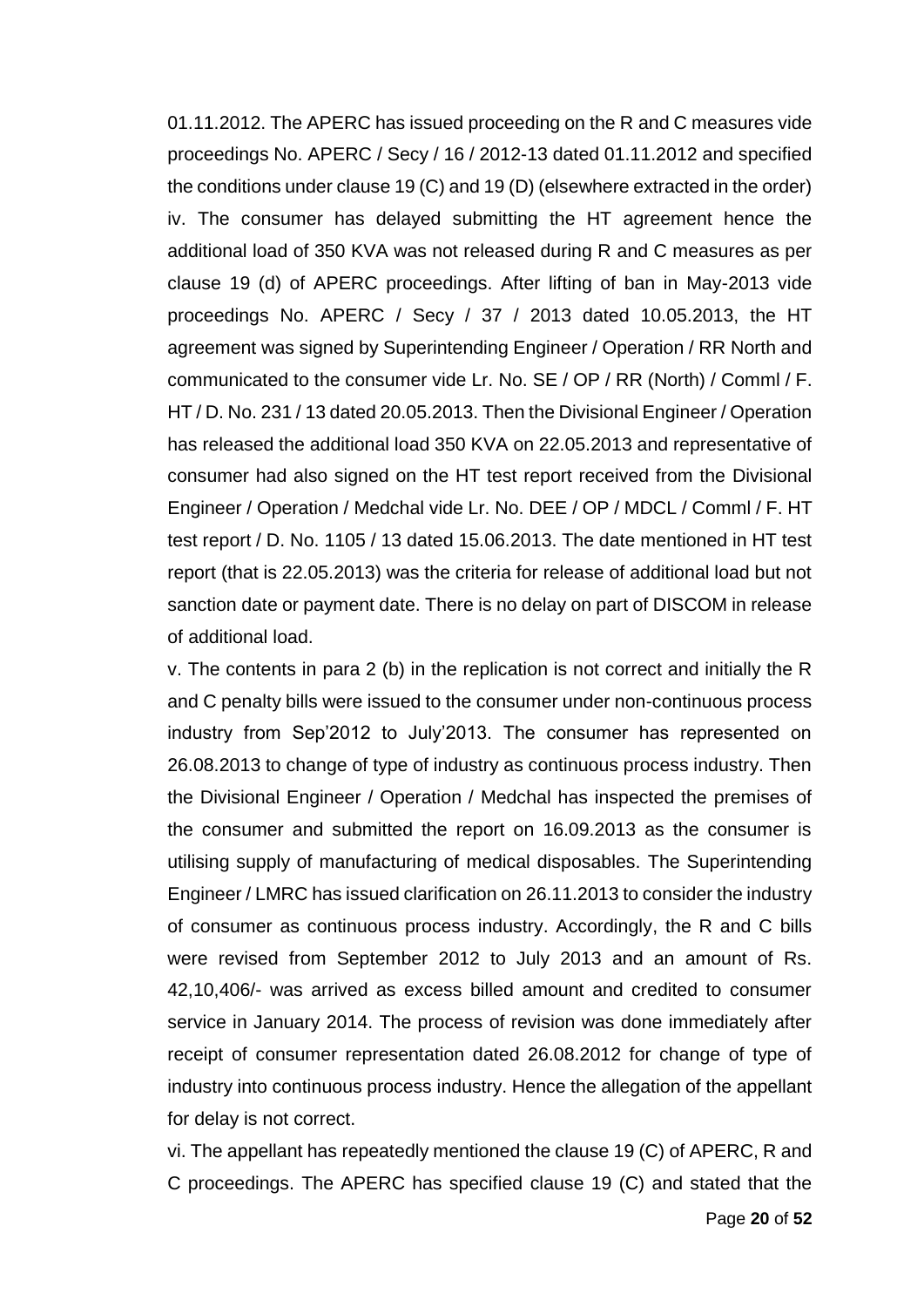DISCOM shall not collect additional consumption deposit during R and C period. The consumer has paid the consumption deposit for additional load on 22.10.2012 but not ACD. The DISCOM has not collected the ACD from the consumer during R and C period. Hence the allegations of appellant is not correct.

vii. The HT agreement was signed by the consumer on 06.12.2012 that is after banning on the release of additional load by the APERC during R and C period. Hence, HT agreement was signed by the Superintending Engineer / Operation / RR North on 20.05.2013 and communicated to the consumer in Lr. No. SE / OP / RR North / Comml / F. HT / D. No. 231 / 13 dated 20.05.2013. Hence HT agreement has come into force after signing of both parties only. Further HT agreement is mandatory is not formal. Hence the allegation of the consumer is not correct.

viii. The APERC has issued orders on 50% waiver of penal charges levied during R and C period and as per minutes of APPCC meeting held on 24.04.2014, it was decided to refund the penal charges collected in excess of 50% of R and C penalties. As per the instructions of the corporate office in Lr. No. CGM (R) / GM (R) / SAO (R) / AO (HT) D / No. 1741 / 41 dated 16.04.2014, the 50% of R and C penalties was waived off and adjusted to all the consumer in April 2014. Accordingly, the 50% of R and C penalties for amount of Rs. 1,14,21,084/- was credited to consumer of MCL 1439 in January 2014. Hence, the allegation of appellant is not correct.

ix. The revised bills under continuous process industry from September 2012 to July 2013 were issued to the consumer. The total R and C penalties from September 2012 to July 2013 was Rs. 2,28,42,166/- and 50% of R and C penalties Rs. 1,14,21,083.19 was credited the consumer account in April 2014. x. The DISCOM has followed the procedures laid in the APERC R and C proceedings. The APERC also specified the clause 18 (b) in the proceedings to levy the penal charges for non-compliance of R and C measures. The notices for first violation was issued to the consumer by the Assistant Divisional Engineer / Operation / Medchal and the consumer has availed the supply during R and C measures. Hence penal charges for non compliance of R and C measures for the period from September 2012 to July 2013 was levied by the DISCOM. Hence the allegation of appellant is not correct.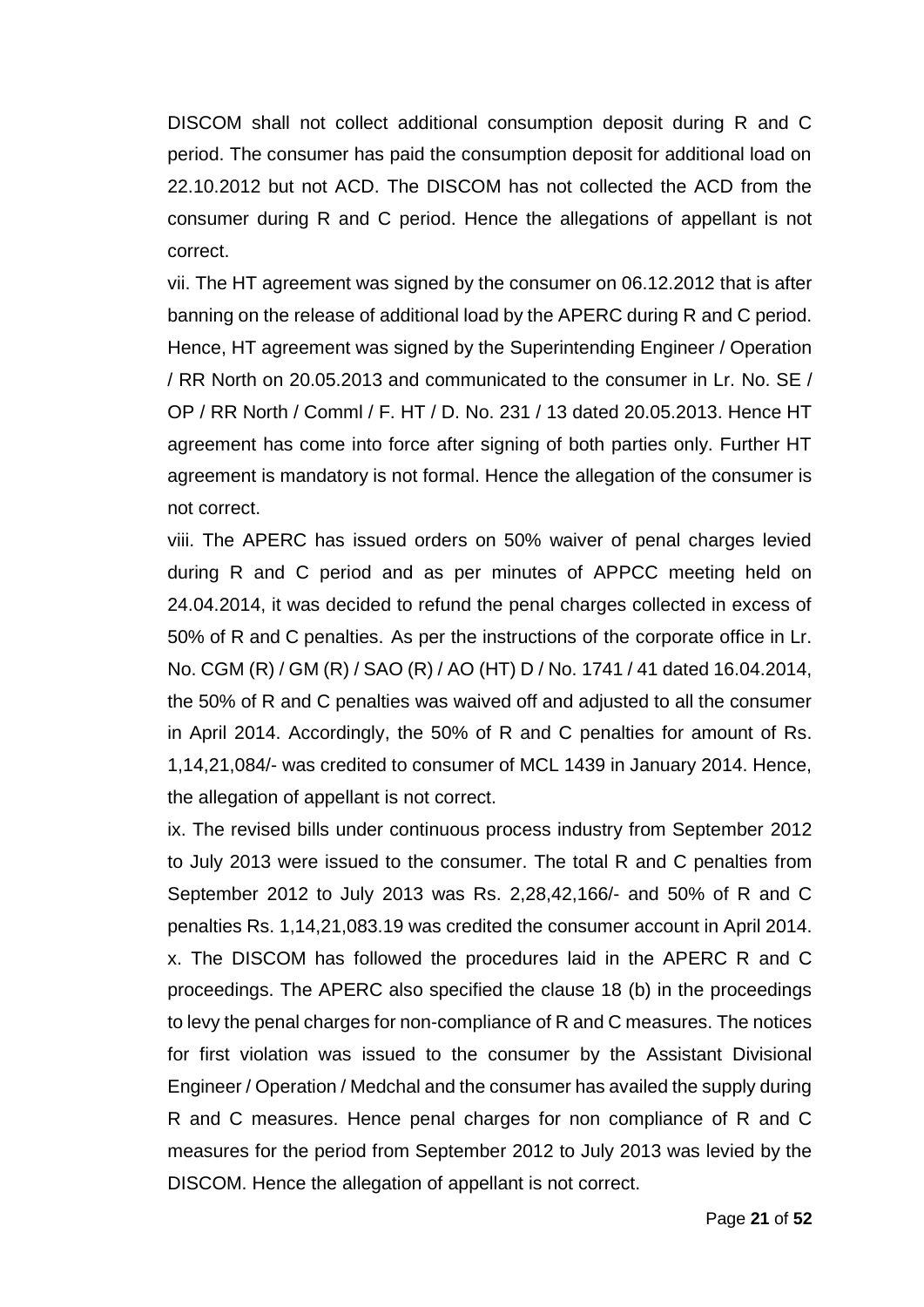xi. The CGRF has passed the order in C G No. 392 / 2019-20 in favour of DISCOM and ordered that there is no delay on the part of the licensee for release of additional load on the service connection of the consumer company. Hence the CGRF has not awarded the compensation in favour of the consumer.

xii. The consumer has paid the R and C bills hence no balance amount is pending and no notice issued to the consumer to pay balance amount is per the orders of CGRF.

xiii. That no excess payment during R and C period is available with DISCOM for refund. Hence refund may not arise to all.

xiv. In view of the above facts and circumstances, the objections raised in the replication and appeal filed by the consumer against order of CGRF is not correct and this authority may kindly dismiss the Appeal.

8. The appellant has filed a final rejoinder to the submission of the licensee. It is stated therein as below:-

a) The impugned award on the face of it is perverse and contrary to law. CGRF –II failed to appreciate that as the industry of the appellant was recognized as continuous process industry with effect from 04.10.2012, it ought not to have levied the excess PDL and excess PCL charges for the month of October onwards and the respondents should have implemented the said order with effect from 04.10.2012. Whereas the alleged credit of Rs. 42,10,406/- on account of 'continuous process category was admittedly passed on to the consumer in January 2014 that is after a period of 15 months from the date of entitlement of the appellant and that too without interest and also considering the CMD 600 KVA instead of 950 KVA to which the appellant was entitled with effect from 22.10.2012 that is date of deposit of development charges and security deposit, pursuant to the sanction dated 30.08.2012.

b) Both award and written statement are also silent, as to why two bills that is for the month of January and February 2013 were sent in the continuous process category and again from March, 2013 till July, 2013, bills were sent in the non - continuous process category.

c) CGRF – II failed to appreciate that vide order dated 08.08.2013, the APERC relaxed the R and C penalties to the extent of 50% of the levied penalties in the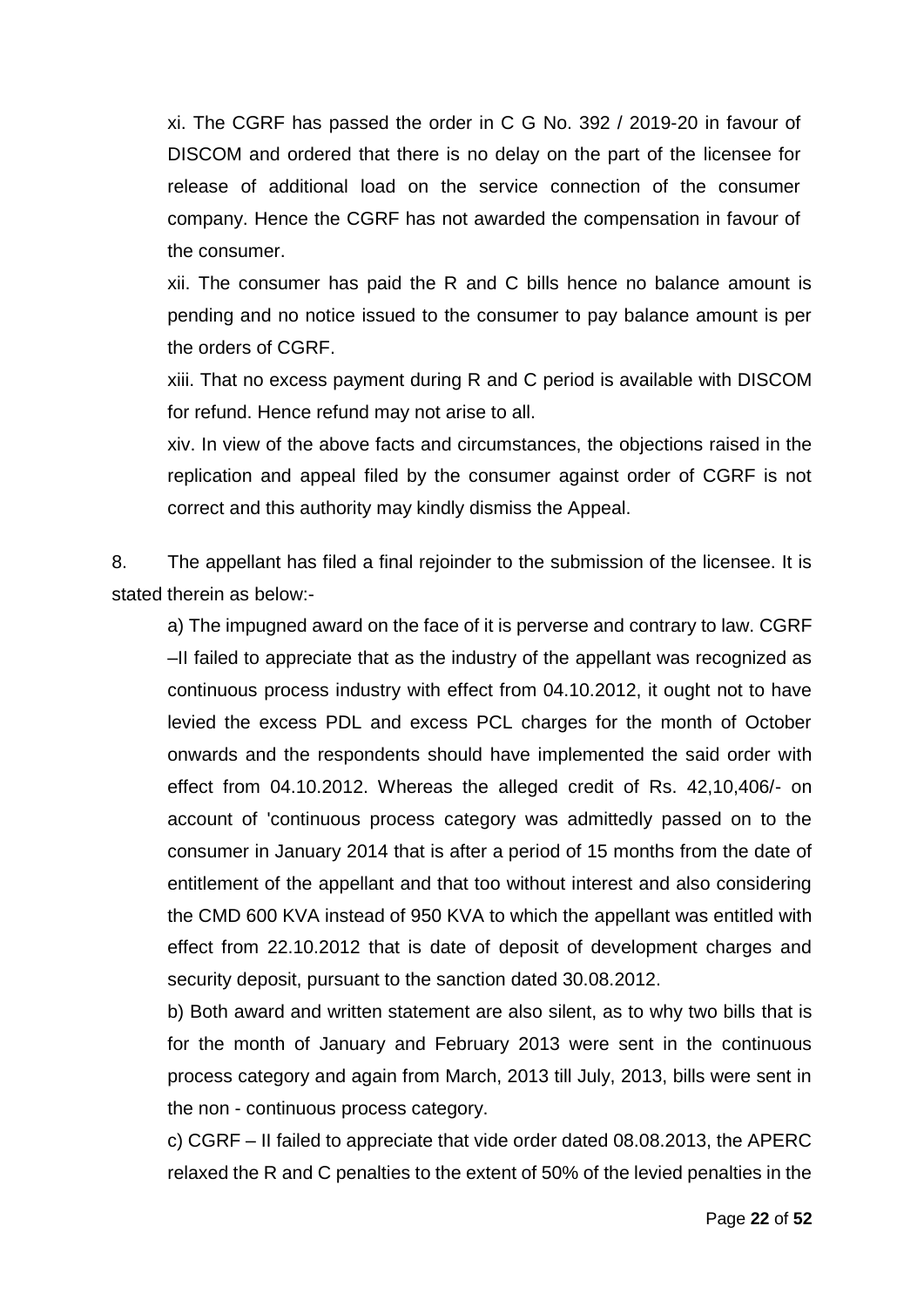future bills of the consumer and the said order was implemented with effect from 08.08.2013. Whereas the respondents failed to implement the said order with effect 08.08.2013 in the case of the appellant and even continued to enhance the penalties for some unknown reasons. Interestingly, after a period of about nine months that is on 30.04.2014, a sum of Rs. 1,14,21,084/- was adjusted in the running bill of the appellant in one go.

| SI. No.        | Description                                                                                                                       | Amount        |
|----------------|-----------------------------------------------------------------------------------------------------------------------------------|---------------|
| 1              | R and C Penal Charges                                                                                                             | 2,66,93,239   |
| $\overline{2}$ | Less alleged amount adjusted after considering the<br>Appellant's Industry in the continuous process<br>category in January, 2014 | 42,10,406.0   |
| 3              | Balance as on January, 2014                                                                                                       | 2,24,82,933.0 |

d) Whereas, in April 2014, the outstanding figure in the books of the respondent showed as Rs. 2,28,42,166.37, thereby the difference of enhanced amount of Rs. 3,59,233.37. The written statement is silent as to why the delay of 9 months was caused by the respondents for implementation of the said order and passed on the same on 16.04.2014.

e) The written statement is also silent, as to why a sum of Rs. 3,59,233/- was enhanced that is from Rs. 2,24,82,933/-(balance as on Jan, 2014 to Rs. 2,28,42,166/-, when the money deposited by the appellant was under protest and already in the possession of the respondents.

f) CGRF-II failed to give any finding on the fact that during the course of proceedings held on 23.08.2019 before the forum, the respondents produced the HT agreement, wherein for the first time, it has come to the knowledge of the appellant that the date on the said agreement was altered by the opposite parties by putting correction fluid on the top of the agreement and overwriting therein by putting a date as per their choice that is 20.05.2013. Moreover, the respondents had never communicated the aforesaid alterations to the appellant and no acknowledgement was also taken from it. Interestingly, the date at the end of the agreement has remained the same that is 06.12.2012.

g) The written statement had not dealt with as to the reasons of manipulating the 'HT - agreement' by applying correction fluid and putting an alleged date that is 22.05.2013. In case the respondent had any objection to the agreement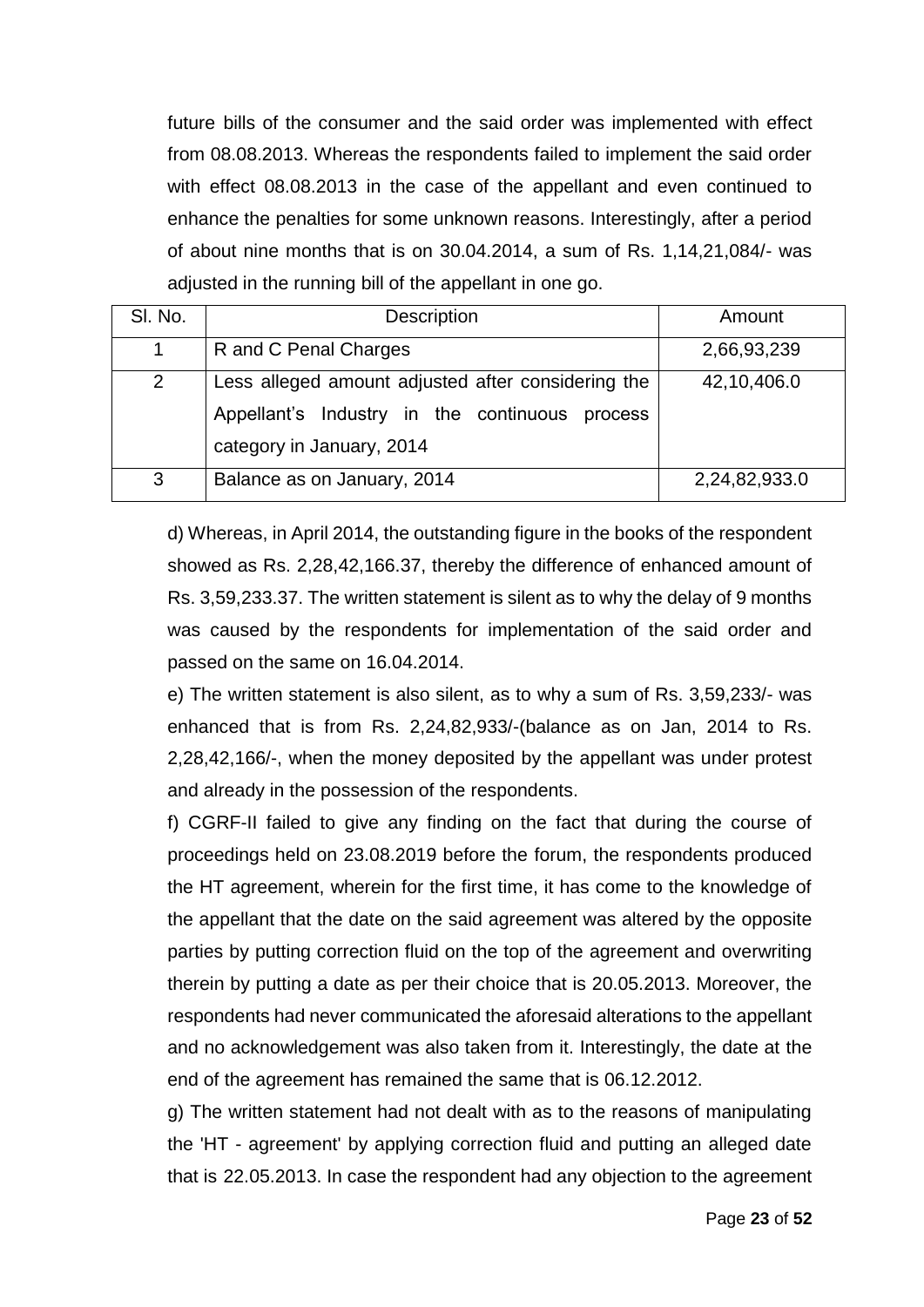at the time of its submission, the same should not had been accepted by the respondents and returned to the appellant. The validity of the agreement is dependent upon the concurrence of both the parties. Since, the agreement was manipulated by the respondent without concurrence / knowledge / consent of the appellant, the said alleged agreement should not be considered for the benefit of the respondents.

h) Mandate of the notification dated 01.11.2012 of the APERC vide its proceedings at serial No.19 (d) was not applicable to the appellant, because:

i. Appellant had applied for the enhancement of Sanctioned load from 600 KVA to 950 KVA on 13.08.2012.

ii. The same was lawfully sanctioned/ approved on 30.08.2012.

iii. Pursuant to the said sanction and approval of the respondents, the appellant deposited a sum of Rs. 8,82,520/- on 22.10.2012 towards development charges, as well as security deposits followed by completion of other formalities.

iv. The HT agreement was manipulated by the respondent without concurrence / knowledge / consent of the appellant, the said alleged agreement should not be considered for the benefit of the respondents.

v. Therefore, the date of enhancement of sanction load of 600 KVA to 950 KVA was to be treated with effect from 22.10.2012 pursuant to clause 19 (c) of the revised order dated 01.11.2012 passed by APERC on R and C measures.

vi. Since, deposit of development charges and security deposit was collected by the respondents on 22.10.2012 that is much prior to the said notification, the restrictions was not applicable to the case of the appellant.

vii. The respondents have laid emphasis on clause 19 (d) of the said order dated 01.11.2012, ignoring the clause 19 (c) (extracted elsewhere in the order). Written statement is silent and no explanation is being given to the non applicability of clause 19 (c) of the notification. Whereas the respondents had already collected additional consumption deposit. The written statement is silent to that effect.

viii. Moreover, the onus on the part of the appellant was fulfilled in time and the delay, if any, was on the part of either the respondents or the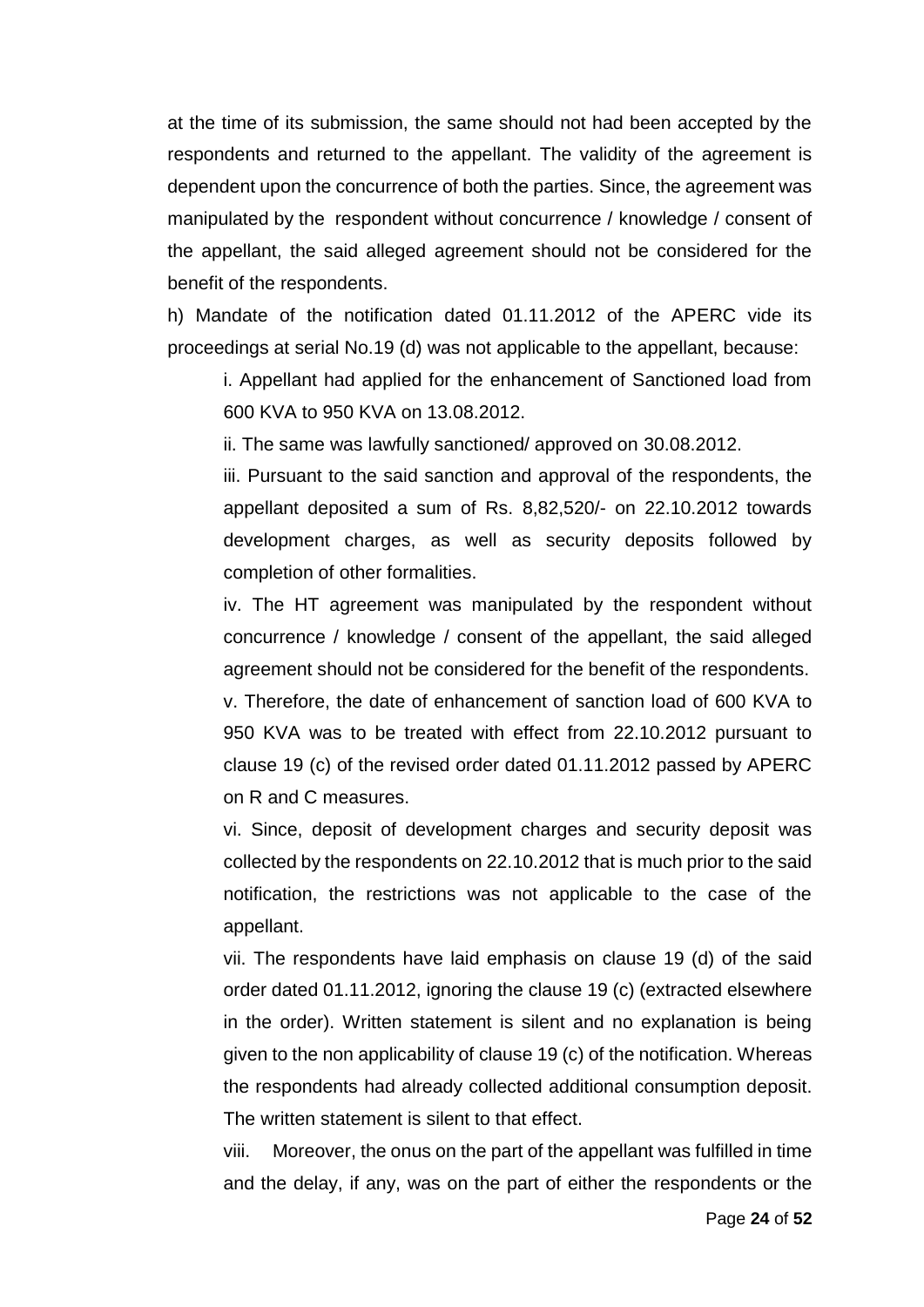government. for which the appellant should not be penalized.

i. CGRF - II further failed to appreciate that the order dated 01.11.2012 passed by APERC, was not limited to the restriction on consumers but carried few control measures, which was to be followed by the distribution licensee / respondents. As per sub-clause (a) of para 18 of the order, the distribution licensee was directed:

a. To issue a warning notice for first violation in a month.

b. In case of subsequent violation, respondent was to disconnect the service of the said consumer for next 24 hours.

c. Written statement is also silent as to why the prescribed procedure was not followed in terms of para 18 (a) of the proceeding dated 01.11.2012, wherein the respondent was to issue warning notice for first violation and in case of subsequent violations, to disconnect the service. In the present case, the respondents, instead of following the said procedure, preferred to impose penalty on the appellant.

j. Divisional Engineer (DE) and Assistant Divisional Engineer (ADE) further failed to implement these restrictions by not providing clear guidance of usage and correct readings on appropriate time in terms of para 20 of the Order dated 01.11.2012, which reads as

"….The Divisional Engineer (DE) and Assistant Divisional Engineer (ADE) operation shall be made responsible for effective implementation of these restriction and control measures".

There is no communication in this regard from the respondent on record.

k. CGRF – II instead of awarding compensation in favor of the appellant in terms of the said procedure rejected the contentions of the appellant. The written statement is also silent to the submissions of the appellant with reference to the failure of CGRF - II to appreciate the law / procedure laid down in the functioning of CGRF - II, when there are glaring mistakes and lapses on the part of the respondents that is

"……………Compensation will be adjusted in the future bills, if any lapse of Department is seen, as per guaranteed standards of performance of Schedule-I and II…………"

l. Judgements relied:

i. Appeal No. 36 of 2015 titled as Sr. K Srinivas Rao V/s TSSPDCL,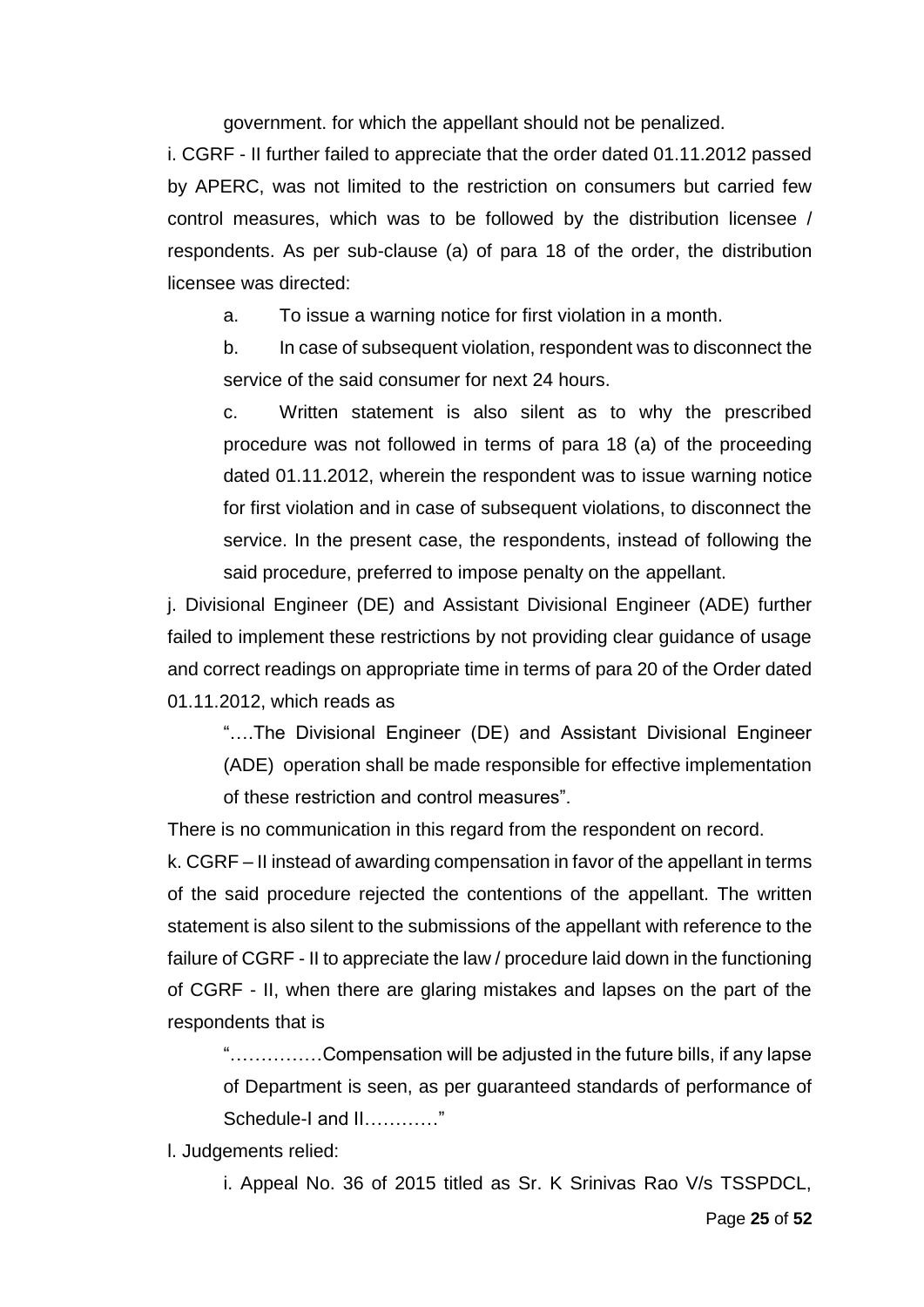decided by this authority at relevant paras: 4 and 28.

ii. Appeal No.- 33 of 2015 titled as M/s Haryana Steel Center Pvt. Ltd. V/s TSSPDCL, decided by this authority relevant paras: 26 and findings para 8 at page 20.

m. Findings of CGRF II in deciding the complaint is perverse, as vide last para of the impugned award, CGRF II has directed the appellant to deposit the balance amount. For the sake of argument and without prejudice to the rights and contentions of the present appeal and presuming the stand of the respondents to be correct, the appellant is still entitled for refund / adjustment to an amount of Rs. 1,79,667.5/-, as per the following calculations:

| SI. No.        | Description                                                                                                   | <b>Description</b> |
|----------------|---------------------------------------------------------------------------------------------------------------|--------------------|
| 1              | <b>R &amp; C Penal Charges</b>                                                                                | 2,66,93,239.0      |
| $\overline{2}$ | Less alleged amount adjusted after considering the<br>Appellant's Industry in the continuous process category | 42,10,406.0        |
| 3              | <b>Balance</b>                                                                                                | 2,24,82,933.0      |
| $\overline{4}$ | Less waiver of 50% penal charges in terms of order dated<br>08.08.2013 of APERC                               | 1,12,41,416.5      |
| 5              | Less amount paid under protest, as admitted by the<br>Respondents vide its letter dated 12.04.2017            | 1,14,21,084.0      |
| 6              | Balance to receive by the Appellant                                                                           | -1,79,667.5        |

n. The written statement should not be taken on record and the facts of the appeal shall be deemed to be admitted in view of the following:

a. Rule 1 Order VI of CPC provides 'pleading', which includes written statement. As per Rule 15 (4) of CPC, the person verifying the written statement shall also furnish an affidavit in support of its written statement.

b. The written statement filed by the respondent is neither supported with an affidavit nor verified in accordance with CPC.

c. There is also no resolution passed by the respondents, authorizing the alleged Superintending Engineer to sign the written statement.

d. The law provides that the written statement must deal specifically with each allegations or facts in the appeal.

i. The law led down by the Hon'ble Supreme Court of India in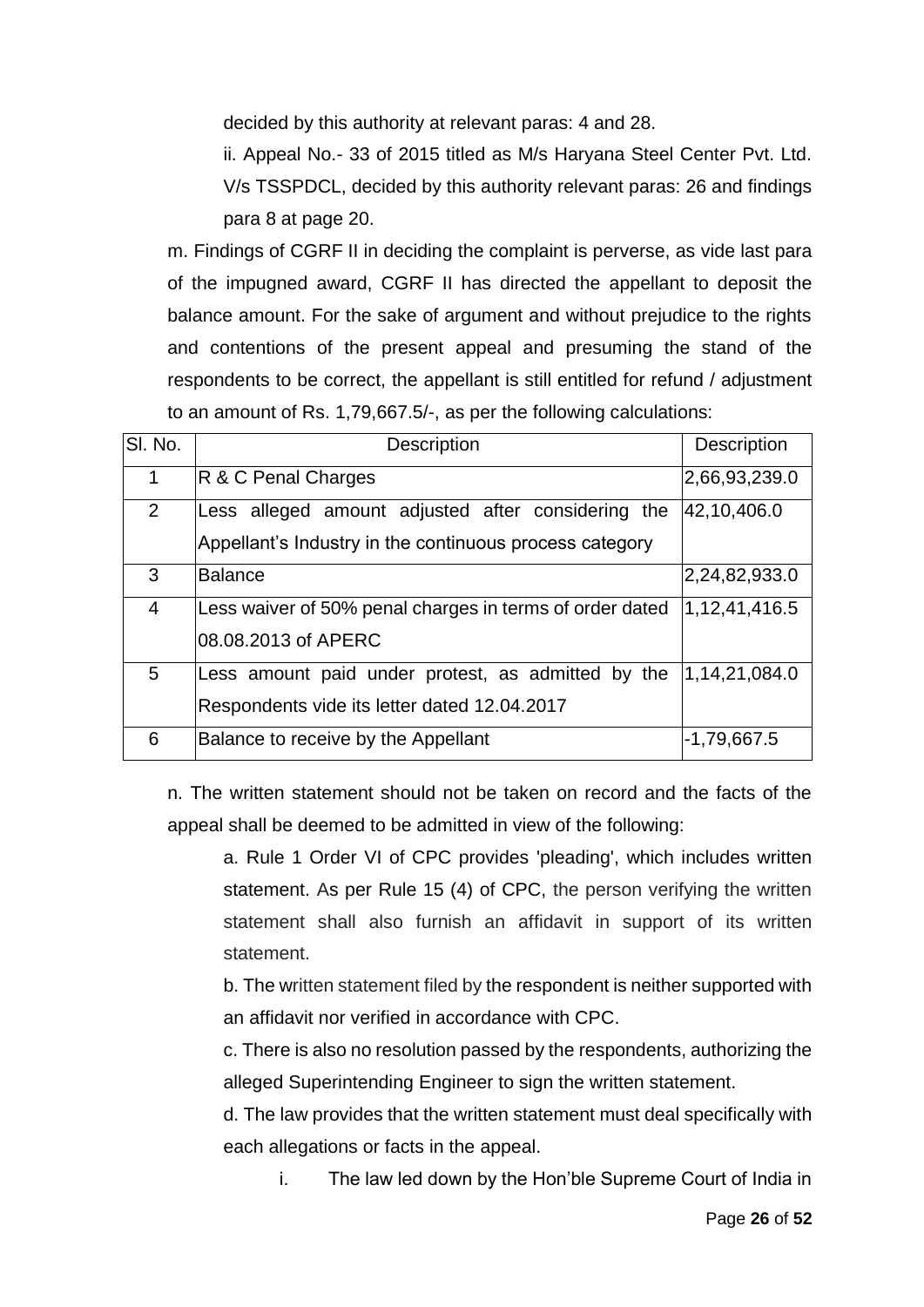the matter of Badat & Co. Vs East India Trading Co. (supra) 1964 AIR 538, 1964 SCR (4) 19.

ii. The law led down by the Hon'ble High Court of Delhi in the matter of Rajiv Saluja vs Bhartia Industries Limited.

> "Para 8. As is apparent from the denials made in the written statement, these are unspecific and evasive and therefore no denials in the eyes of law. Order 8 Rule 5 of Code of Civil Procedure lays down that every allegation of fact in the plaint, if not denied specifically or by necessary implication, or stated to be not admitted in the pleading of the defendant, shall be taken to be admitted except as against a person under disability provided that the Court may in its discretion require any fact so admitted to be proved otherwise than by such admission.

> Para 9. The observations of the Supreme Court in this regard made in [Badat and Company, Bombay v. East India](https://indiankanoon.org/doc/1994047/)  [Trading Company](https://indiankanoon.org/doc/1994047/) need to be quoted and are as under: "Rules 3, 4 & 5 of Order 8 of CPC form an integrated code dealing with the manner in which allegations of fact in the plaint should be traversed and the legal consequences flowing from its non-compliance. The written statement must deal specifically with each allegation of fact in the plaint and when a defendant denies any such fact, he must not do so evasively but answer the point of substance. If his denial of a fact is not specific but evasive, the said fact shall be taken to be admitted. In such an event, the admission itself being proof, no other proof is necessary…….."

o. In view of the above facts and circumstances, the stand taken by the respondents is not sustainable in the eyes of law and liable to be rejected and this authority may kindly allow the prayer as made in the appeal.

9. The appellant filed its additional written submission stating as follows:-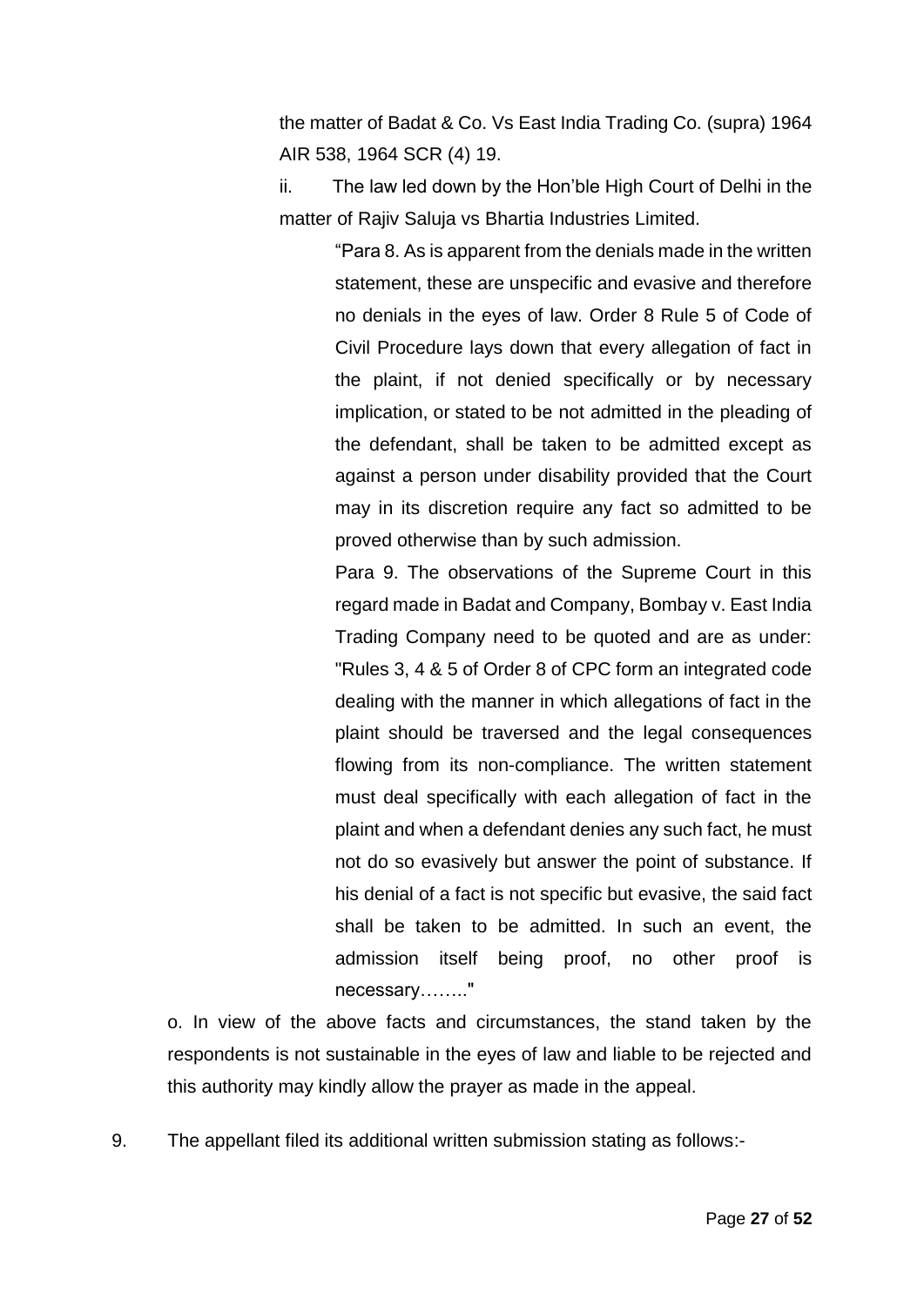a. On 30.09.2020, both appellant and respondents advanced their respective final arguments and submitted their written submissions before this authority and the appeal was reserved for order. As informed by the registry, today the matter has been fixed for further arguments.

b. As per the written arguments submitted by the respondents on 30.09.2020, it brought on record the following fact, which was never submitted in any of its pleadings and CGRF-II passed the impugned award on the basis of the said incorrect submissions. In paragraph 11, the respondent has submitted that:

"11. It is to submit that the consumer has paid the R and C bills hence no balance amount is pending and no notice issued to the consumer to pay balance amount as per the orders of CGRF."

c. The submissions contrary to the aforesaid fact, made in the pleadings of the respondents are as under:

i. Vide its reply dated 14.05.2019 to the legal notice of the appellant, it was stated that:

"x. Hence, M/s Oyster Medisafe Pvt. Ltd. Sy.No.722, Dabilpur (V), Medchal Mandal, Ranga Reddy District has to pay all the R and C dues against the HT Sc. No. RRN. 1439 at the earliest."

ii. Vide written Statement dated 24.08.2020 filed before the CGRF-II, the respondent submitted that

> "9. Hence it is requested to kindly consider the above facts and dismiss the petition filed by the consumer and issue order for taking necessary action……"

(Note: In the first prayer in the Complaint filed before CGRF-II, it was prayed to set aside the above letter dated 14.05.2019, demanding to pay all the R and C dues. Whereas, the respondent has prayed for the dismissal of the prayer).

iii. CGRF-II relying upon the incorrect submissions of the respondents, vide impugned award dated 18.02.2020 (page-32) directed the appellant to pay the balance amount as:

*"…..Hence the Consumer Company is liable to pay the balance amount………."*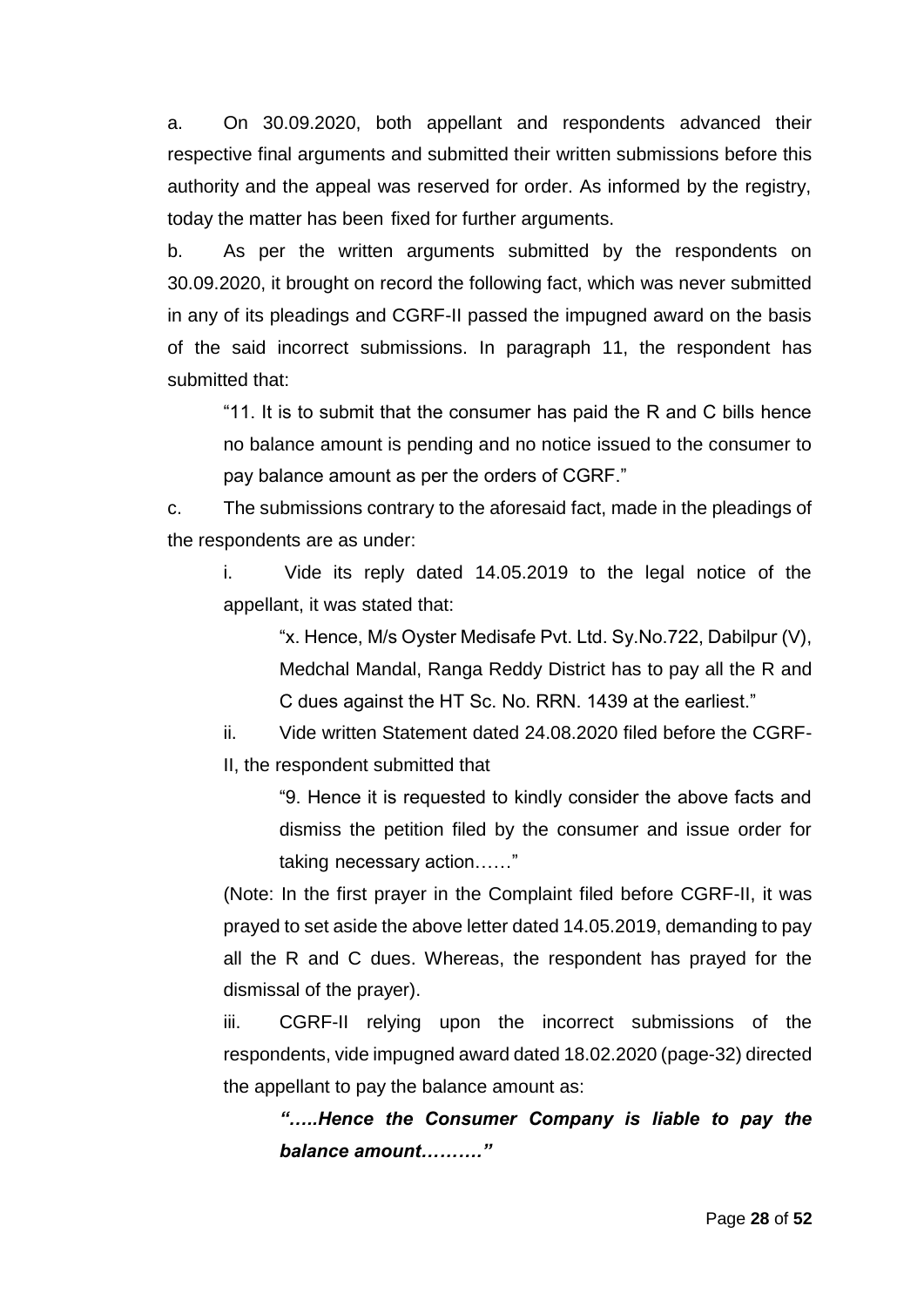The respondents in their written statement dated 17.08.2020 before the Ombudsman has relied upon the findings of the CGRF-II to the aforesaid directions of payment and has prayed that

*"10. Hence it is requested to kindly consider the above facts and dismiss the appeal filed by the consumer and issue orders for taking necessary action. …."*

d. The appellant further stated as to how the award passed by CGRF-II is perverse and liable to be set aside:

i. Admittedly, the appellant had applied for the enhancement of sanctioned load from 600 KVA to 950 KVA on 13.08.2012 and the same was sanctioned on 30.08.2012. Consequently, the appellant deposited a sum of Rs. 8,82,520/- on 22.10.2012 towards development charges, as well as security deposits followed by completion of other formalities. For any delay on the part of the respondents / govt., the appellant should have not been penalized, leading to deposit of Rs. 1,14,21,084/- under protest.

ii. The benefits under continuous process category were passed on after a period of 15 months that is 31.01.2014 instead of 04.10.2012, that too without interest and considering the CMD 600 KVA instead of 950 KVA. The alleged amount of Rs. 42,10,406/- was arrived on by the respondent on an incorrect and baseless calculation.

iii. The submission of the respondents are contrary to records, as to why two bills that is for the month of Jan and Feb, 2013, were sent correctly in the 'continuous process category' and the bills from October – December, 2012 and Mar-July, 2013, were sent in the 'non-continuous process category'. The alleged benefits under continuous process category were passed on after a period of 15 months that is 31.01.2014 instead of 04.10.2012, that too without interest.

iv. The 50% relaxation in R and C penalties as per order dated 08.08.2013 of APERC, was unreasonably passed with a delay of 9 months that is on 30.04.2014 and that too without interest.

v. Respondents charged interest on the R and C bills, (balance of Rs. 2,24,82,933/- as on Jan, 2014, enhanced to Rs.2,28,42,166/- in Apr,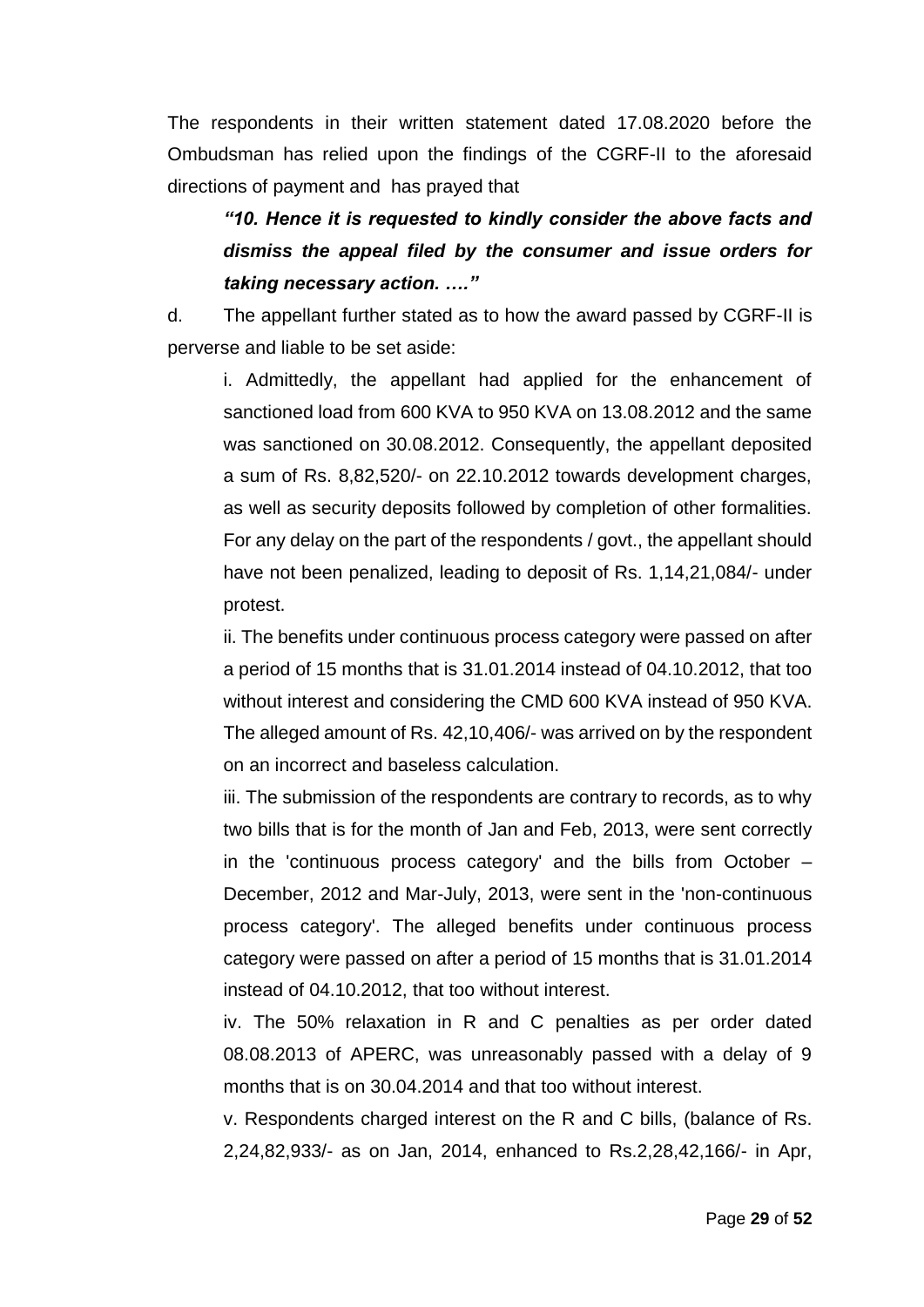2014), when a sum of Rs. 1,14,21,084/- was already in the possession of the respondents.

vi. HT - agreement was unilaterally altered by the respondents, putting correction fluid and overwriting a date as per their choice that is 20.05.2013.

#### **Note:**

a) Interestingly, in the written argument dated 30.09.2020 at page

- 2, the respondents further attempted to mislead that the HT-**Agreement was signed by SE after lifting ban in May, 2013, and communicated the same to the appellant vide letter dated 20.05.2013.**

b) The unilateral alteration in the HT agreement by putting correction fluid and overwriting a date as per their choice i.e. 20.05.2013 was never communicated to the appellant.

c) The appellant had deposed the same fact before CGRF-II, at page - 109.

d) The appellant had deposed that they had the alleged communication in their possession.

e) More interestingly, there was a specific direction form CGRF-II to file the alleged communication on record.

f) Whereas, the respondent failed to do so.

vii. The mandate of notification dated 01.11.2012 of APERC at serial no. 19 (d) was not applicable to the appellant in view of clause 19 (c).

viii. The notification dated 01.11.2012 was not limited to the restriction on consumers but was also to be followed by the respondents that is to issue a warning notice for the first violation in a month and disconnect the services on subsequent violations. The respondent failed to do so.

ix. The aforesaid glaring mistakes are apparent from the records and no compensation was awarded for violations of SOP of schedule 1 and 2.

x. Even if the alleged stands taken by the respondents are considered to be true for the sake of arguments only, the appellant is still entitled for a refund of Rs. 1,79,667/-.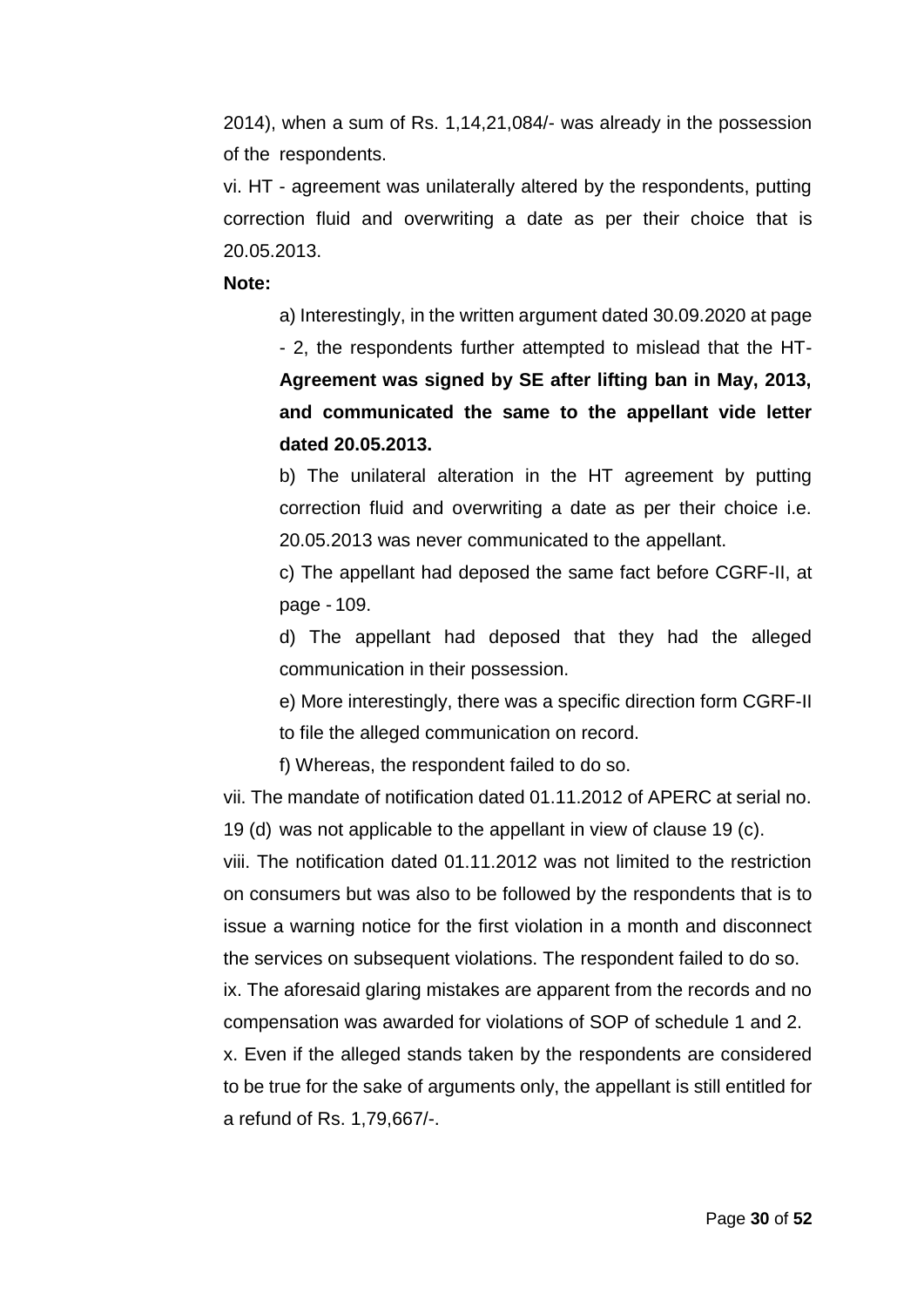xi. The written statement should not be taken on record being contrary to the provisions of CPC, as submitted in detail in the final written submission dated 30.09.2020.

## **CONCLUSION:**

e. From the pleadings and arguments the following facts have remained admitted:

i. The false stand taken by the respondents were contrary to records, leading to a long legal battle fought by the respondents thereby causing harassment, mental agony and heavy monetary burden.

ii. Admittedly, the appellant is not liable to pay any dues as no balance amount is pending.

iii. CGRF-II blindly supported the version of the respondents and arbitrarily rejected the genuine submissions of the appellant, thereby, taken a perverse view and directed to pay the balance amount. Therefore, the award dated 18.02.2020 is perverse and liable to be set aside by this authority in terms of the prayer 1 of the present appeal.

## **PRAYER**

a) Direct the respondents to refund / adjust in future bills of the appellant, a sum of Rs. 1,14,21,084/-, which was paid by the appellant under protest.

b) The respondents be directed to pay / adjust in future bills the interest at the rate they were charging from the appellant.

c) The respondents be directed to pay the cost and expenses of the entire proceedings and dragging the appellant to an avoidable litigation.

10. The officers of the licensee have filed additional written argument in addition to the written submissions already filed. It is stated as below.

a) The written argument submitted on 30.09.2020 were proper and no incorrect submission. This office has never issued the demand notice to pay any R and C dues from May-2014 to till date as the pending R and C dues were set off with credit of waival of 50% R and C amount Rs. 1,14,21,084 in April-2014. The copy of consumer account is submitted for ready reference. Hence the argument of applicant is not correct.

b) It is stated that the detailed reply to the legal notice received from the applicant was given on 14.05.2019 in which it was informed that the 50% R and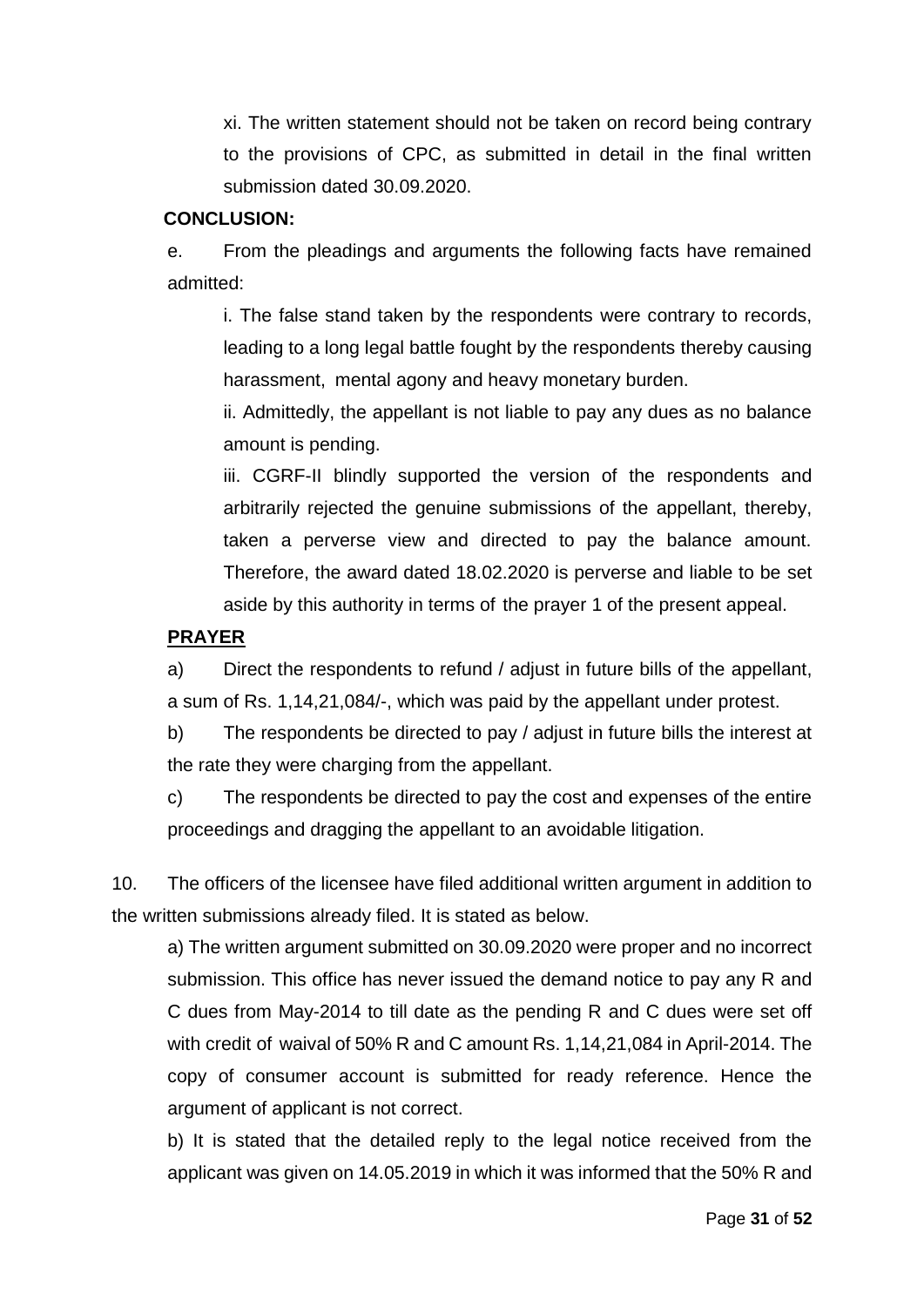C penalties for an amount Rs. 1,14,21,084.00 was waived and adjusted to consumer account in April- 2014 and TSSPDCL did not consider to waival of balance 50% R and C penalties. Hence the argument of applicant in para 3 (a) is not correct since the TSSPDCL has not demanded in reply dated 14.05.2019 to the consumer to pay R and C dues. The consumer has filed the grievance before the CGRF-II vide C. G. No. 392 of 2019-20 and prayed for waival the balance 50% R and C penalties. Hence, the TSSPDCL has requested the CGRF-II to dismiss case filed by the consumer. The CGRF has passed the order in favour of TSSPDCL based on the facts. There is no contradiction either in replies or in written arguments submitted by the TSSPDCL. Hence, TSSPDCL has prayed to this authority in the written submission to dismiss the appeal field by the consumer.

c) That the consumer of MCL 1439 has applied for enhancement of load from 600 KVA to 950 KVA and the Superintending Engineer / Operation / RR (North) has accorded the permission for enhancement of load from 600 KVA to 950 KVA vide Lr No. SE / OP / RRCN / Coml / D. No. 440 / 12-13 D. No. 1275 / 12, dated 30.08.2012 and also mentioned the conditions in the sanction letters to submit the CEIG approved, occupancy certificate before release of load and to enter HT agreement for enhancement of load. The consumer has deposited Rs. 8,82,520/- on 22.10.2012 as per estimate sanctioned for enhancement of load. But the consumer has submitted the HT agreement for 950 KVA load on 06.12.2012 that is after receipt of R and C proceedings from APERC on the ban of release of additional load with effect from 01.11.2020. The APERC has issued proceeding on the R and C measures and banned the release of additional load during R and C period vide proceedings No. APERC / Secy / 16 / 2012-13, dated 01.11.2012. The consumer has delayed submitting the HT agreement. The HT agreement is mandatory for release of additional load for HT consumers as per GTCS rules and the HT agreement is not formality. Hence the additional load of 350 KVA was not released during R and C measures as per clause 19 (d) of APERC proceedings. After lifting of ban in May-2013 vide proceedings No. APERC / SEC / 37 / 2013, dated 10.05.2013, the HT agreement was signed by Superintending Engineer / Operation / RR North and communicated to the consumer vide Lr. No. SE / OP / RR (North) / Comml / F. HT / D. No. 231 / 13 dated 20.05.2013. Then the Divisional Engineer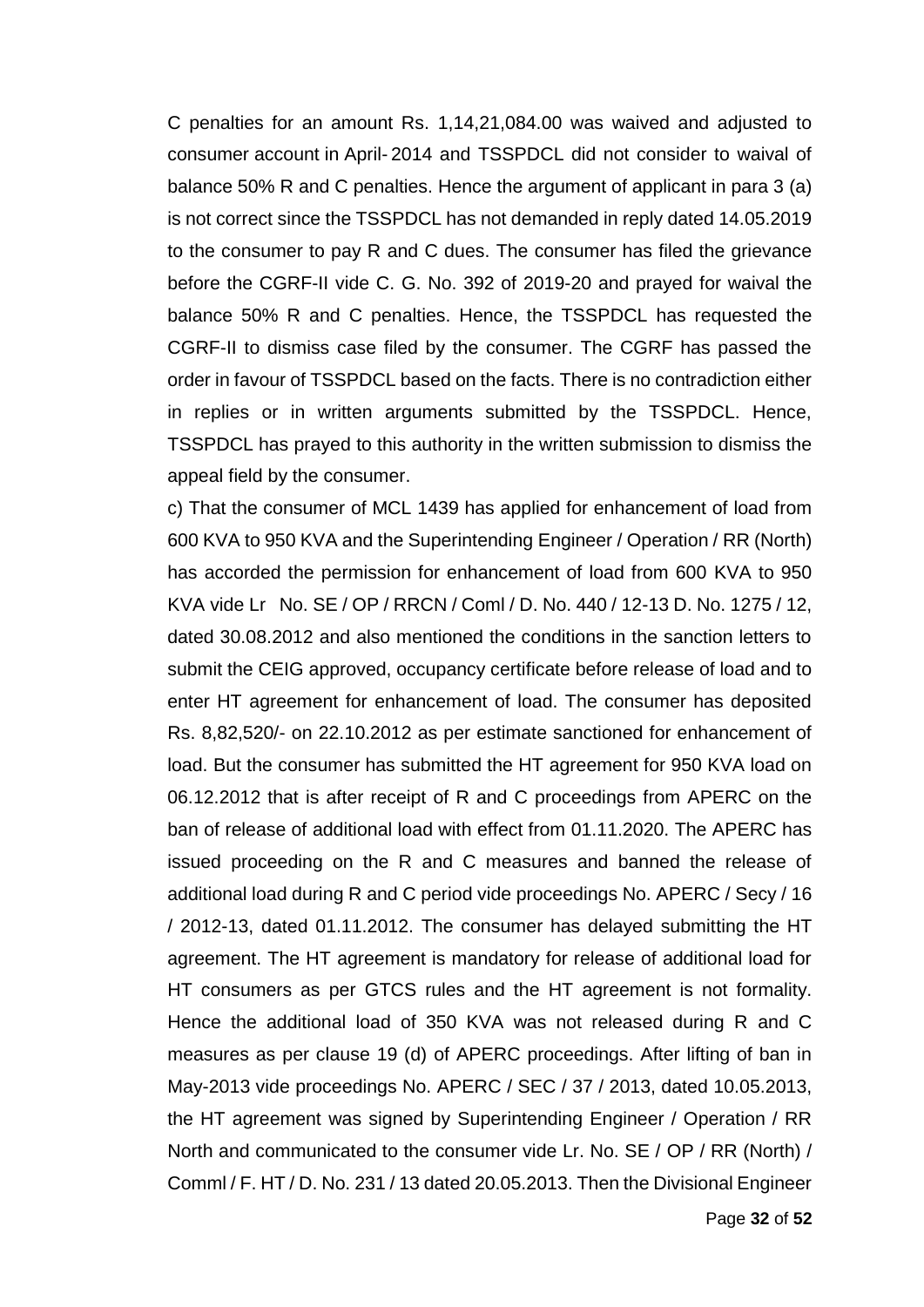/ Operation had released the additional load 350 KVA on 22.05.2013 and representative of consumer had also signed on the HT test report received from the Divisional Engineer / Operation / Medchal vide Lr. No. DEE / OP/ MDCL / Comml / F. HT test report / D. No. 1105 / 13 dated 15.06.2013. The date mentioned in HT test report (that is 22.05.2013) was the criteria for release of additional load but not sanction date or payment date. There is no delay on part of DISCOM in release of additional load.

d) That the consumer has represented to the Divisional Engineer / Operations / Medchal for change of Industry type from non continuous process industry to continuous process industry on 26.08.2013. the Divisional Engineer / Operations / Medchal has submitted the inspection report to this office on 16.09.2013. The SE (O) Medchal sought for clarification from Superintending Engineer/ LMRC / Corporate Office / Mint Compound / Hyderabad and as per the clarification issued by the said office on 26.11.2013 to treat the consumer service under continuous process industry with effect from 04.10.2012 it was decided to revise the R and C penalty bills under continuous process industry. Hence SE (O) Medchal had requested the Chief General Manager (Finance) / Corporate Office / Mint Compound / Hyderabad to issue revised R and C bills for the above HT consumer from September-2012 to July-2013 under continuous process industry vide SE Lr. No. SE / OP / RRC (N) / SAO / HT / D. No. 734 / 13, dated 11.12.2013. The R and C bills were revised from September-2012 to July-2013 as per the APERC guidelines and an amount of Rs. 42,10,406.00 was arrived as excess billed which is correct and withdrawn and adjusted to the consumer account vide JE No.58 of January-2014 dated 01.01.2014. The details of revision of R and C bills are as follows:-

| Month / Year | <b>CMD</b> | <b>Already Raised</b> | Revised R and C Bill | Balance to be withdrawn |
|--------------|------------|-----------------------|----------------------|-------------------------|
| Sep-2012     | 600        | 61433                 | 987                  | $-60446$                |
| Oct-2012     | 600        | 302924                | 3234                 | -299690                 |
| Nov-2012     | 600        | 2572587               | 1890580              | -682007                 |
| Dec-2012     | 600        | 4474332               | 3847960              | $-626372$               |
| Jan-2013     | 600        | 4205580               | 4205580              | 0                       |
| Feb-2013     | 600        | 4629689               | 4629689              | $\overline{0}$          |
| Mar-2013     | 600        | 3300039               | 2596333              | -703706                 |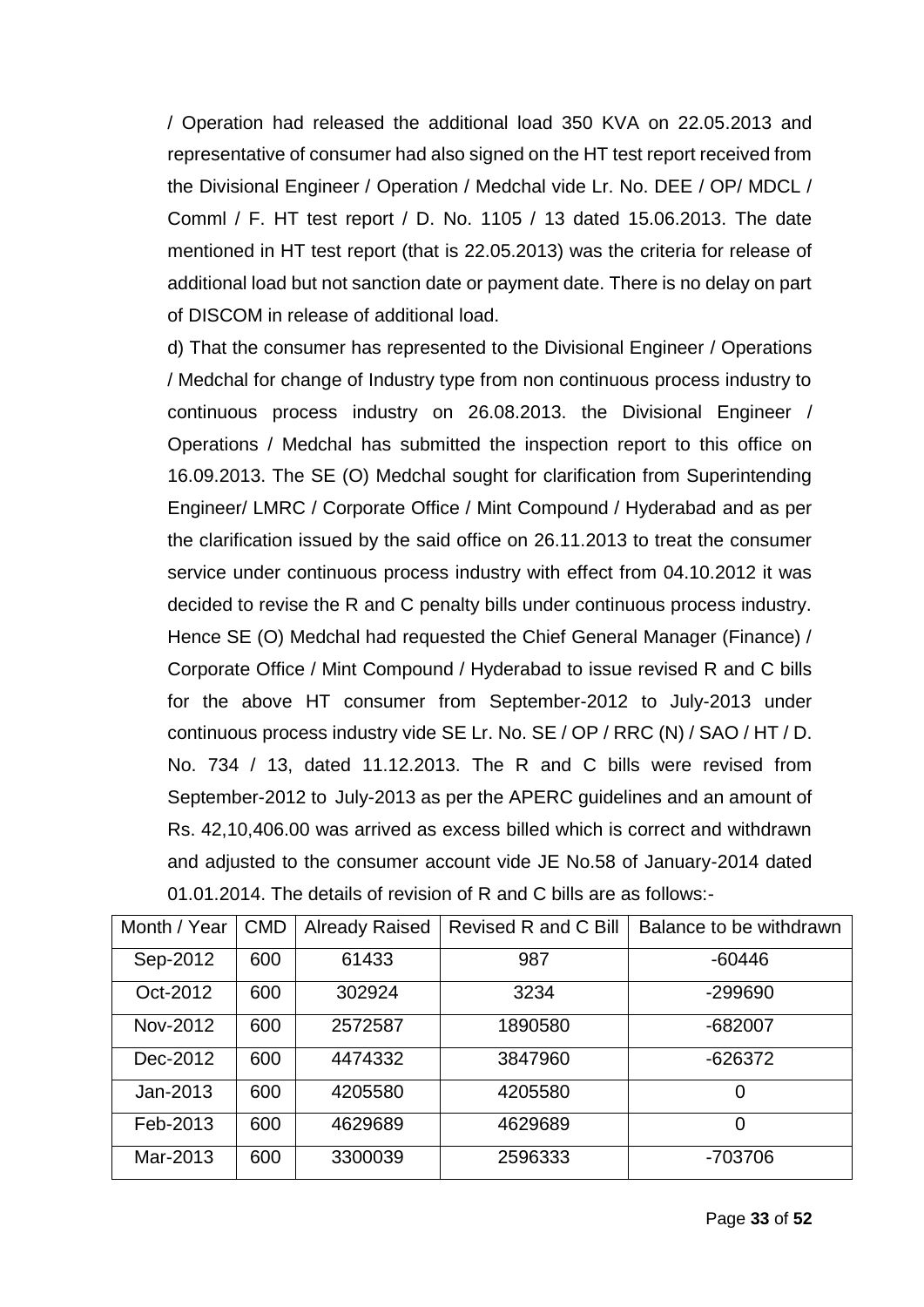|       | Apr-2013  | 600      | 1640424  | 931262   | $-709162$ |
|-------|-----------|----------|----------|----------|-----------|
|       | May-2013  | 600      | 4806600  | 3895950  | $-910650$ |
|       | Jun-2013  | 950      | 439615   | 420411   | -19204    |
|       | July-2013 | 950      | 260116   | 60947    | $-199169$ |
| Total |           | 26693339 | 22482933 | -4210406 |           |

e) The R and C bills under continuous process industry for the period from September - 2012 to July-2013 were revised as per APERC R and C proceedings and the copies were also sent to the consumer. The process of revision was done immediately after receipt of consumers representation dated 26.08.2013 for change of industry into continuous process industry and difference amount Rs. 42,10,406.00 was credited to consumers account in January-2014 soon after approval from Chef General Manager / Commercial. Hence the argument of the consumer is not correct.

f) The APERC has issued orders on 50% waiver of penal charges levied during R and C period and as per minutes of APPCC meeting held on 24.04.2014, it was decided to refund the penal charges collected in excess of 50% of R and C penalties. As per the instructions in Lr. No. CGM (R) / GM (R) / SAO (R) / AO (HT) / D. No. 1741 / 41, dated 16.04.2014, the 50% of R & C penalties was waived off and adjusted to all the consumers in April-2014. Accordingly, the 50% of R and C penalties for amount of Rs. 1,14,21,084/- was credited to consumer of MCL1439 in April-2014.

g) The delayed payment of surcharge was levied as per tariff orders and the Hon'ble High Court has directed the TSERC and DISCOM to consider to waivel 50% R and C penalty only but not delayed payment surcharge. Hence the argument of applicant is not correct on DPS.

h) That the HT Agreement was signed by the consumer on 06.12.2012 that is after banning on the release of additional load by the APERC during R & C period. Hence, HT agreement was signed by the Superintending Engineer / RR North on 20.05.2013, the copy of the HT agreement is enclosed and the same was communicated to the consumer in Lr. No. SE / OP / RR North / Comml. / F. HT / D. No. 231 / 13 dated 20.05.2013. Hence the allegation of consumer is not correct.

i) The appellant has repeatedly mentioned the clause 19 (c) of APERC R and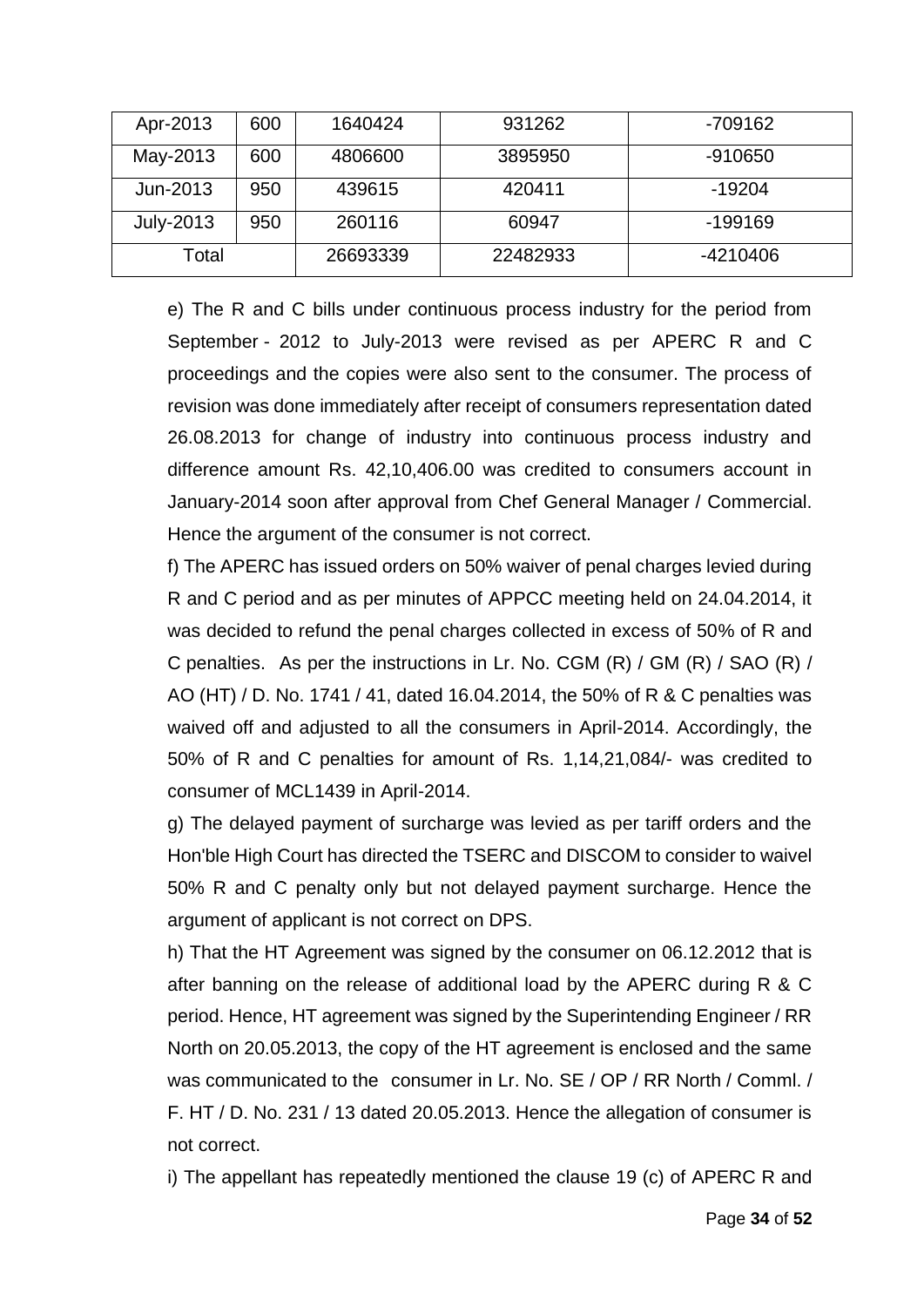C proceedings. The APERC has specified the clause 19 (c) and stated that the DISCOM shall not collect additional consumption deposit during R and C period. The annual consumption deposit (ACD) is collected yearly based on the previous year average consumption for a month taken for 2 months. ACD and consumption deposit on additional load are two different aspects. The consumer has paid the consumption deposit for additional load on 22.10.2012 but not ACD. The DISCOM has not collected the ACD from the consumer during R and C period. Hence the allegation of appellant is not correct.

j) The DISCOM has followed the procedures laid in the APERC R and C proceedings. The APERC also specified the clause 18 (b) in the proceedings to levy the penal charges for non-compliance of R and C measures. The notices for first violations was issued to the consumer by the Assistant Divisional Engineer / Operation / Medchal and the consumer has availed the supply during R and C measures. Hence penal charges for non-compliance of R and C measures for the period from September-2012 to July-2013 was levied by the DISCOM. Hence the allegation of appellant is not correct.

k) The consumer has delayed submitting the HT agreement and the additional load of 350 KVA was not released during R and C measures as per clause 19 (d) of APERC proceedings. Hence there was no violation of SOP and the CGRF-II has passed the order in favour of TSSPDCL

l) That no excess payment during R and C period is available with DISCOM for refund. Hence, refund may not arise.

m) The written submission is not contrary to provision of CPC. In view of the above facts and circumstances, the allegations raised in the written argument and appeal filed by the consumer against the order of CGRF is not correct and it is requested to dismiss the appeal filed by the consumer.

11. This authority has heard the submission of the parties through the counsel for the appellant and the representatives of the licensee. The matter was kept reserved for order for a long time for the reason that the voluminous documentation that has been made part of the record needed thorough examination coupled with certain old orders and proceedings which were hitherto essential for arriving at the solution in the matter, as the same were not part of the record.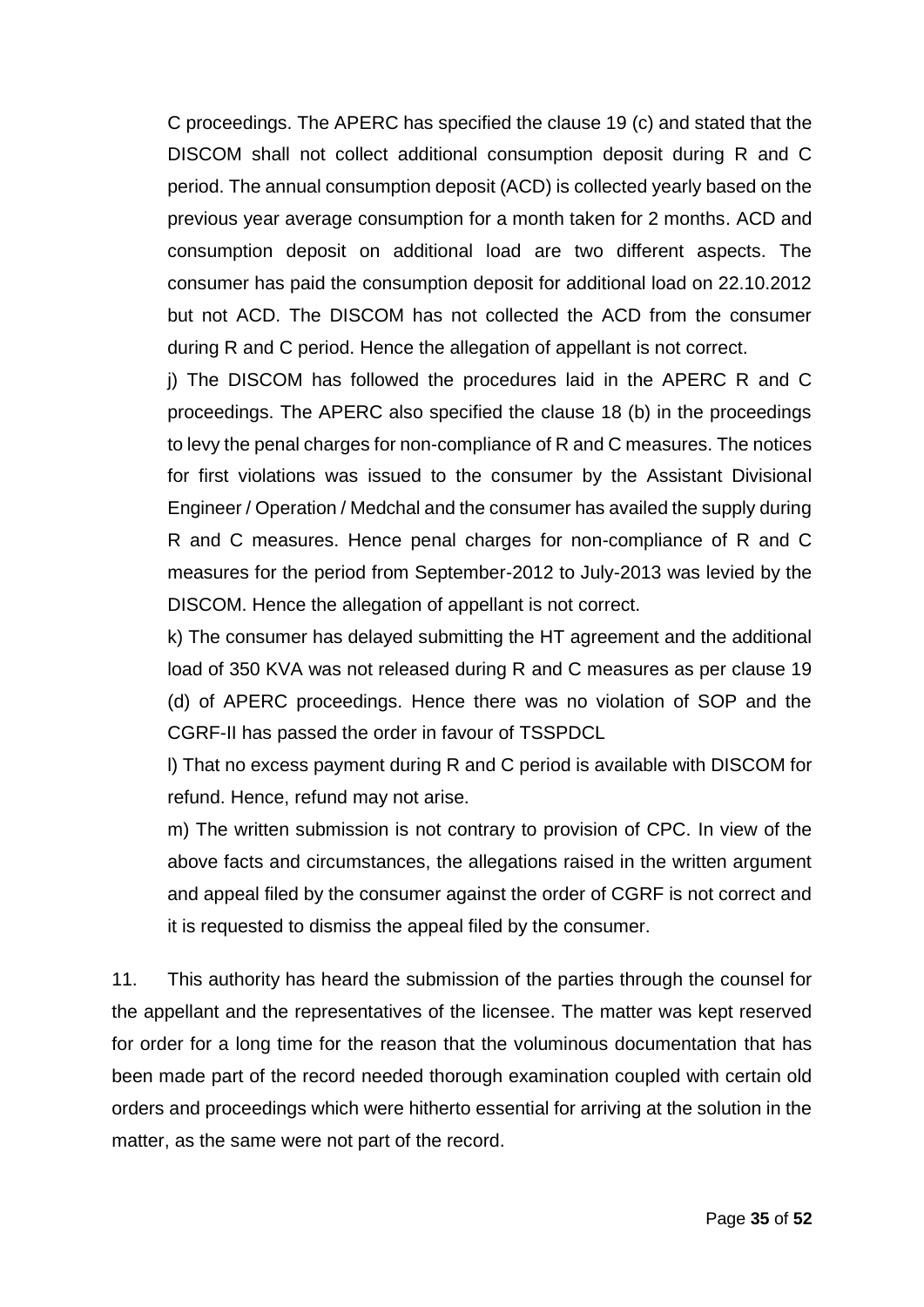12. As the orders were yet to be pronounced, the appellant memo and stated as below.

**a.** That the present appeal was filled by the appellant on 06.07.2020, challenging the award dated 18.02.2020, passed by CGRF-II. The impugned award, on the face of it, is perverse and contrary to law. The appellant has a strong prima facie case against the respondents and its legal rights/ interest is affected by the impugned award.

**b.** That the final arguments in the appeal were advanced by both the parties on 18.11.2020 and this authority was pleased to hear the appeal in depth. Both the appellant and the respondent have also submitted their respective final written submissions. After conclusion of the final arguments, this authority, reserved it for order.

**c.** The appellant, is anxiously waiting for the Judgement since 18.11.2020. The advocate for the appellant also contacted the registry several times, about the status of pronouncement of judgement and was informed that due to COVID

- 19, the judgement could not be pronounced.

**d.** From the information available on the website, it is possible to see that this authority was pleased to pronounce the following judgments after 18.11.2020.

| <b>APPEAL NOS.</b>                                | <b>DATE OF PRONOUNCEMENT</b>    |
|---------------------------------------------------|---------------------------------|
| Appeal No. 10 of 2020-21 (Filed by the Appellant) | Pending (Arguments concluded on |
|                                                   | 18.11.2020)                     |
| Appeal No. 14 of 2020-21                          | 18.01.2021<br>Monday,           |
| Appeal No. 15 of 2020-21                          | Wednesday, 03.02.2021           |
| Appeal No. 17 of 2020-21                          | Friday,<br>15.01.2021           |
| Appeal No. 19 of 2020-21                          | Saturday,<br>07.08.2021         |
| Appeal No. 21 of 2020-21                          | Thursday,<br>25.03,2021         |
| Appeal No. 28 of 2020-21                          | 07.08.2021<br>Saturday,         |
| Appeal No. 26 of 2020-21                          | Monday,<br>06.09.2021           |
| Appeal No. 33 of 2020-21                          | Saturday,<br>07.08.2021         |

**e.** That the aforesaid circumstances has constrained the Appellant to file the present application to pronounce the Judgement in Appeal No. 10 of 2020, at the earliest.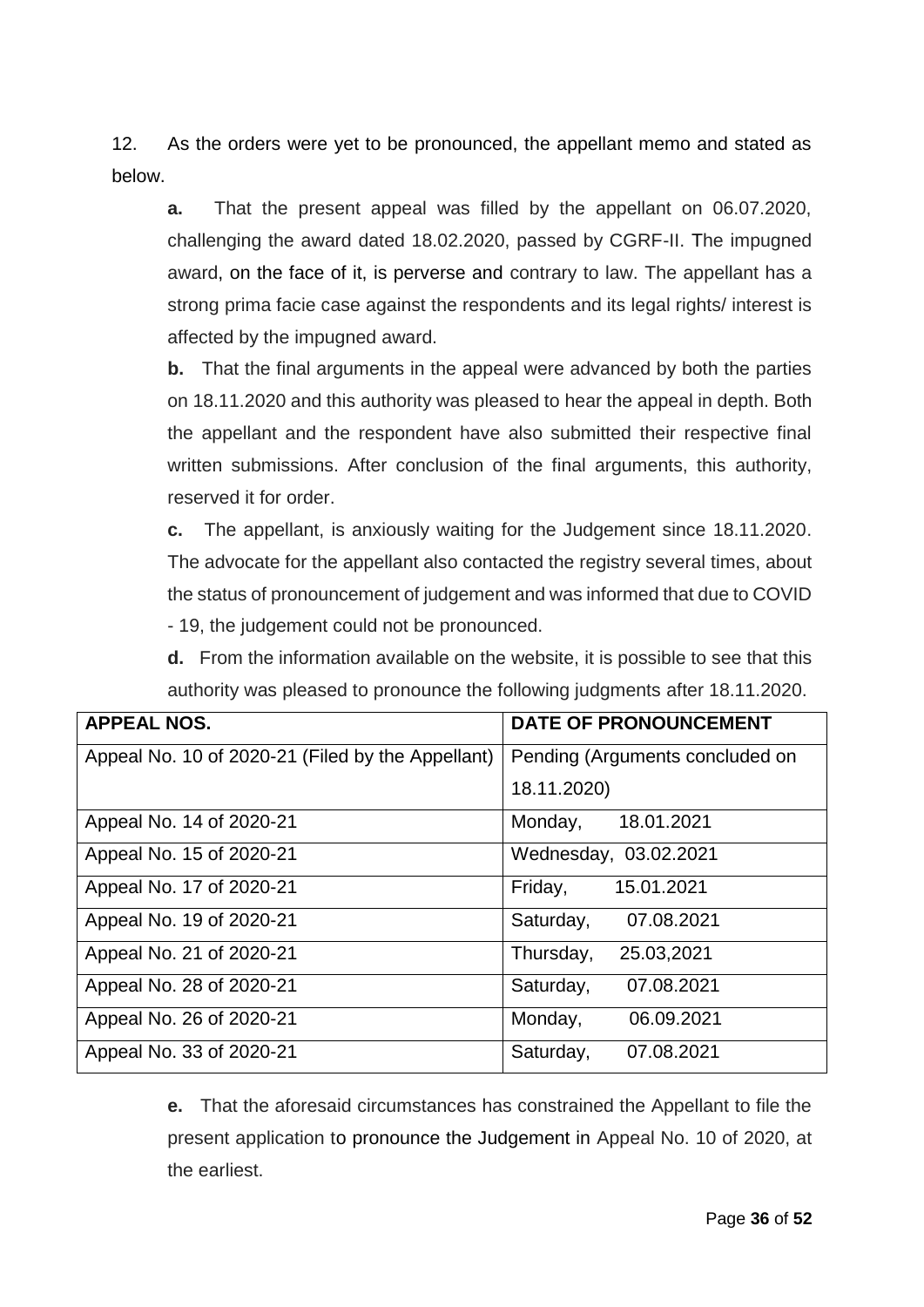## **PRAYER**

**f.** In the aforesaid facts and circumstances, this Hon'ble Vidyut Ombudsman may graciously be pleased: To pronounce the Judgement in Appeal No. 10 of 2020 filed by the appellant, at the earliest.

13. The appellant has filed this appeal to revise the R and C bills under continuous process category instead of non-continuous process industry by taking the contracted maximum demand (CMD) at 950 KVA instead of 600KVA. By doing so, the excess amount paid along with the interest on extra amount charged at the rate of 12% P.A. for the period of holding the funds should be returned. During the R and C period from September 2012 to July 2013, the Hon'ble Commission had given orders from time to time with regard to imposing restrictions in usage of supply and penal charges towards excess usage than permitted. Certain industries were given relaxation based on their pattern of usage of supply. Similarly the industries falling under Continuous Process were given certain benefits towards PDL and PCL. It was alleged that the benefits of under R and C billing were not given to the appellant's service even though the said industry falls under continuous process industry. That the appellant had received a high penalty notice from the DISCOM in the form of supplementary bills on the ground of a non-continuous Process industry. Further it was also alleged that the increase in sanctioned load from 600 KVA to 950 KVA was not effected in the billing resulting in huge penalties. That the appellant was threatened with disconnection of power supply. Therefore the appellant paid the penalties under protest without prejudice to its rights and contentions. The Hon'ble Commission's order towards waiver of 50% R and C penalties was also not given effect to while raising the bills in respect of the appellant. An amount of Rs. 1,14,21,084/- was waived and adjusted in the bills. The CGM / Commercial has rejected the request towards revision of R and C bills and directed the appellant to pay all the pending dues against the subject service connection up to 08.06.2017. After several representations followed by legal notice of the appellant the TSSPDCL, vide its letter dt.14.05.2019, stated that 50% R and C penalties for an amount of Rs 1,14,21,084/- was withdrawn and adjusted in the bills but did not consider the waiver of the balance 50% R and C penalties.

14. The SE / OP / Medchal in their written submissions against the pleadings of the appellant stated that the service connection bearing No. HT SC No. MCL1439 was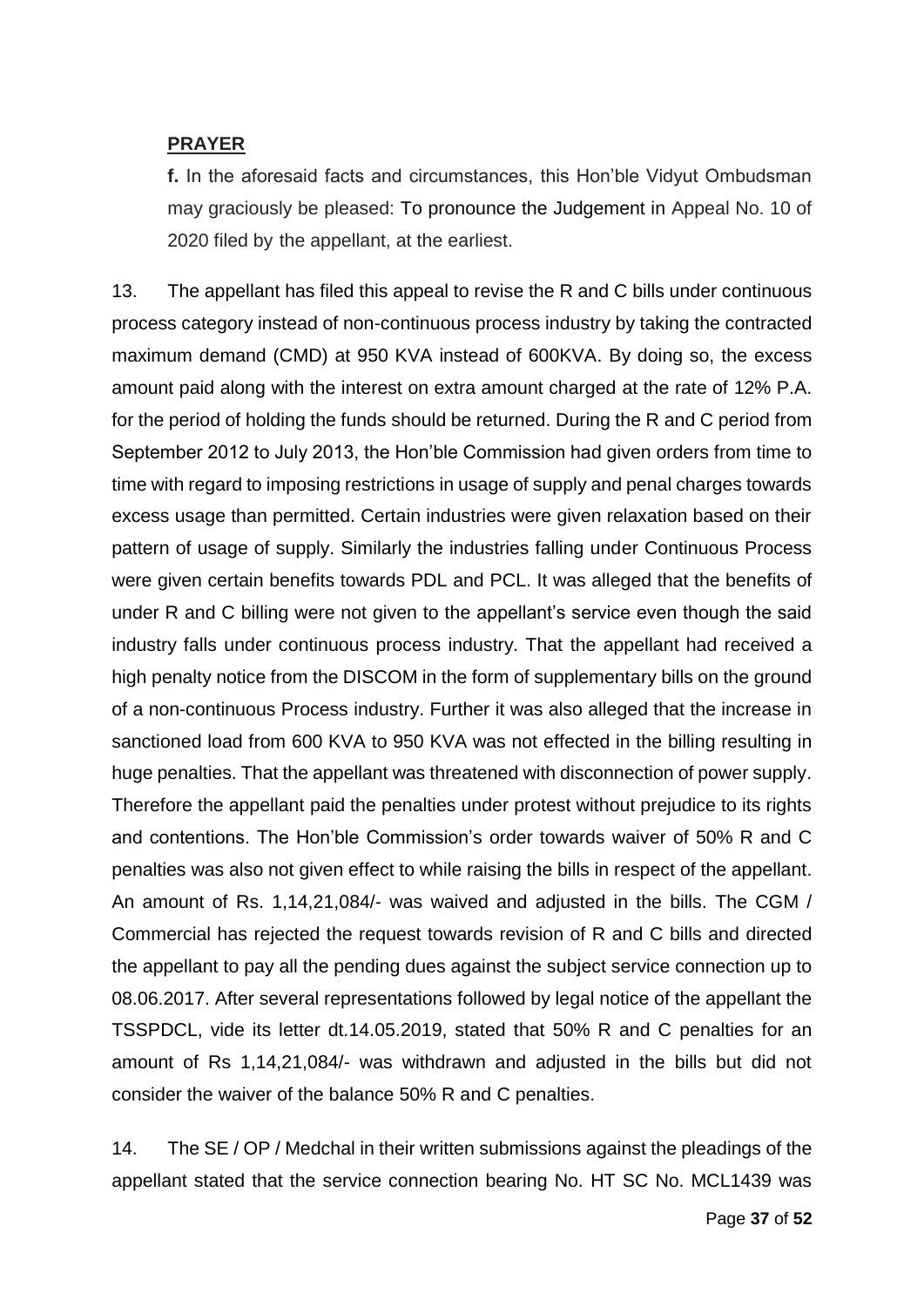released under HT Category I with a CMD of 600 KVA at 11 KV voltage with effect from 22.09.2007. Subsequently the load was enhanced to 1150 KVA as per the details given below:-

| SI. No. CMD      |                    | Date of agreement Date of release of supply Remarks |                           |
|------------------|--------------------|-----------------------------------------------------|---------------------------|
|                  | 350 KVA 20.05.2013 | 22.05.2013                                          | Making total CMD 950 KVA  |
| $\overline{2}$ . | 200 KVA 10.03.2014 | 24.03.2014                                          | Making total CMD 1150 KVA |

15. The R and C measures were implemented as per the quota fixed in terms of the option exercised under non-continuous process industry. The R and C penalty bills were issued to the appellant under non-continuous process Industry from Sep'2012 to July'2013. The appellant had requested for change in type of industry in the R and C billing to that of continuous process industry as their industry falls under plastic / polymer industries and to revise the bills issued under R and C measures from Sep'2012 to July'2013. Subsequently an inspection was conducted by the DE / OP / Medchal and a report vide Lr.No. DEE / OP / MDCL / F. Oyster Medisafe / D.No. 2462 / 13 dated.16.09.2013, which shows that the supply was utilized for manufacturing medical disposables that is syringes, IV Sets, PM lines, injection needles, BT sets, urine bags etc. in a controlled environment. Based on the said report the Superintending Engineer / LMRC gave a clarification vide Lr. No. SE / (LMRC) / DE (LMRC) / F. No. CR – RRN - 50 / D. No. 261 dated. 26.11.2013 treating that the said industry as HT-I continuous process industry under multi-layer plastic blown / polymer industry category with applicable PDL and PCL limits with effect from 04.10.2012. Based on the clarification, the R and C bills were revised from Sep'2012 to June 2013 and an amount of Rs. 42,10,406/- was found to be additionally billed and accordingly the bills have been adjusted in favour of the appellant vide JE No. 58 of Jan'2014 dt.01.01.2014. The details of the revised bills are as follows:-

| Month/Year | <b>CMD</b> | Already raised | <b>Revised R&amp;C bill</b> | Balance to be withdrawn |
|------------|------------|----------------|-----------------------------|-------------------------|
| Sep'2012   | 600        | 61433          | 987                         | $-60446$                |
| Oct'2012   | 600        | 302924         | 3234                        | -299690                 |
| Nov'2012   | 600        | 2572587        | 1890580                     | $-682007$               |
| Dec'2012   | 600        | 4474332        | 3847960                     | $-626372$               |
| Jan'2013   | 600        | 4205580        | 4205580                     | 0                       |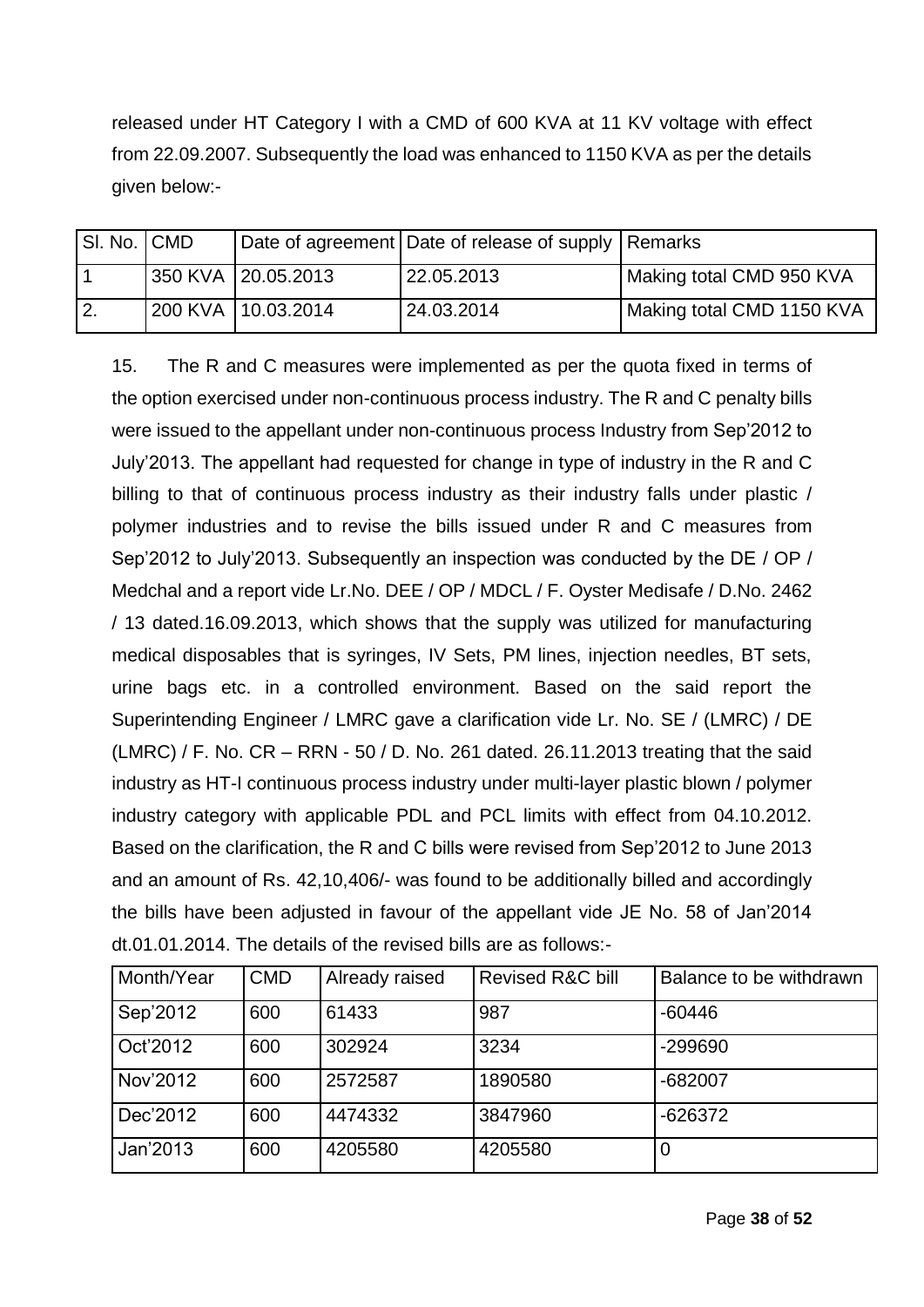| Feb'2013         | 600 | 4629689  | 4629689  | 0          |
|------------------|-----|----------|----------|------------|
| Mar'2013         | 600 | 3300039  | 2596333  | -703726    |
| April'2013       | 600 | 1640424  | 931262   | $-709162$  |
| May'2013         | 600 | 4806600  | 3895950  | $-910650$  |
| Jun'2013         | 950 | 439615   | 420411   | $-19204$   |
| <b>July'2013</b> | 950 | 260116   | 60947    | $-199169$  |
| Total            |     | 26693339 | 22482933 | $-4210406$ |

16. The appellant has claimed for waiver of the entire penalties under R and C measures on the ground of sanction of additional load of 350 KVA over 600 KVA. The said request was not considered by the respondents based on their action that the agreement for additional load was not concluded by the appellant due to the R and C notification dated 01.11.2012, which had restricted the release of additional loads during the R and C period. The Hon'ble Commission vide its proceeding No. APERC / Secy / 16 / 2012-13 dated 01.11.2013 under Clause 19(D) had restricted the release of additional load for the existing services until such restrictions are removed. After lifting the ban in May'2013 vide proceeding No. APERC / Secy / 37 / 2013 dated 10.05.2013, the HT agreement for the additional CMD of 350 KVA was concluded with effect from 20.05.2013 and additional load was released with effect from 22.05.2013. Therefore, R and C penalties were levied whenever the appellant availed the supply over the limitations corresponding to 600 KVA CMD from Sep'2012 to May'2013. Similarly, penalties were levied for availing supply over the CMD of 950 KVA from June'2013 to July'2013.

17. With regard to waiver of balance 50% R and C penalties, the respondents had stated that they considered the request of the appellant and an amount of Rs 1,14,41,084/- was adjusted in the bills, the details of which are shown in the table below:-

| SI. No. | Month/Year    | 100% penal | Withdrawn (50%) |
|---------|---------------|------------|-----------------|
|         | Sep-12        | 32432.26   | 16216.13        |
| 2.      | Oct-12        | 211300     | 105650          |
| 3.      | <b>Nov-12</b> | 1959095.02 | 979547.51       |
| 4.      | Dec-12        | 3917959.02 | 1958979.6       |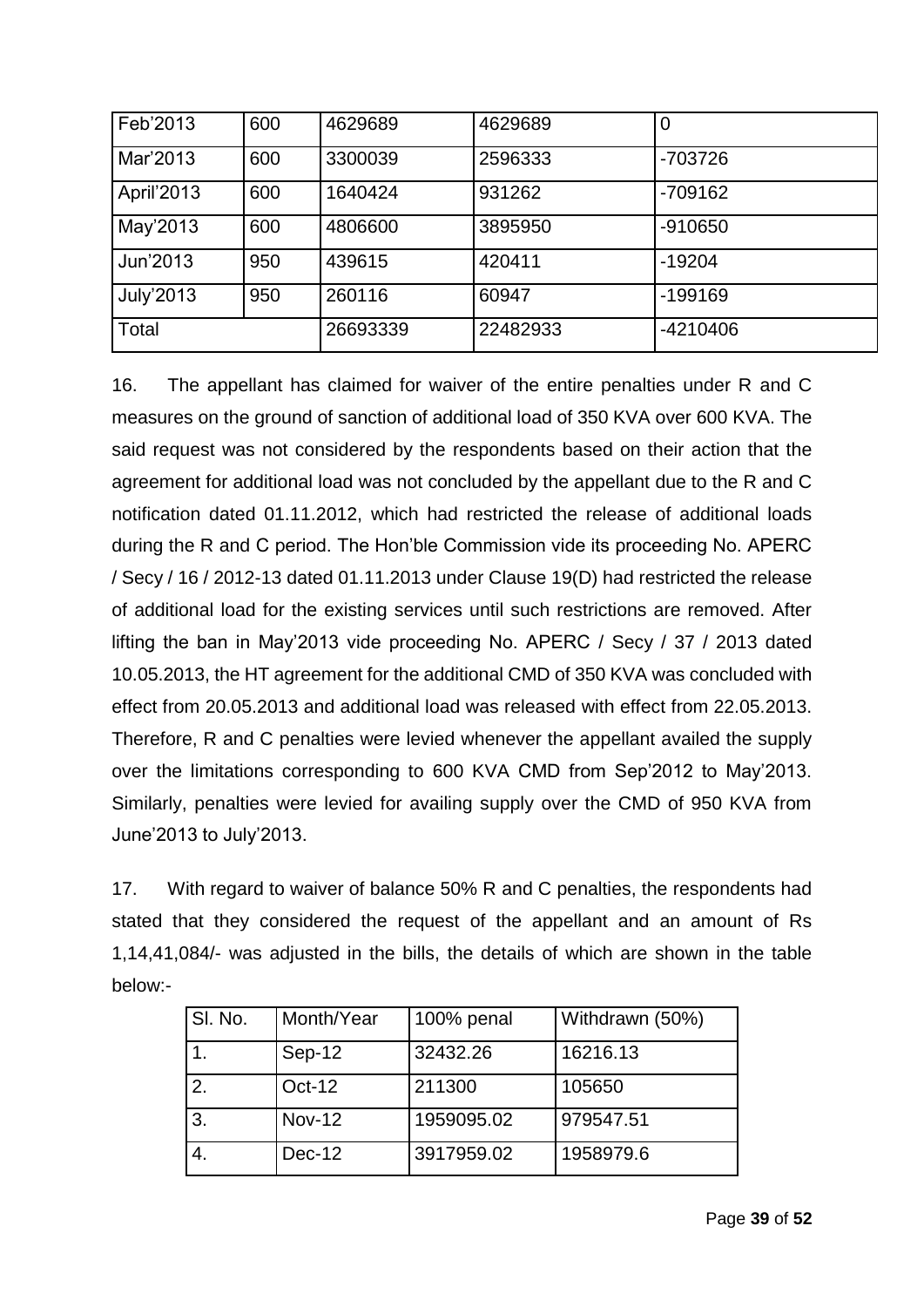| 5.    | $Jan-13$ | 4275580     | 2137790     |
|-------|----------|-------------|-------------|
| 6.    | Feb-13   | 4697189.6   | 2348594.8   |
| 7.    | Mar-13   | 2505750.78  | 1252875.39  |
| 8.    | Apr-13   | 940031.41   | 470015.705  |
| 9.    | $May-13$ | 3821470.43  | 1910735.215 |
| 10.   | $Jun-13$ | 420411      | 2102015.5   |
| 11.   | $Jul-13$ | 60946.67    | 30473.335   |
| Total |          | 22842166.37 | 11421083.19 |

18. The appellant in its written submissions stated that the amount of Rs. 42,10,406/- on account of continuous process industry category was passed on to the consumer only in Jan'2014 that is after a period of 15 months from the date of entitlement and that too without interest. Further it was claimed that the contracted maximum demand of 950 KVA is to be given effect from 22.10.2012 that is the date of deposit of development charges and security deposit pursuant to the sanction dated 30.08.2012. The CGRF order is silent on the question of interest and compensation against the delay of 15 months. The CGRF order did not dwell into the written submissions of the respondents as to why two bills for the month of January and February 2013 were sent in the continuous process category and again from March 2013 till July 2013 bills were sent in the non-continuous process category. The CGRF had failed to appreciate the orders of the Hon'ble Commission towards relaxation of the R and C penalties to the extent of 50%. The respondents did not give the effect of the above said order and continued to enhance the penalties for some unknown reasons. It is also alleged that the date of HT agreement was altered by the opposite party by putting correction fluid on the top of the agreement and overwriting therein by putting a date of their choice that is 20.05.2013, but it is noticed that the date mentioned at the end of the agreement remained the same that is 06.12.2012. Since the agreement was manipulated by the respondents without concurrence / knowledge / consent of the appellant, the said alleged agreement should not be considered for the benefit of the respondents.

19. The appellant contended that its case does not fall under the clause 19 (d) of the Hon'ble Commissions proceedings dated 01.11.2012, since it had applied for the enhancement of contracted load from 600 KVA to 950 KVA on 13.08.2012, which was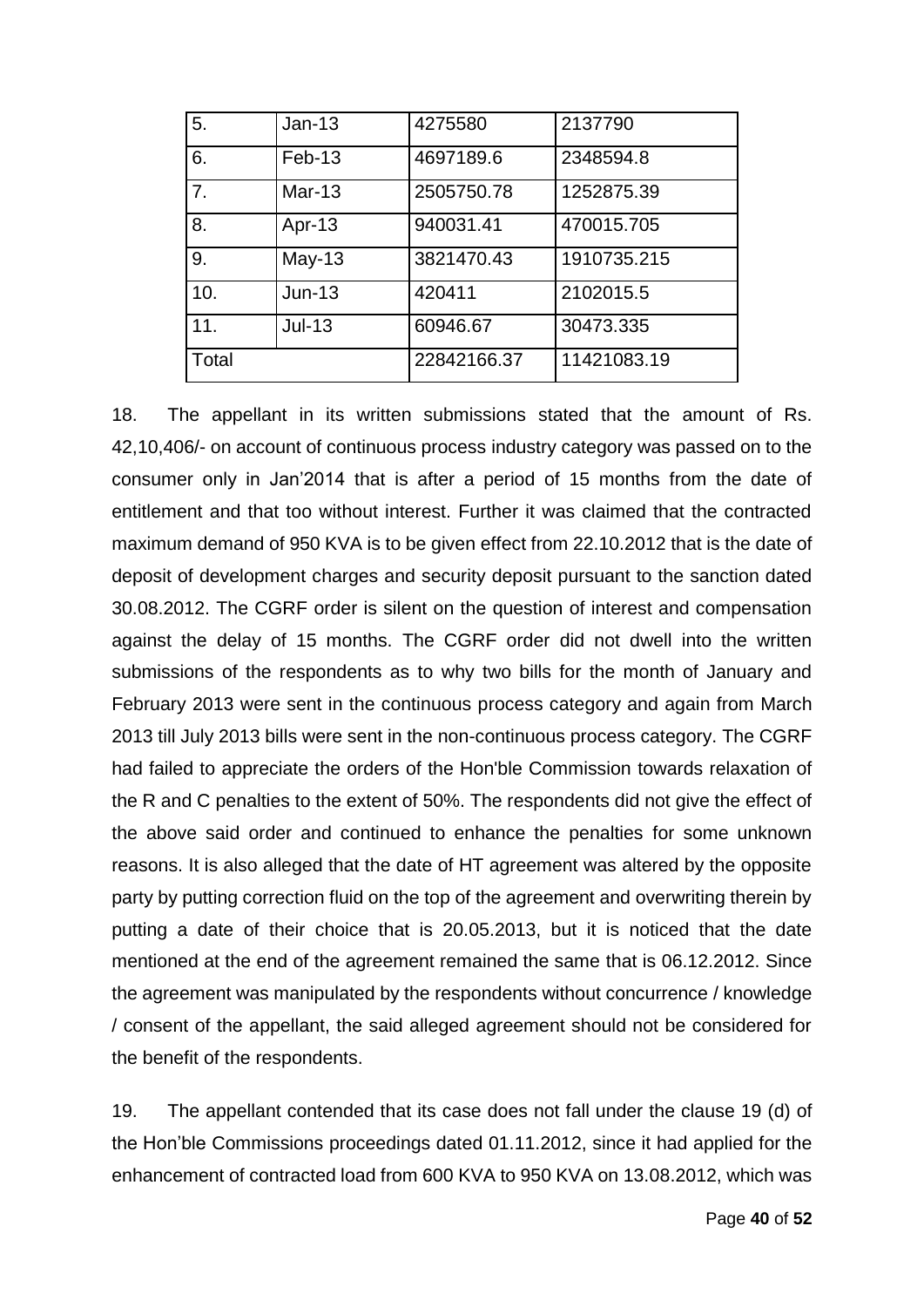sanctioned on 30.08.2012 and payments were also made by 22.10.2012. It is the case of the appellant that in terms of the order of the Commission the respondents are liable to issue a notice of warning for first violation and in case of subsequent violation, they have a right to disconnect the service. In the present case, the respondents, instead of following the said procedure, preferred to impose penalty on the appellant.

20. The appellant has relied on the following judgements rendered by this authority:-

i. Appeal No. 36 of 2015 titled as Sri. K Srinivas Rao V/s TSSPDCL, decided by this authority, Telangana, relevant paras: 4 and 28.

ii. Appeal No.- 33 of 2015 titled as M/s Haryana Steel Center Pvt. Ltd. V/s TSSPDCL, decided by this authority, Telangana, relevant paras: 26 and findings para 8 at page 20.

Based on the above submissions, the Appellant claimed that he is entitled for refund / adjustment to an amount of Rs. 1,79,667.50/- for which a calculation is shown in the table below:-

| SI. No. | <b>Description</b>                                                           | Amount        |
|---------|------------------------------------------------------------------------------|---------------|
| 1.      | R and C penal charges (para of 4 of the written $\left[2,66,93,239.0\right]$ |               |
|         | statement)                                                                   |               |
| 2.      | Less alleged amount adjusted after considering the                           | 42,10,406.0   |
|         | Appellant's Industry in the continuous process                               |               |
|         | category (para of 4 of the written statement)                                |               |
| 3.      | <b>Balance</b>                                                               | 2,24,82,933.0 |
| 4.      | Less waiver of 50% penal charges in terms of order $(1,12,41,416.5)$         |               |
|         | dated 08.08.2013 of APERC                                                    |               |
| 5.      | Less amount paid under protest, as admitted by the $\vert 1,14,21,084.0$     |               |
|         | Respondents vide its letter dated 12.04.2017                                 |               |
|         | $(Annexure - A9)$ (page $- 70$ )                                             |               |
| 6.      | Balance to receive by the appellant                                          | -1,79,667.50  |

21. The order of this authority in Appeal No. 36 of 2015 of relied by the appellant is irrelevant for the purpose of deciding this appeal. Neither facts nor circumstances are in any way connected or identical to this case. As such the said judgment of this authority is no precedent in this case and accordingly rejected. Likewise the Appeal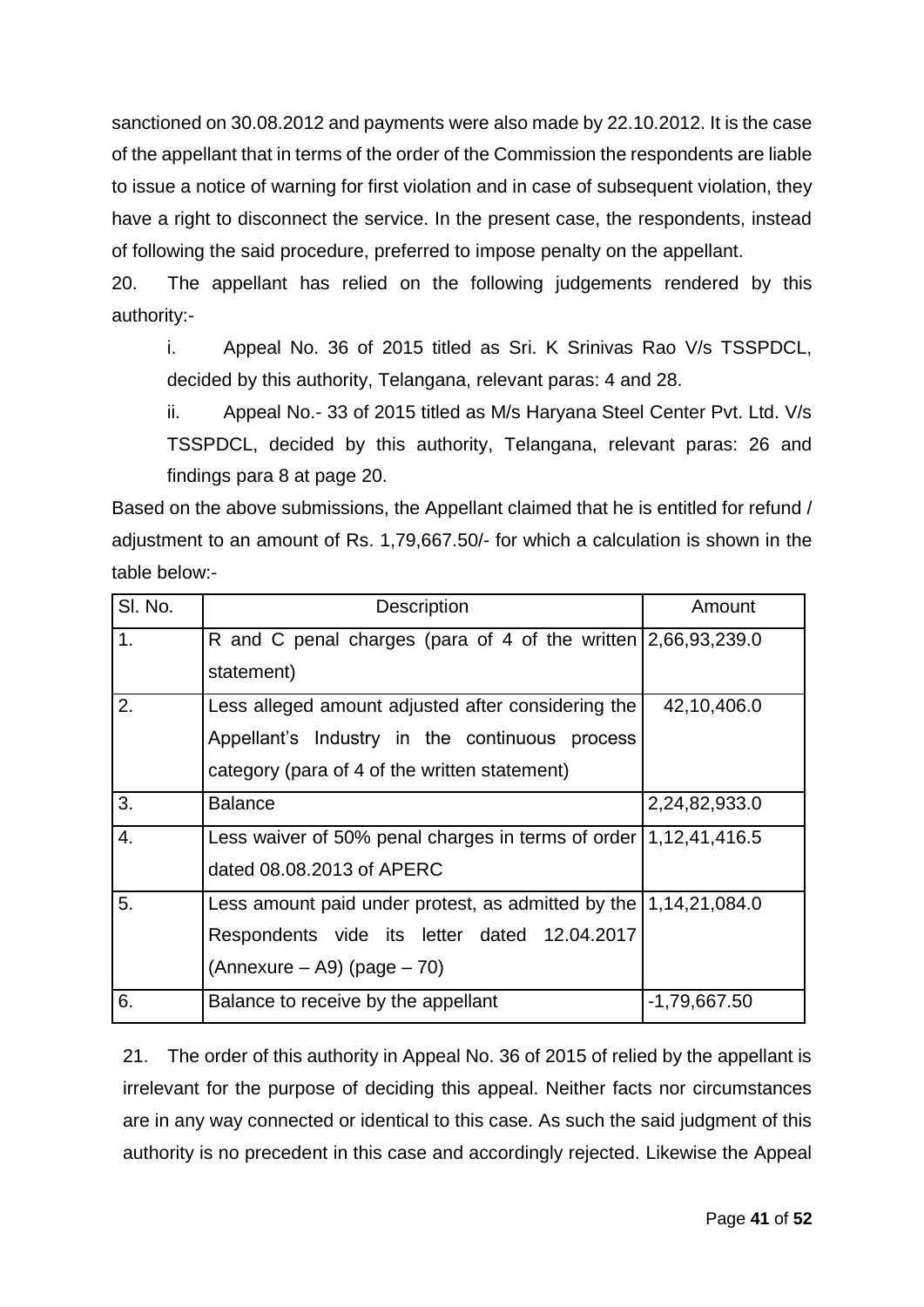No. 33 of 2015 referred by the appellant also stands to be rejected for the reason that the subject though deals with R and C measures and penalties, yet does not fit into the facts and circumstances of this case, as the claim in this case is with reference to refund of penalty and not its calculation as also the non consideration of the load for R and C measures including continuous process industry. Thsu the reliance placed on the orders fails against the appellant.

22. It is the case of the appellant that the officers who filed the written arguments have not filed it in accordance with the cpc and do not have a proper authorization to do so from their management. The appellant in support of its submissions relied on the following decisions of the Hon'ble Supreme Court and High Court of Delhi.

i. The law laid down by the Hon'ble Supreme Court of India in the matter of Badat & Co. Vs East India Trading Co. AIR 1964 SC 538, 1964 SCR (4)

ii. The law laid down by the Hon'ble Hon'ble High Court of Delhi in the matter of Rajiv Saluja vs Bhartia Industries Limited.

Based on the above judgements, it is the case of the appellant that the stand taken by the respondents is not sustainable in the eyes of law and liable to be rejected and this authority may allow the prayer as made in the appeal.

23. The above submission of the appellant is irrelevant for the reason that the authority is holding summary proceedings and that to it is not a court for the purpose of invoking CPC. Thus, the judgments relied upon by the petitioner are either irrelevant or not appropriate to the proceedings before this authority. The Act, 2003 or regulations thereof do not provide for appeal by the aggrieved consumer but only contemplates making a representation to this authority and not appeal as is generally understood. Though this authority termed as appeal for the sake understanding, it in itself does not constitute or amount to entertaining an appeal. Thus, the judgments are rejected for purpose of considering the appeal as ther is no application of CPC.

24. The respondents have filed additional submissions in their letter dated 29.09.2020 stating that the earlier submissions were made as per the notice received from this authority and is accordance with Law only. Whereas the claim of the appellant on delay in release of additional load from 600 KVA to 950 KVA, it is stated that the sanction was accorded subject to submission of CEIG approval and occupancy certificate before the release of additional load and to enter into HT agreement for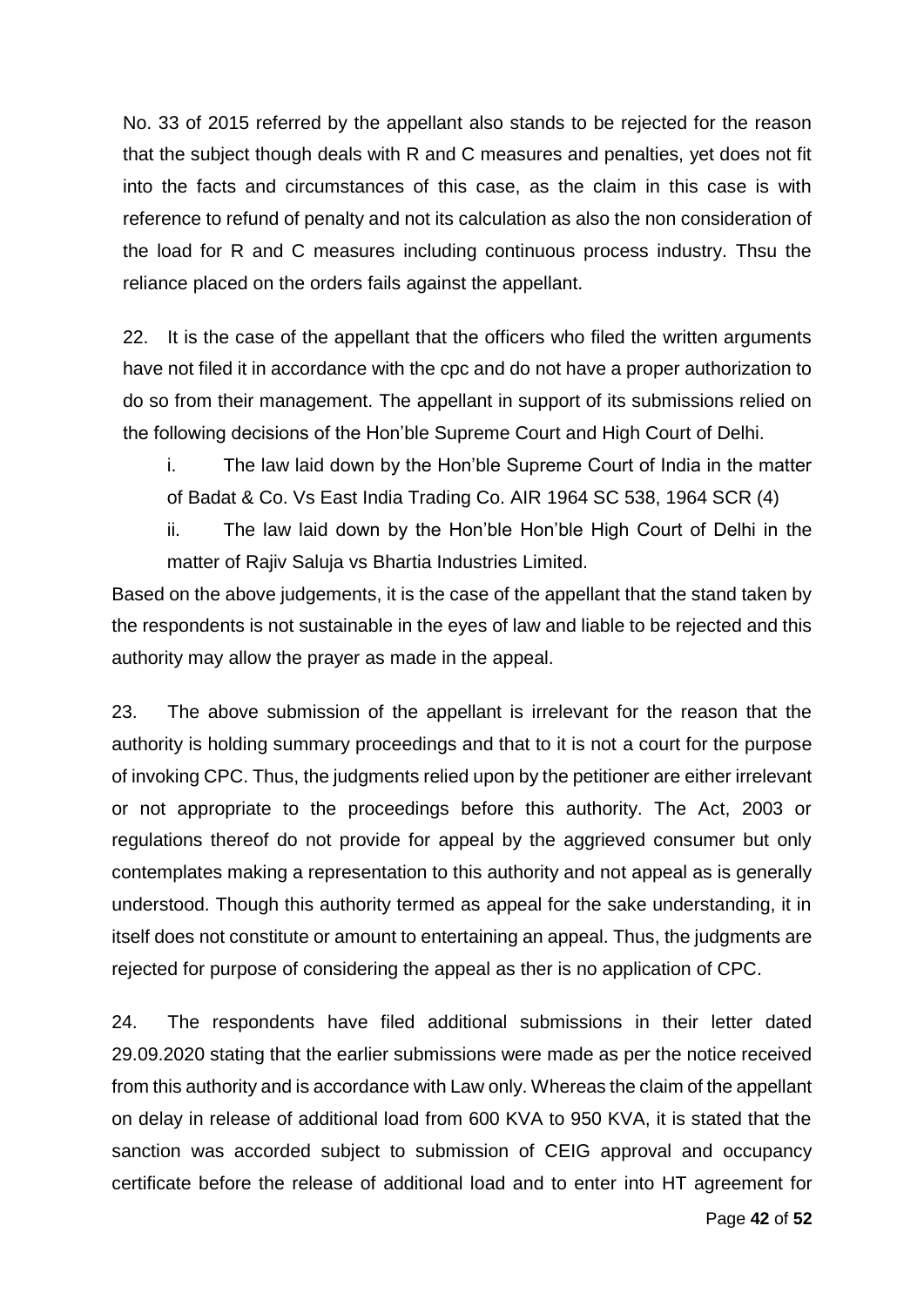such enhancement. The appellant has filed HT agreement for 950 KVA load on 06.12.2012 beyond the orders issued by the Hon'ble Commission under R and C measures on 01.11.2012 which restricted the release of additional load. The relevant clauses in the said proceedings are extracted elsewhere in this order.

25. Thus it is stated that the cause of delay for release of additional load is on the of the appellant, due to non-submission of HT agreement in time. The release of additional load of 350 KVA over existing 600 KVA was not released consequent to restrictions under clause 19 (d) of the Hon'ble Commission's proceedings. After lifting of the restriction on release of additional load in May 2013 vide proceedings bearing No. APERC / Secy / 37 / 2013 dated 10.05.2013, the HT agreement was finalized by the SE / OP / RR North and the same was communicated vide Lr.No. SE / OP / RR North / Comml. / F.HT / D.No.231 / 13 dt.20.05.2013. Consequently, the additional load was released on 22.05.2013. The representative of the appellant also appended his signature on the HT test report vide DE / OP / Medchal / Comml / F.HT Test report / D.No.1105 / 13 dt.15.06.2013. The date mentioned in the test report that is 22.05.2013 was considered for release of additional load, but the sanctioned date and the payment date are not relevant for this purpose. Accordingly, there is no delay on the part of the DISCOM in release of additional load.

26. The contention of the respondents that the release of additional load was held back due to the proceedings of the Commission restraining the release new and additional loads from 01.11.2012 due to imposition of R and C measures which were in operation by that time. Applying said a principle to the facts of this case may not be appropriate, as the licensee by its own actions as seen from the record had sanctioned the additional load and also received the payment for the same. It is stated that the supply of additional load could not be effected before 01.11.2012, as the appellant has failed to submit the HT agreement. Inasmuch as the licensee ought to have hastened the agreement process having received the necessary amounts towards the same, instead reasons have been attributed that the consumer has submitted the agreement belatedly and by that time the Commission had restrained it from releasing new and additional loads. Also it is alleged that the CEIG approval was required. This authority is flummoxed that for an existing connection the licensee seems to have thought of insisting CEIG approval and also occupancy certificate. Or else it appears to thwart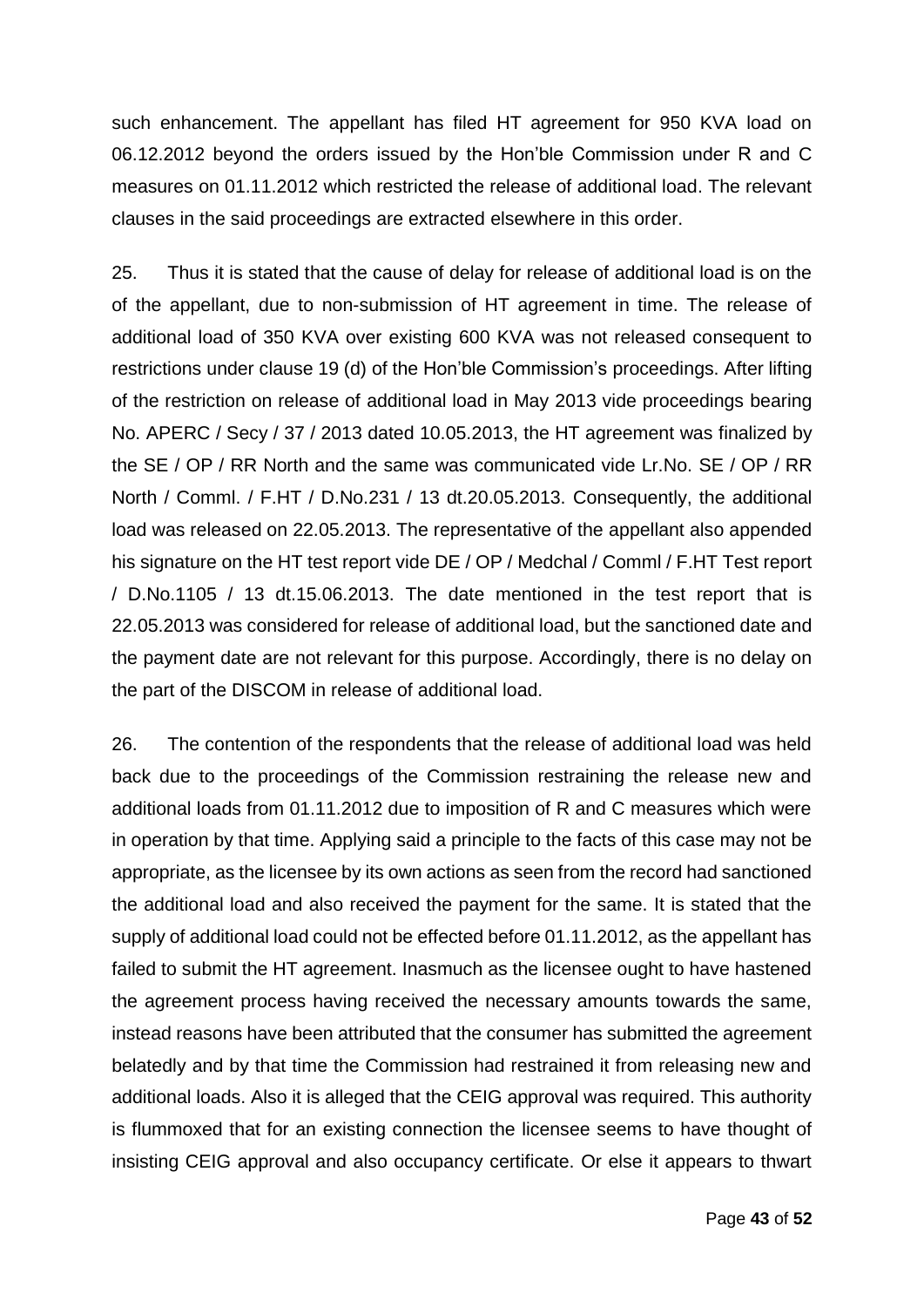the lapses on their part to the same is shown that the appellant is at fault. Further, it is also worth mentioning that the interpretation that the Commission has restricted the release of supply cannot be countenanced against the appellant for the order of the Commission came subsequent to the order of release of supply, for which action has already been set in motion. At best the order of the Commission can be said to be applicable to the request that may be made for new and additional loads after the said order and not to the earlier orders. Thus, the action of the licensee is erroneous and uncalled for.

27. In so far as billing under non-continuous process industry it is stated that initially the R and C penalty bills were issued to the appellant under non continuous process industry from Sep'2012 to July'2013. It is stated that the appellant has represented the matter on 26.08.2013 regarding change in type of industry as continuous process industry. After inspection and submission of a report by the DE / OP / Medchal on 16.09.2013, the SE / LMRC clarified that the said industry falls under continuous process industry on 26.11.2013. The R and C bills were revised from Sep'2012 to July 2013 and an amount of Rs. 42,10,406/- was credited in the account of the appellant in January 2014. The process of revision was done immediately after receipt of consumer representation and hence the allegation of the appellant for delay is denied. The appellant has relied on the clause 19 (c) of the Commissions' R and C proceedings which mandates non collection of additional consumption deposit during R and C measures period. The appellant is under wrongful impression that additional consumption deposit claimed against the paid consumption deposit for the additional load on 22.10.2012 which is different to each other. The DISCOM has not collected the ACD from the consumer during the R and C period. Hence the allegation of the appellant is not correct.

28. It is noticed that waiver of penal charges levied during the R and C period is in compliance to instructions of the management vide Lr. No. CGM (R) / GM (R) / SAO  $(R)$  / AAO (HT) / D.No.1741 / 41 dated 16.04.2014 which was adjusted to all the consumers in April 2014. Accordingly, Rs 1,14,21,084/- was credited in favor of the consumer.

29. The appellant has originally requested for additional load in the year 2012 by letter dated 13.08.2012, however the actual test report for enhanced load came to be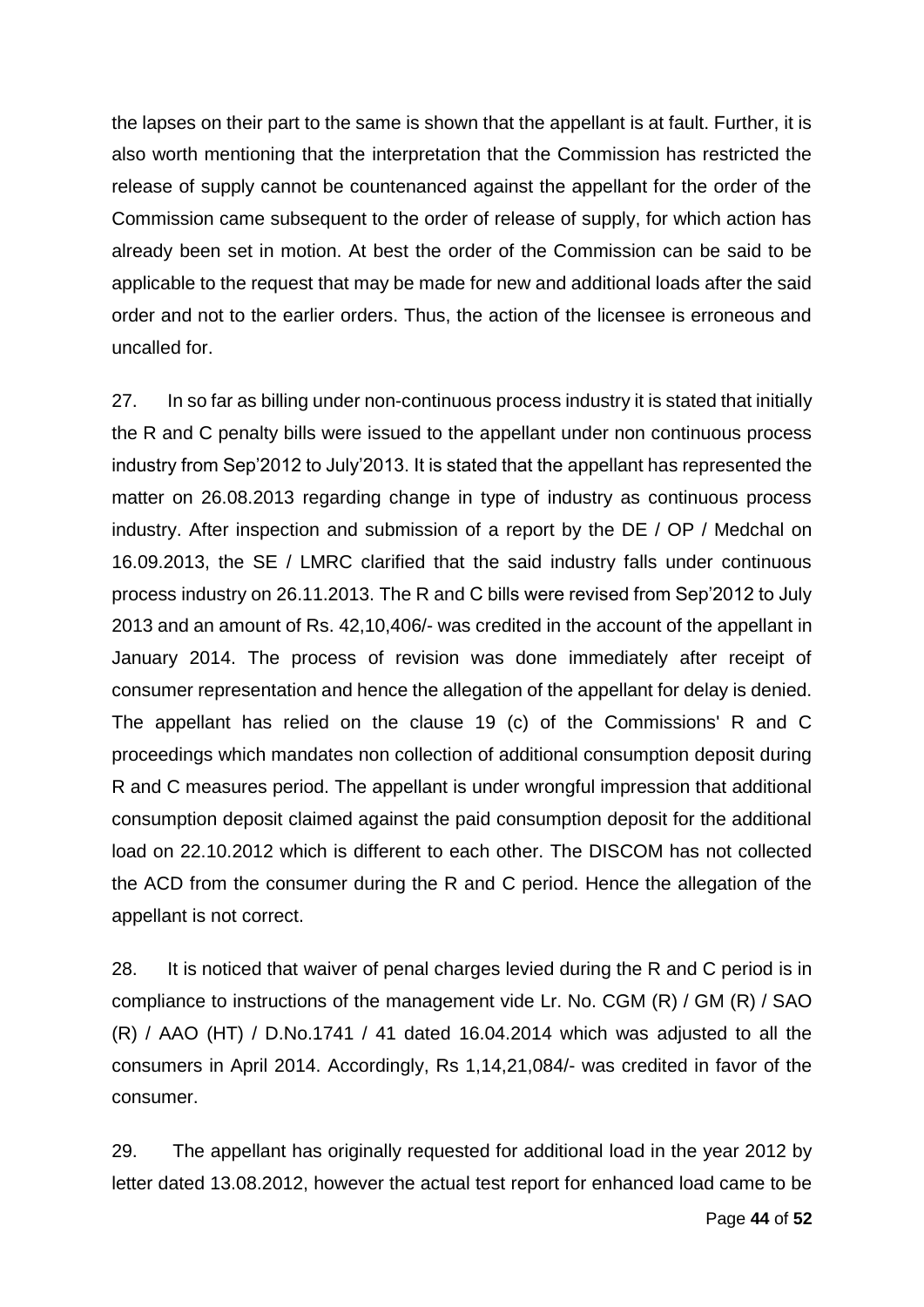issued on 22.05.2013. The main grievance in this appeal is with reference to imposition of penalties for non compliance of R and C measures for the period September 2012 to July 2013.

30. Prima facie the issue is amenable to consumer grievance redressal forum being a billing dispute, however the core issue as stated above is regarding the actions or inactions in respect of the R and C measures.

31. Turning to the facts in this particular case, the appellant applied for additional load and the same was sanctioned by the licensee in the month of August 2012. Thereafter, in the month of October 2012 the appellant paid the necessary charges for the release of supply. However, it failed to execute the agreement necessary for release of supply and it did so on 04.12.2012. In that regard this authority has taken view above and such the same is not discussed again here.

32. In the meantime, the licensees as they were then approached the then APERC seeking to impose R and C measures and to limit the drawl of energy by various consumers to the extent of quantities approved by the Commission. The Commission as it then was had allowed the licensees as on that date to impose R and C measures by its order dated 14.09.2012 and amended it from time to time up to the end of July 2013.

33. While notifying the R and C measures, the then Commission had identified the certain industrial consumers as non-continuous process and continuous process industries.

34. Before proceeding further, it is trite to notice that the appellant claimed the status of continuous process and the same was clarified initially in October 2012 itself and further confirmed in November 2013 as seen from the records before this authority. The crux of the issue now boils down to treating the appellant as continuous process industry and giving credit for the additional load. Initially the licensee as it then was did not give effect to the status of the appellant as a continuous process industry, but subsequently while arriving at the contracted capacities for the purpose of billing, the R and C quantities that is PDL and PCL gave consideration to the same. The licensee did not treat the appellant as a continuous process industry for few months.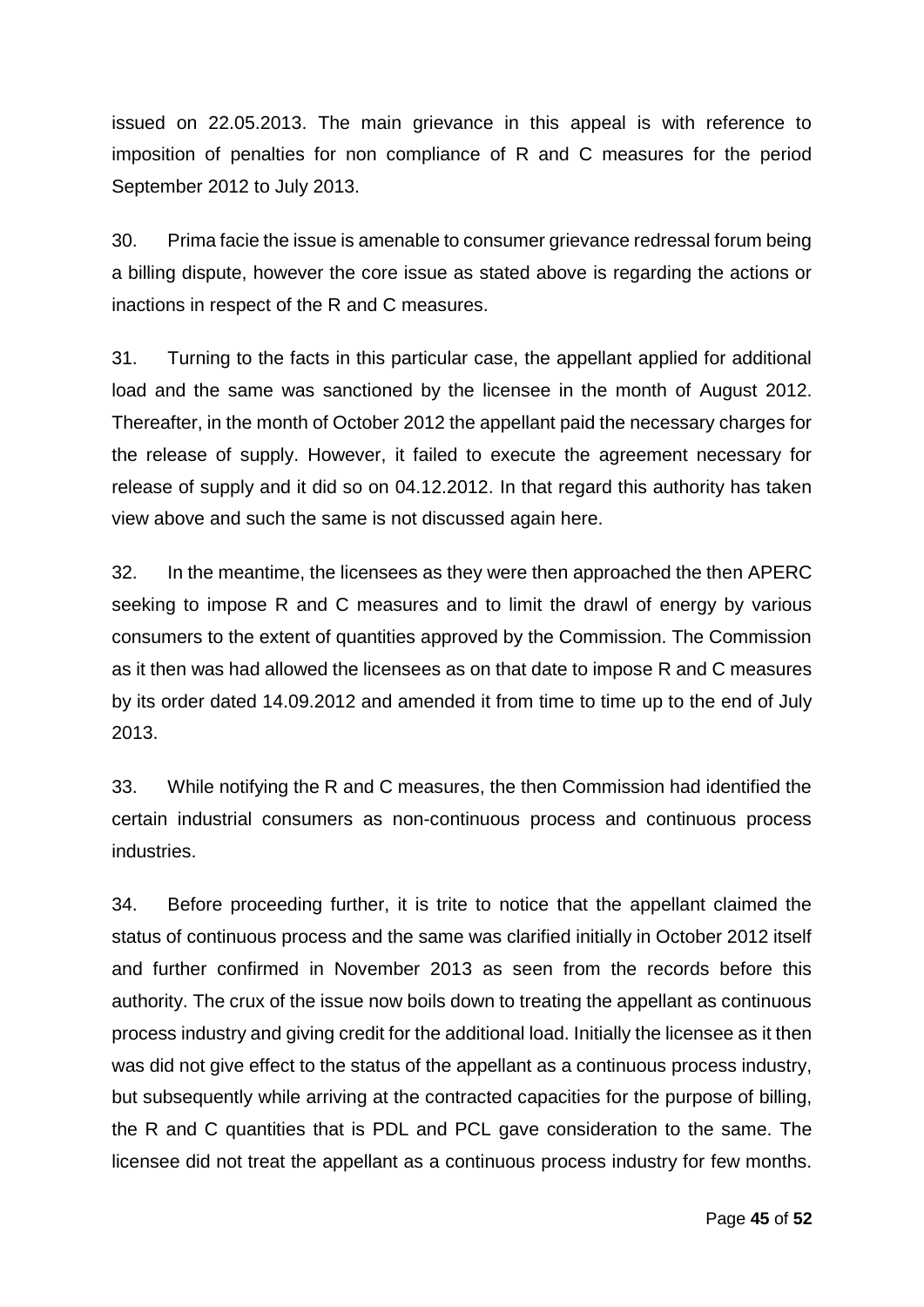At the same time while billing for few months it has given effect to the aspect of continuous process in favor of the appellant and in few other months it did not do so. Also it is worth mentioning that the appellant was not given the benefit of additional load from the date the appellant had paid the amounts and the penalties have been levied consequent upon exceeding the PDL and PCL as fixed by the Commission at that time.

35. It has been contended by the licensee that the appellant unit was treated as continuous process unit only after receipt of clarification from its management in November 2013 and therefore the benefit was given to it for the period subsequent to the enhancement of load according to their records.

36. In fact the appellant had paid the necessary charges for enhancement of load, but the licensee did not follow it up with revised agreement forthwith. The appellant as stated above gave the revised agreement only on 04.12.2012, but that was taken on record by the licensee only on 18.05.2013. In as much as it is alleged by the appellant that the agreement placed by it with the licensee has been tampered with and it was treated as having been given only in May 2013. In this regard this authority finds that the record is emphatic and clear that the appellant duly submitted its revised agreement though belatedly after payment of amount in December 2012, the licensee surruptuosly brushed the same under the carpet for its extraneous reasons and due to misinterpretation of the orders of the Commission. The said aspects have been discussed elaborately elsewhere in the order.

37. As stated above, the licensee was relying on the orders of the Commission in the matter of release of additional load. The background for this reasoning is that the Commission initially imposed R and C measures in September 2012 and modified from time to time. In its modification on 01.11.2012, the Commission had imposed a condition that the additional load request shall not be considered till the Commission allows the same or modifies the R and C measures. The relevant provision in the order dated 01.11.2012 is reproduced below at the cost of repetition.

"The distribution licensees shall not release new additional loads for existing services till these restrictions are removed. However, the de-rated demand can be restored to original capacity on a request from a consumer."

Subsequently, by proceedings dated. 10.05.2013 of the Commission, the release of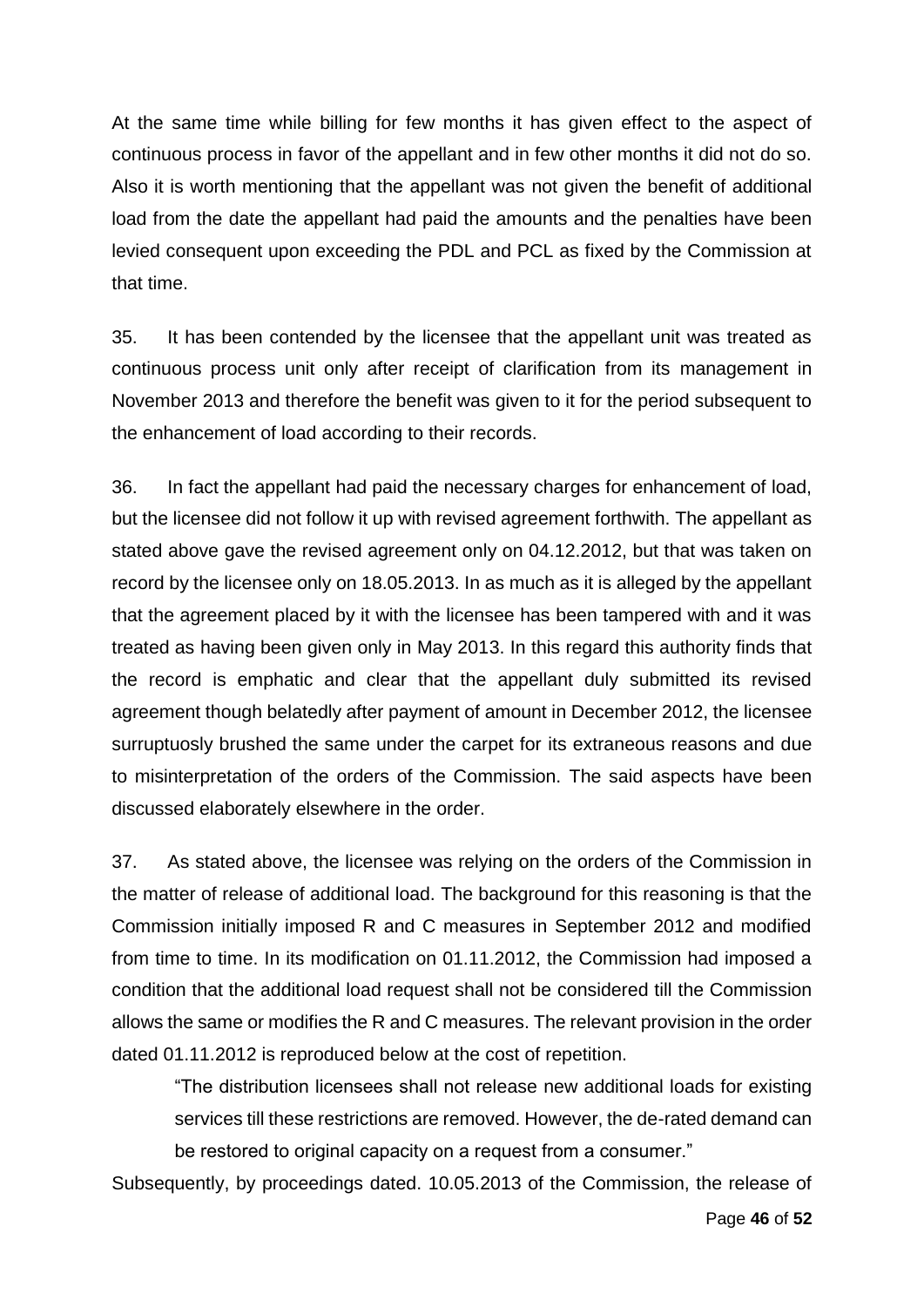additional loads has been relaxed and the conditions are at paragraph 3 of the said proceedings. The same is extracted below:-

"The Commission examined the Licensees proposal and has decided to permit release of additional loads and hereby permits release of additional loads for all existing consumers. The DISCOMs shall adopt the following priorities for release of additional loads;

- a. First Priority:-The Discoms shall release the additional loads to all the consumers who have paid Development charges, Service Line charges and Security Deposits as on 07.11.2012.
- b. Second Priority:- Applications registered and sanctioned as on 07.11.2012 but not paid the required charges.
- c. Third Priority:- Applications registered as on 07.11.2012, which are under process of sanction.
- d. Fourth Priority:- Applications registered after 07.11.2012, shall be addressed after further review of R&C measures.

Pursuant to this modification only, the appellant's request for additional load was considered and treated as released. This is the reason the appellant did not get the benefit of additional load in some of the bills. But at the same time penalty was levied for the entire load.

38. The above condition of the Commission with regard to payment does not speak of the agreement aspect. However, the licensee had failed to state whether Commission included the conclusion of the agreement for release of supply or not and restriction was imposed on all activity. Moreover, there is no clarity in the order on 01.11.2012. The Commission had considered all the payments made upto 07.11.2012 as the cut off date as 1st priority in order while relaxing the restriction on release of supply. Alas the licensee has a responsibility also to quickly takeup the release of supply by inviting the agreement appellant is an existing consumer. The lapses on part of the licensee cannot be to the bane of the appellant and the like consumers who complied with the payment and were ready to avail supply.

39. The interpretation that additional load should not be released as directed by the Commission cannot be applied to the appellant as the appellant made a request prior to imposition of Restriction and Control measures and also paid the amounts even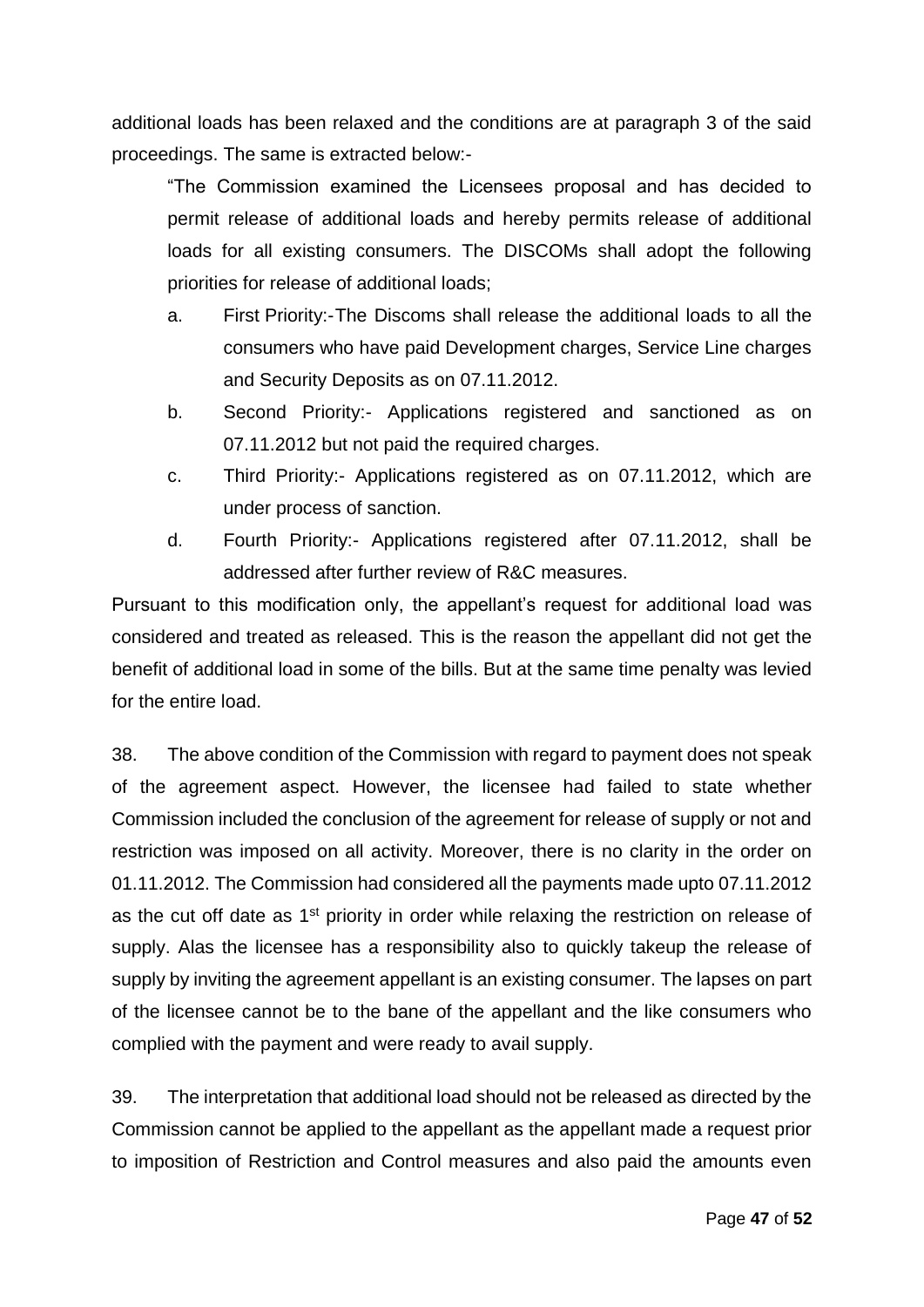prior to Commission's restriction on release of such supply. This authority is afraid that such a narrow interpretation would amount to and constitute overreaching the orders of the Commission. Consequent upon such interpretation only, the levy of penalty has been wrongly applied and also retention of the amounts beyond the period was also an issue that also falls for consideration in this appeal.

40. The Commission as it then was had required the licensee to impose penalty in case of exceeding the PDL and PCL quantities applicable to each of the category of consumers other than domestic category. The Commission from time to time had been modifying those penalties and accordingly the then licensees had levied the same. The Commission had occasion to consider the issue of penalties in its order dated 08.08.2013 as submitted by the licensee. While withdrawing the imposition of Restriction and Control measures, the Commission had restricted the collection of penalties from the consumers to the extent of 50% of the same which is already paid and to adjusted the balance in future bills. The appellant had paid the amounts in accordance with the bills raised by the licensee and subsequently requested for withdrawal of penalties to the extent the Commission had allowed. This was not given effect to by the licensee. Thereafter, the appellant had a protracted correspondence in the matter and ultimately approached the CGRF for mitigation of its grievance for refunding the excess penalty paid by it towards the Restriction and Control measures penalties.

41. The licensee contended that the penalties have been levied in accordance with the orders of the Commission and as per the applicable tariff including the status of the appellant with regard to load and continuous process. It is also their case that the petitioner is bound by the levies made by the licensee and it cannot escape from payment of the same. However, it has been reported by them that the 50% of the penalty retained by them was adjusted in April 2014, much after the order of the Commission was passed. The catch in this matter is that had they considered the additional load for continuous process industry, they would have realised more revenue and the appellant would have attracted less penalty. Unfortunately the licensee did not cast eye on the same. It lost revenue of Rs. 4,37,500 for 5 months and Rs. 4,90,000 for 4 months of the Restriction and Control measures due non release of 350 KVA as also treating it as continuous process industry, these being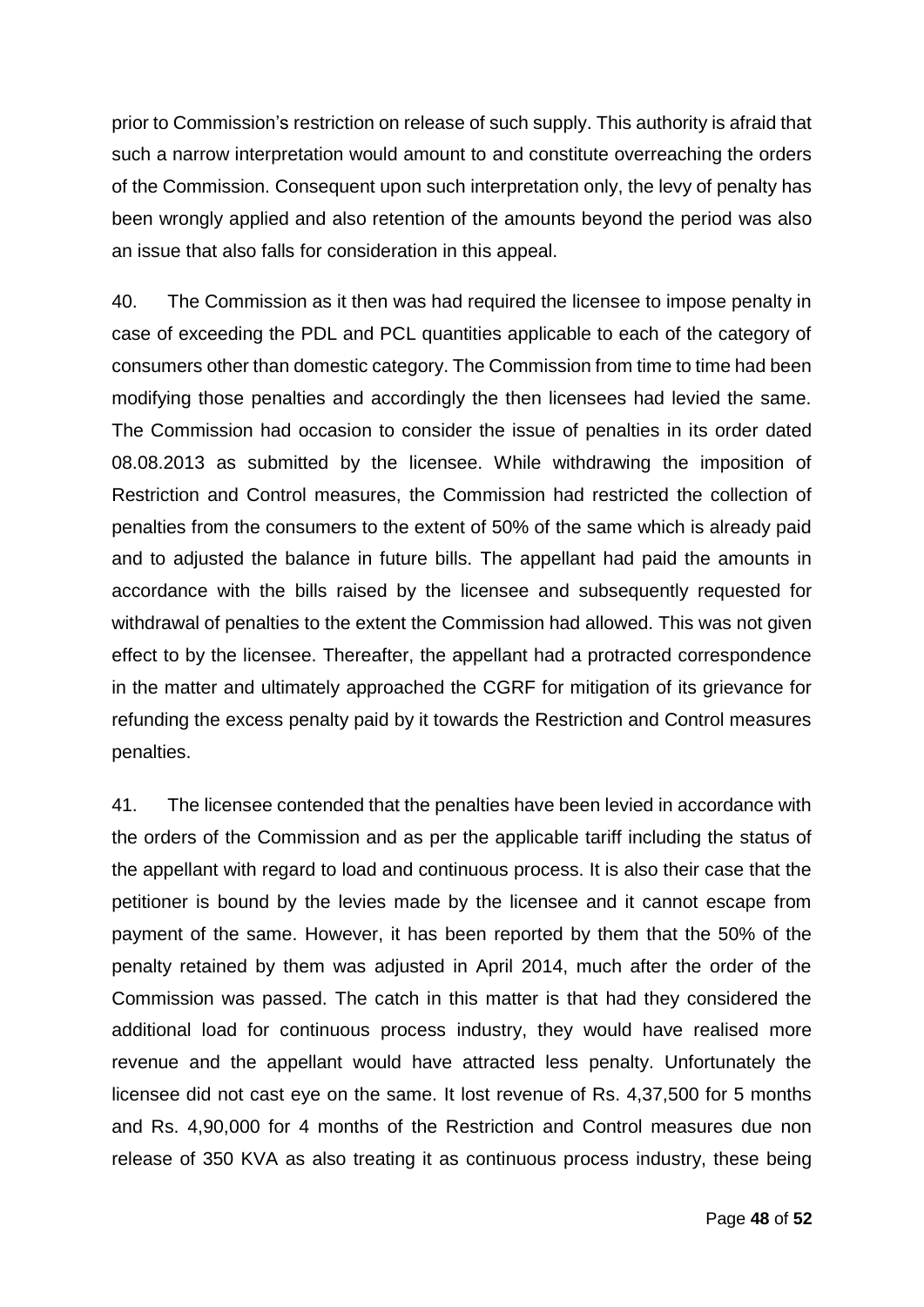demand charges calculated based on the tariff orders.

42. The licensee also stated that the appellant is not entitled to the benefit of additional load and continuous process unless and until it was clarified by its management. That is to say the additional load is said to be released only from May 2013 and continuous process industry status is clarified in November 2013. Both these aspects are on contrary to the material available on record in this appeal. As such both these aspects are not in accordance with the observation made above and need a relook by the licensee, as it is against interest of the consumers including itself.

43. This authority judicially notices the fact that the licensees at the relevant time had approached the then Commission seeking review of the order dated 08.08.2013 with regard to reduction of penal charges to 50% of the penalty already in vogue. The Commission having conducted extensive public hearing on the review petition refused to entertain the review and modify the order dated 08.08.2013. This order came to be passed on 04.04.2014. The relevant portion is extracted below:-

"All the issues identified have been answered by the Commission. Notwithstanding, lack of authorization by APNPDCL, APSPDCL and APEPDCL, the petition filed on 10.10.2013 is examined from the point of view of limitation as well as on merits. After careful consideration of submissions and the material available on record, the Commission is of the opinion that the petition filed for recall of the order dt.08.08.2013 is barred by limitation. Even otherwise, the Commission is of the opinion that the R and C order dated 01.11.2012 was distinct and independent of the Tariff Order dated.30.03.2012 and the former order does not amount to amendment of the latter order. Further, the Commission is of the considered opinion that there is no nexus between the public hearing conducted on 11.01.2012 and the R and C order dated.01.11.2012. Lastly, the Commission is of the opinion that the petitioners were not adversely affected by waiver of penal charges by the order dated 08.08.2013, without issuing notice to the petitioners."

44. Suffice it to state the licensee ought to have given effect to the order of the Commission subject to the legal coourse that has been adopted by them at the relevant time. Instead, the licensee kept the issue pending to the detriment of the consumers till it suffered orders at the hands of the Commission. This in itself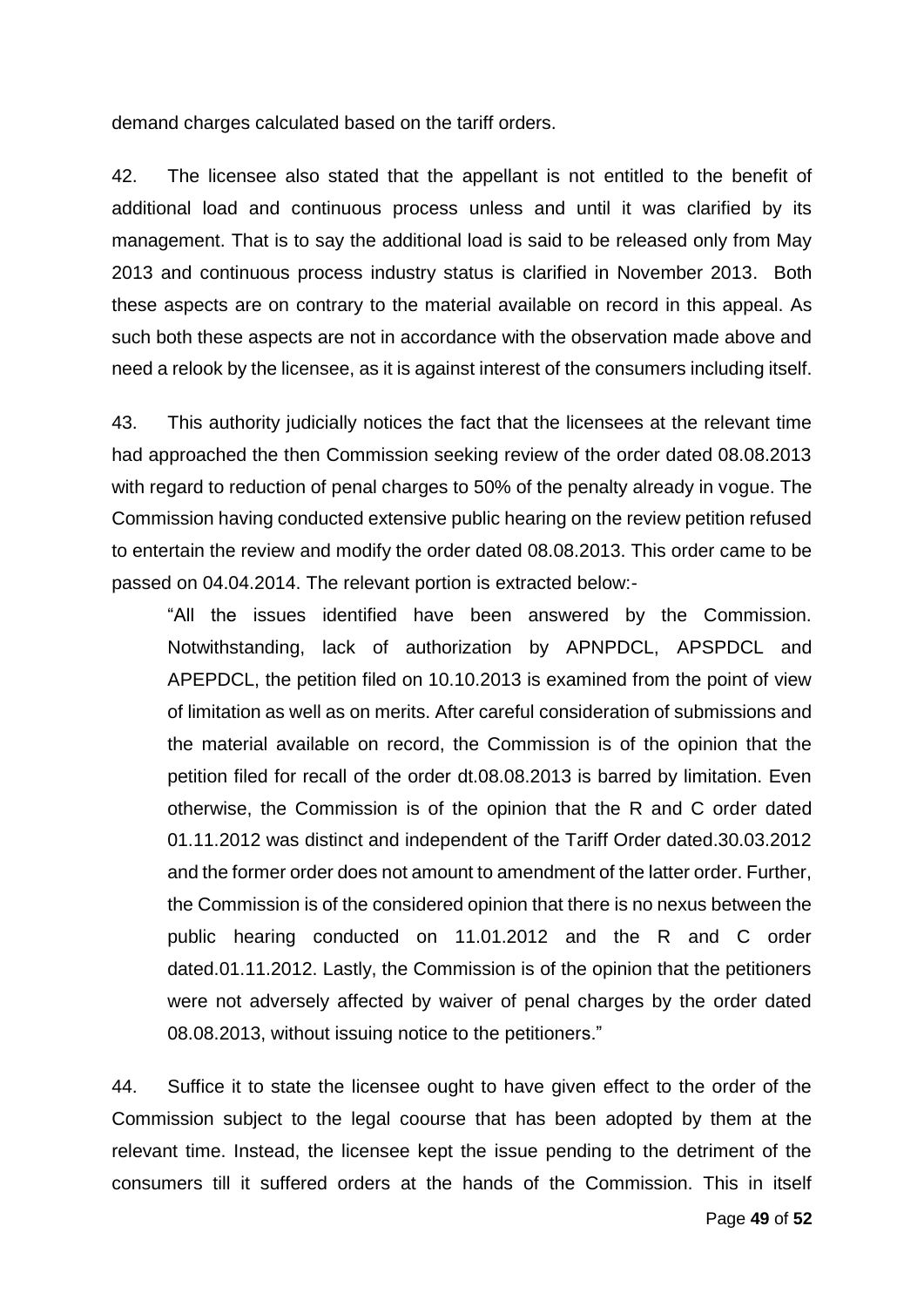constitutes unjust enrichment on its part. Therefore, refunding the amounts belatedly after 8 months as alleged by the appellant is uncalled for and liable for compensation thereof.

45. Be that as it may, the appellant is entitled to a relief and should have been given the same as early as 2017 and avoid the need to approach the CGRF for settlement of the issue. Alas the appellant has been driven to the forum that too by giving a reply in the year 2019 and thereafter this appeal. This authority, though reserved the matter way back in 2020 had to give careful thought and thorough examination as to various proceedings and orders which have to be digged out from the empirical data of the Commission's orders and proceedings. The same has occasioned delay in deciding this matter, apart from voluminous set of facts which had to be collaborated several times based on material available on record.

46. This authority is of the unequivocal view that while adjustment has already been given effect to in so far as penalties and also status of continuous process, the aspect of availing additional load should unanswered properly due to misinterpretation rendered by the licensee. In as much as the licensee has to rework out the whole aspect of giving benefit of release of supply from 22.10.2012 onwards and also treating the industry as continuous process industry from 04.10.2012.

- 47. This authority therefore directs the following:
	- a. Treat that additional load has been released on 22.10.2012.
	- b. Treat the industry as continuous process industry from 04.10.2012 until the R and C measures are in vogue for calculation of PDL and PCL for the period.
	- c. Re-workout the penalties keeping in view the points a and b above until the R and C measures withdrawn.
	- d. Claim only to the extent of 50% of the penalties if any after giving credit of the payments already made in view of the revision of calculation as per (c) above.
	- e. Pay compensation / interest at the rate of simple prime lending rate applicable for the period from August 2013 to the date of settlement of the amount if any is to be refunded to the appellant apart from the amounts already refunded.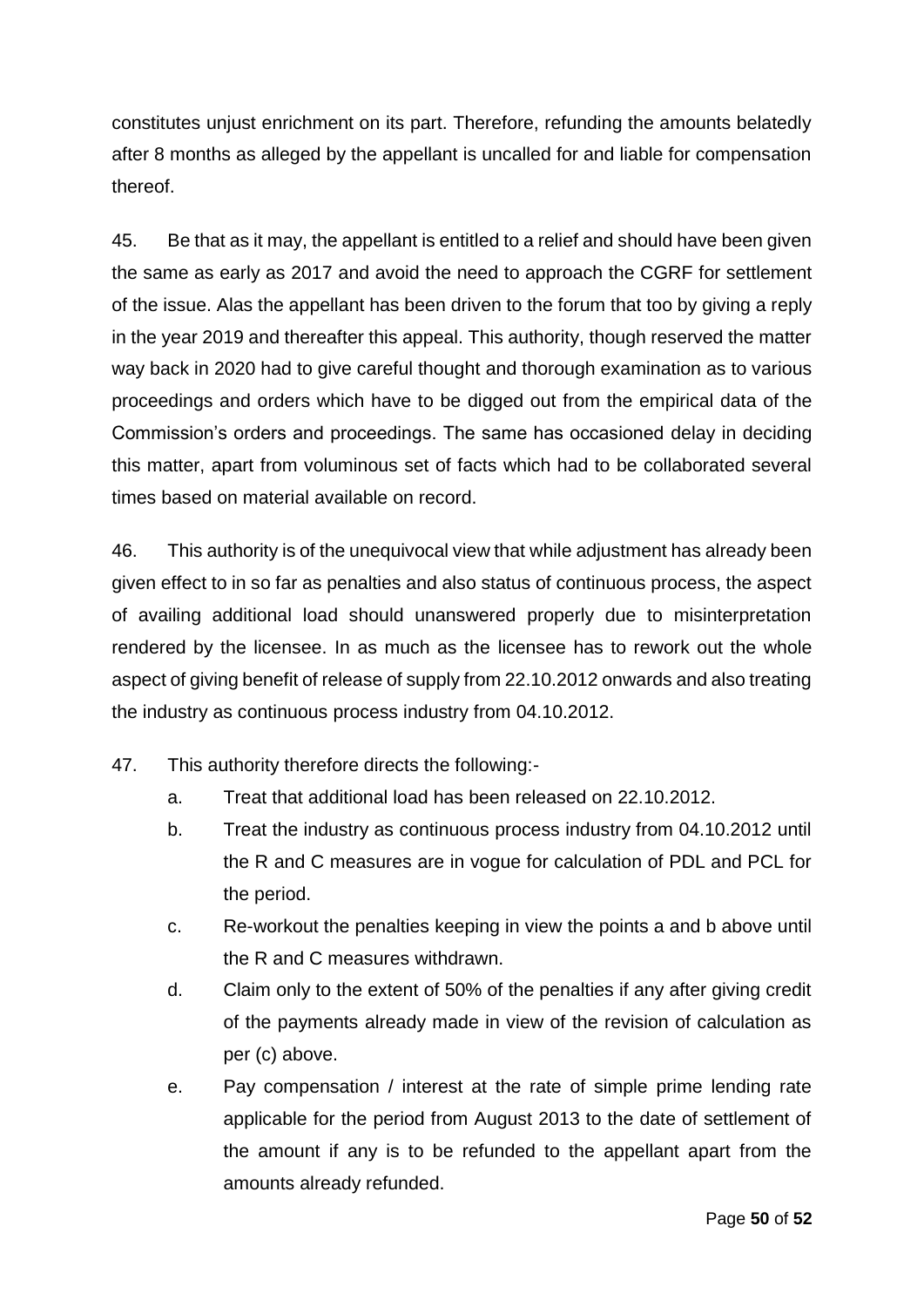- f. If any amount is to be paid by the appellant upon such a revision towards penalty, the same shall be collected in monthly instalments as reasonably decided which may not exceed six and which will not bear any interest.
- g. If the amounts are paid at one go by the appellant if any there shall not be any levy of delayed payment surcharge, otherwise if the appellant misses any installments then the same will be attracted after completion of the installment period.
- h. Directions given herein above are specific to this particular case in view of the facts and circumstances narrated any other case of this nature will be dealt with in the facts and circumstances of that case the principles cannot be directly applied unless the licensee is completely satisfied that there exists a complete similarity to the situation available in this case.
- i. Compliance of the above directions shall be done within a period of 4 weeks and report shall be placed before this authority on or before six weeks from the date of the order. This period is in relaxation of the regulation due to peculiarity of this case.
- j. In the absence of any report on the subject matter, this authority will be constrained to refer the matter to the Hon'ble Commission for noncompliance.

48. With these observations and directions the appeal is disposed of without any costs. It is also made clear this order came to be passed in the facts and circumstances obtaining in this appeal and it does not constitute a precedent for any other case which shall be examined upon being brought before this authority with reference to the facts and circumstances of that particular case only.

TYPED BY Office Executive cum Computer Operator, Corrected, Signed and Pronounced by me on this the 21<sup>st</sup> day of March, 2022.

Sd/-

VIDYUT OMBUDSMAN (FAC)